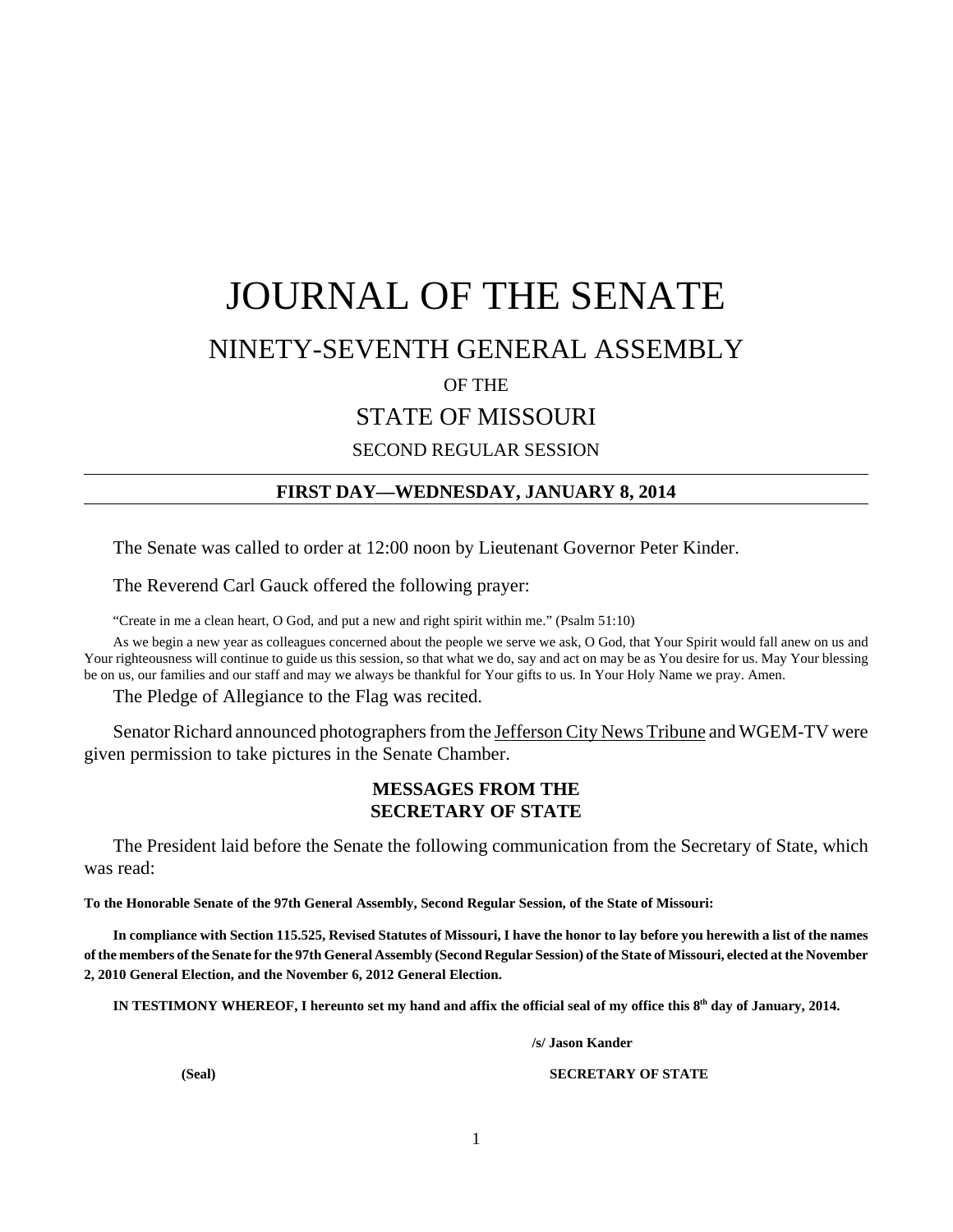#### **MISSOURI STATE SENATORS**

#### **Elected November 6, 2012**

| <b>District</b>  | <b>Name</b>              |
|------------------|--------------------------|
| 1st              | <b>Scott Sifton</b>      |
| 3rd              | <b>Gary Romine</b>       |
| 5th              | <b>Jamilah Nasheed</b>   |
| 7th              | <b>Jason Holsman</b>     |
| 9th              | Shalonn (Kiki) Curls     |
| 11th             | Paul LeVota              |
| 13 <sub>th</sub> | <b>Gina Walsh</b>        |
| 15 <sub>th</sub> | <b>Eric Schmitt</b>      |
| 17 <sub>th</sub> | <b>Ryan Silvey</b>       |
| 19 <sub>th</sub> | <b>Kurt Schaefer</b>     |
| 21st             | <b>David Pearce</b>      |
| 23rd             | <b>Tom Dempsey</b>       |
| 25th             | Doug Libla               |
| 27th             | <b>Wayne Wallingford</b> |
| 29th             | <b>David Sater</b>       |
| 31st             | <b>Ed Emery</b>          |
| 33rd             | <b>Mike Cunningham</b>   |
|                  |                          |

### **MISSOURI STATE SENATORS**

### **Elected November 2, 2010**

| <b>District</b>  | <b>Name</b>              |
|------------------|--------------------------|
| 2nd              | <b>Scott T. Rupp</b>     |
| 4th              | <b>Joseph P. Keaveny</b> |
| 6th              | <b>Mike Kehoe</b>        |
| 8th              | <b>Will Kraus</b>        |
| 10th             | Jolie L. Justus          |
| 12 <sub>th</sub> | <b>Brad Lager</b>        |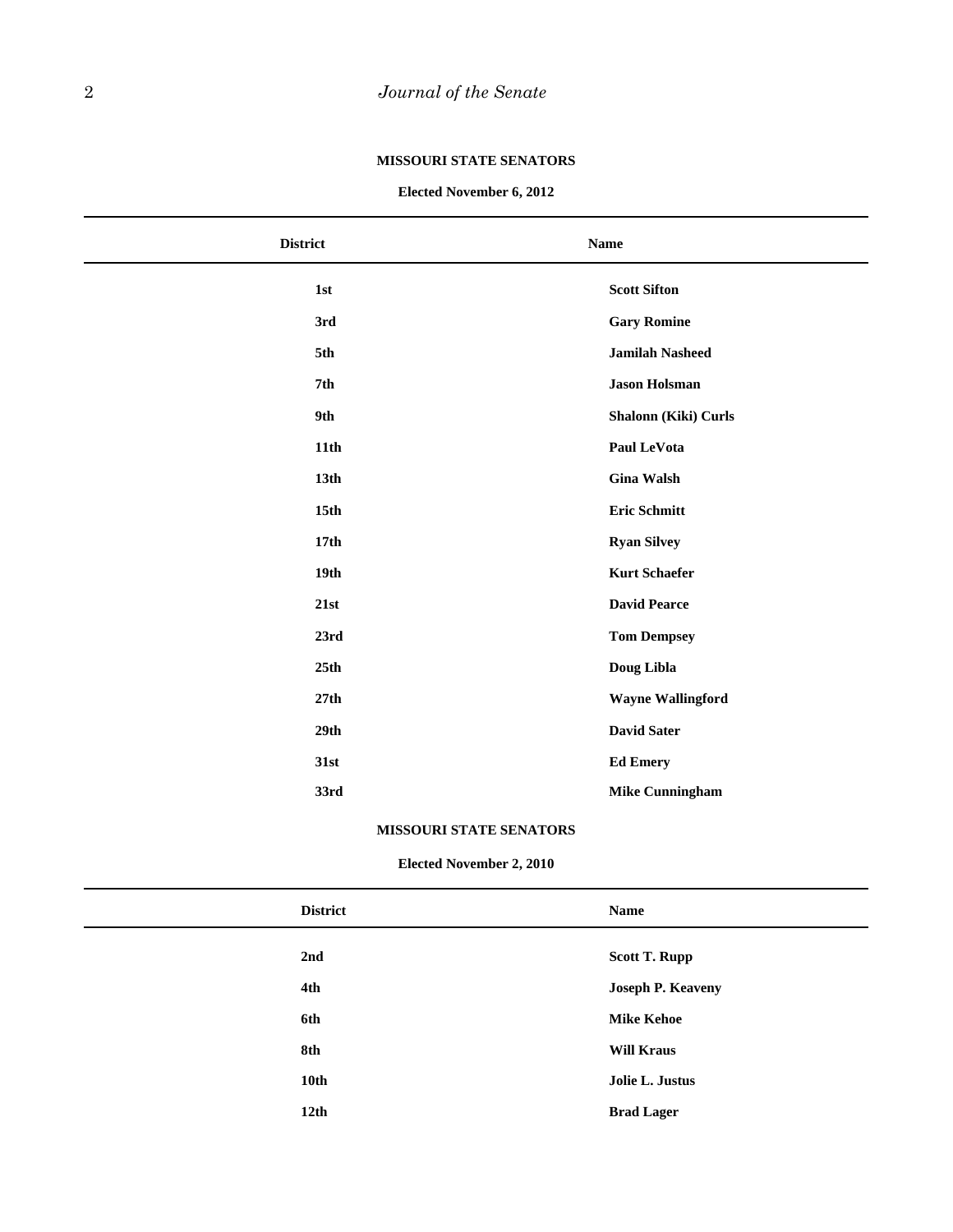| 14 <sub>th</sub> | <b>Maria Chappelle-Nadal</b> |
|------------------|------------------------------|
| 16th             | Dan W. Brown                 |
| 18th             | <b>Brian Munzlinger</b>      |
| 20 <sub>th</sub> | <b>Jay Wasson</b>            |
| $*22nd$          | vacant                       |
| 24 <sub>th</sub> | <b>John T. Lamping</b>       |
| 26th             | <b>Brian Nieves</b>          |
| 28th             | <b>Michael L. Parson</b>     |
| 30th             | <b>Bob Dixon</b>             |
| 32 <sub>nd</sub> | Ronald F. (Ron) Richard      |
| 34th             | <b>Rob Schaaf</b>            |

#### **\*vacant due to the resignation of Ryan McKenna**

The following Senators were present during the day's proceedings:

|            | Present—Senators |               |         |         |         |             |         |
|------------|------------------|---------------|---------|---------|---------|-------------|---------|
| Brown      | Chappelle-Nadal  | Cunningham    | Curls   | Dempsey | Dixon   | Emery       | Holsman |
| Justus     | Keaveny          | Kehoe         | Kraus   | Lager   | Lamping | LeVota      | Libla   |
| Munzlinger | Nasheed          | <b>Nieves</b> | Parson  | Pearce  | Richard | Romine      | Rupp    |
| Sater      | Schaaf           | Schaefer      | Schmitt | Sifton  | Silvey  | Wallingford | Walsh   |
|            |                  |               |         |         |         |             |         |

Absent—Senators—None

Absent with leave—Senators—None

Vacancies—1

Wasson—33

The Lieutenant Governor was present.

The President declared the Second Regular Session of the 97th General Assembly convened.

#### **RESOLUTIONS**

Senator Richard offered the following resolution, which was read and adopted:

#### SENATE RESOLUTION NO. 1054

BE IT RESOLVED, by the Senate of the Ninety-seventh General Assembly of Missouri, Second Regular Session, that the rules adopted by the Ninety-seventh General Assembly of the State of Missouri, First Regular Session, as amended, insofar as they are applicable, be adopted as the rules for the control of the deliberations of the Senate of the Ninety-seventh General Assembly, Second Regular Session.

Senator Richard offered the following resolution, which was read and adopted:

#### SENATE RESOLUTION NO. 1055

BE IT RESOLVED by the Senate, that the Secretary of the Senate inform the House of Representatives that the Senate of the Second Regular Session of the Ninety-seventh General Assembly is duly convened and is now in session and ready for consideration of business.

Pursuant to Section 9.141, RSMo, the Bill of Rights was read.

On motion of Senator Richard, the Senate recessed until 1:30 p.m.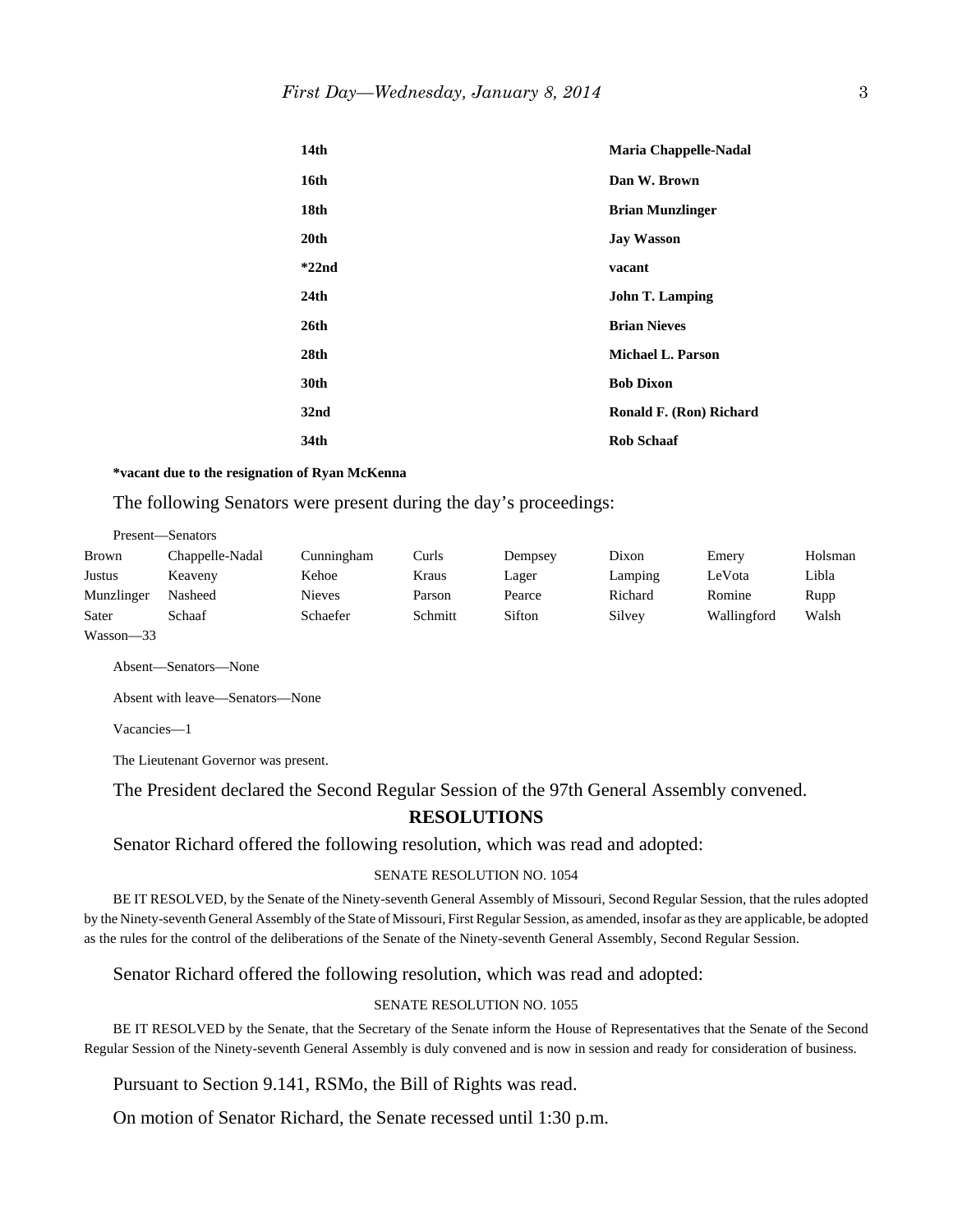#### **RECESS**

The time of recess having expired, the Senate was called to order by President Pro Tem Dempsey.

# **MESSAGES FROM THE GOVERNOR**

The following messages were received from the Governor, reading of which was waived:

#### GOVERNOR OF MISSOURI JEFFERSON CITY, MO 65102

#### January 8, 2014

To the Senate of the 97<sup>th</sup> General Assembly of the State of Missouri:

I have the honor to transmit to you herewith for your advice and consent the following appointment made and commissioned by me on December 12, 2013, while the Senate was not in session.

Karen J. Anderson, 4100 East Liberty Lane, Hartsburg, Boone County, Missouri 65039, as a member of the Missouri State Foster Care and Adoption Board, for a term ending May 31, 2016, and until her successor is duly appointed and qualified; vice, RSMo 210.617.

> Respectfully submitted, Jeremiah W. (Jay) Nixon Governor

Also,

#### GOVERNOR OF MISSOURI JEFFERSON CITY, MO 65102

January 8, 2014

To the Senate of the 97<sup>th</sup> General Assembly of the State of Missouri:

I have the honor to transmit to you herewith for your advice and consent the following appointment made and commissioned by me on January 7, 2014, while the Senate was not in session.

Harry Riley Bock, Democrat, 901 Davis Street, New Madrid, New Madrid County, Missouri 63869, as a member of the Public Defender Commission, for a term ending January 6, 2020, and until his successor is duly appointed and qualified; vice, Eric V. Barnhart, term expired.

> Respectfully submitted, Jeremiah W. (Jay) Nixon Governor

Also,

### GOVERNOR OF MISSOURI JEFFERSON CITY, MO 65102

#### January 8, 2014

To the Senate of the 97<sup>th</sup> General Assembly of the State of Missouri:

I have the honor to transmit to you herewith for your advice and consent the following appointment made and commissioned by me on December 6, 2013, while the Senate was not in session.

Marilynn J. Bradford, Independent, 4212A Willowlake Court, Jefferson City, Cole County, Missouri 65109, as a member of the Conservation Commission, for a term ending June 30, 2019, and until her successor is duly appointed and qualified; vice, Marilynn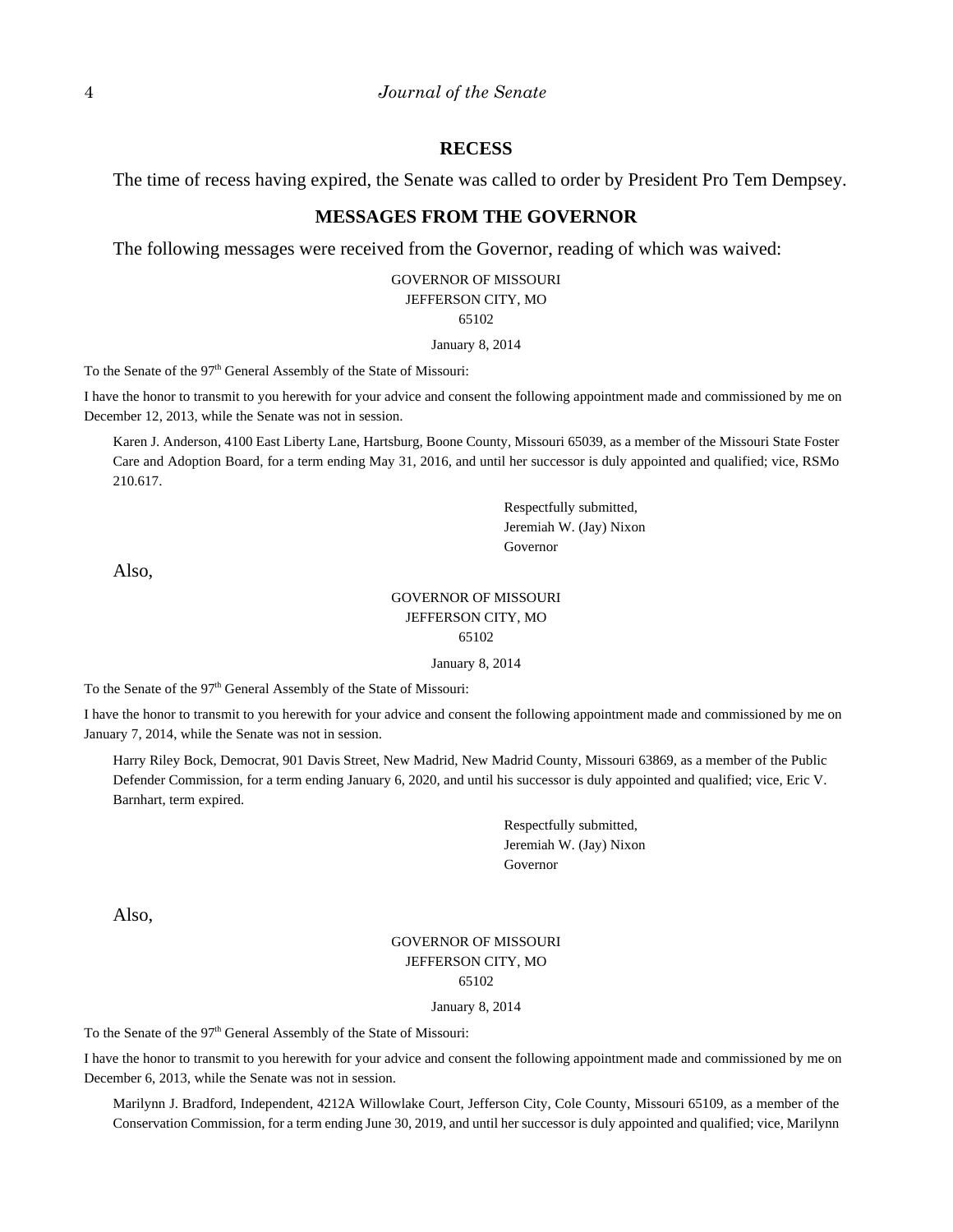J. Bradford, withdrawn.

Respectfully submitted, Jeremiah W. (Jay) Nixon Governor

Also,

### GOVERNOR OF MISSOURI JEFFERSON CITY, MO 65102

January 8, 2014

To the Senate of the 97<sup>th</sup> General Assembly of the State of Missouri:

I have the honor to transmit to you herewith for your advice and consent the following appointment made and commissioned by me on December 6, 2013, while the Senate was not in session.

Ellen M. Burkemper, 243 Hill Creek Road, Troy, Lincoln County, Missouri 63379, as a member of the State Committee for Social Workers, for a term ending October 23, 2014, and until her successor is duly appointed and qualified; vice, Ellen M. Burkemper, withdrawn.

> Respectfully submitted, Jeremiah W. (Jay) Nixon Governor

Also,

#### GOVERNOR OF MISSOURI JEFFERSON CITY, MO 65102

January 8, 2014

To the Senate of the 97<sup>th</sup> General Assembly of the State of Missouri:

I have the honor to transmit to you herewith for your advice and consent the following appointment made and commissioned by me on December 6, 2013, while the Senate was not in session.

Mariann Burnetti-Atwell, 1006 El Dorado Drive, Jefferson City, Cole County, Missouri 65101, as a member of the State Committee of Psychologists, for a term ending August 24, 2018, and until her successor is duly appointed and qualified; vice, Mariannn Burnetti-Atwell, withdrawn.

> Respectfully submitted, Jeremiah W. (Jay) Nixon Governor

Also,

### GOVERNOR OF MISSOURI JEFFERSON CITY, MO 65102

#### January 8, 2014

To the Senate of the 97<sup>th</sup> General Assembly of the State of Missouri:

I have the honor to transmit to you herewith for your advice and consent the following appointment made and commissioned by me on December 6, 2013, while the Senate was not in session.

Bradley Calvin, 157 Denise Court, Troy, Lincoln County, Missouri 63379, as a member of the Board of Boiler and Pressure Vessel Rules, for a term ending September 28, 2014, and until his successor is duly appointed and qualified; vice, Bradley Calvin, withdrawn.

> Respectfully submitted, Jeremiah W. (Jay) Nixon Governor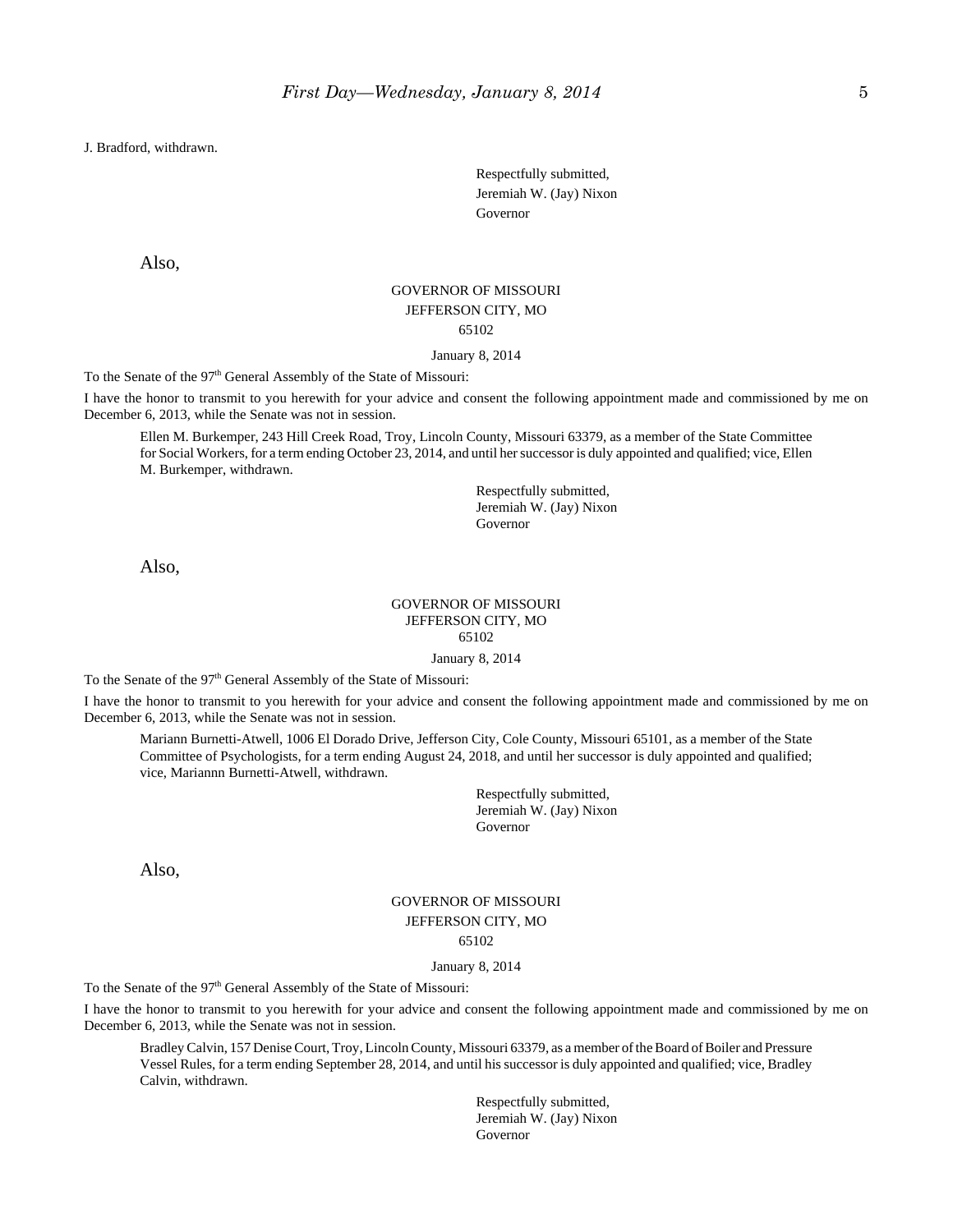Also,

#### GOVERNOR OF MISSOURI JEFFERSON CITY, MO 65102

January 8, 2014

To the Senate of the 97<sup>th</sup> General Assembly of the State of Missouri:

I have the honor to transmit to you herewith for your advice and consent the following appointment made and commissioned by me on December 6, 2013, while the Senate was not in session.

Kevin B. Cantwell, Independent, 5568 Hennsley Circle, Weldon Spring, Saint Charles County, Missouri 63304, as a member of the Regional Convention and Sports Complex Authority, for a term ending May 31, 2016, and until his successor is duly appointed and qualified; vice, Kevin B. Cantwell, withdrawn.

> Respectfully submitted, Jeremiah W. (Jay) Nixon Governor

Also,

#### GOVERNOR OF MISSOURI JEFFERSON CITY, MO 65102

January 8, 2014

To the Senate of the 97<sup>th</sup> General Assembly of the State of Missouri:

I have the honor to transmit to you herewith for your advice and consent the following appointment made and commissioned by me on December 6, 2013, while the Senate was not in session.

Bryan Chapman, 4400 Amberview Lane, Farmington, Saint Francois County, Missouri 63640, as a member of the Missouri Dental Board, for a term ending October 16, 2018, and until his successor is duly appointed and qualified; vice, Bryan Chapman, withdrawn.

> Respectfully submitted, Jeremiah W. (Jay) Nixon Governor

Also,

#### GOVERNOR OF MISSOURI JEFFERSON CITY, MO 65102

#### January 8, 2014

To the Senate of the 97<sup>th</sup> General Assembly of the State of Missouri:

I have the honor to transmit to you herewith for your advice and consent the following appointment made and commissioned by me on December 6, 2013, while the Senate was not in session.

William Compere, 1266 East Portland, Springfield, Greene County, Missouri 65804, as a member of the Public School Retirement System of Missouri Board of Trustees, for a term ending June 30, 2017, and until his successor is duly appointed and qualified; vice, William Compere, withdrawn.

> Respectfully submitted, Jeremiah W. (Jay) Nixon Governor

Also,

### GOVERNOR OF MISSOURI JEFFERSON CITY, MO 65102

January 8, 2014

To the Senate of the 97<sup>th</sup> General Assembly of the State of Missouri:

I have the honor to transmit to you herewith for your advice and consent the following appointment made and commissioned by me on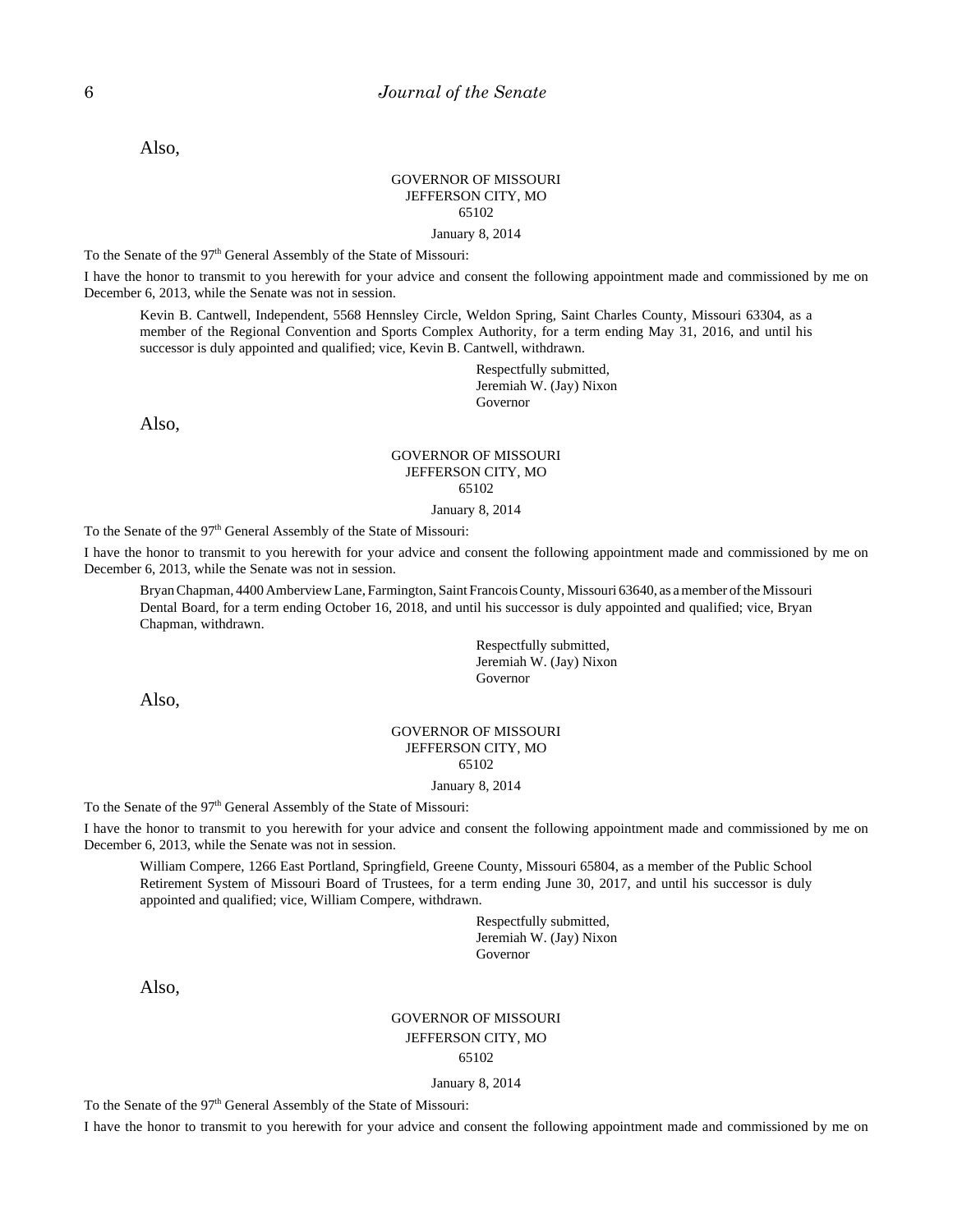December 6, 2013, while the Senate was not in session.

Mary D. Craig, 600 Lincoln Street, Green Castle, Sullivan County, Missouri 63544, as a member of the Child Abuse and Neglect Review Board, for a term ending April 7, 2016, and until her successor is duly appointed and qualified; vice, Mary D. Craig, withdrawn.

> Respectfully submitted, Jeremiah W. (Jay) Nixon Governor

Also,

### GOVERNOR OF MISSOURI JEFFERSON CITY, MO 65102

January 8, 2014

To the Senate of the 97<sup>th</sup> General Assembly of the State of Missouri:

I have the honor to transmit to you herewith for your advice and consent the following appointment made and commissioned by me on December 6, 2013, while the Senate was not in session.

Lisa J. Crandall, 607 Caspian Circle, Ashland, Boone County, Missouri 65010, as a member of the Missouri Planning Council for Developmental Disabilities, for a term ending June 30, 2014, and until her successor is duly appointed and qualified; vice, Lisa J. Crandall, withdrawn.

> Respectfully submitted, Jeremiah W. (Jay) Nixon Governor

Also,

#### GOVERNOR OF MISSOURI JEFFERSON CITY, MO 65102

January 8, 2014

To the Senate of the 97<sup>th</sup> General Assembly of the State of Missouri:

I have the honor to transmit to you herewith for your advice and consent the following appointment made and commissioned by me on December 6, 2013, while the Senate was not in session.

Anna E. Crosslin, Democrat, 3651 Shenandoah, St. Louis City, Missouri 63110, as a member of the Missouri Commission on Human Rights, for a term ending April 1, 2019, and until her successor is duly appointed and qualified; vice, Anna E. Crosslin, withdrawn.

> Respectfully submitted, Jeremiah W. (Jay) Nixon Governor

Also,

#### GOVERNOR OF MISSOURI

JEFFERSON CITY, MO

65102

January 8, 2014

To the Senate of the 97<sup>th</sup> General Assembly of the State of Missouri:

I have the honor to transmit to you herewith for your advice and consent the following appointment made and commissioned by me on December 6, 2013, while the Senate was not in session.

Bruce Darrough, Democrat, 3748 Cranberry Court, Florissant, St. Louis County, Missouri 63033, as a member of the Linn State Technical College Board of Regents, for a term ending December 29, 2013, and until his successor is duly appointed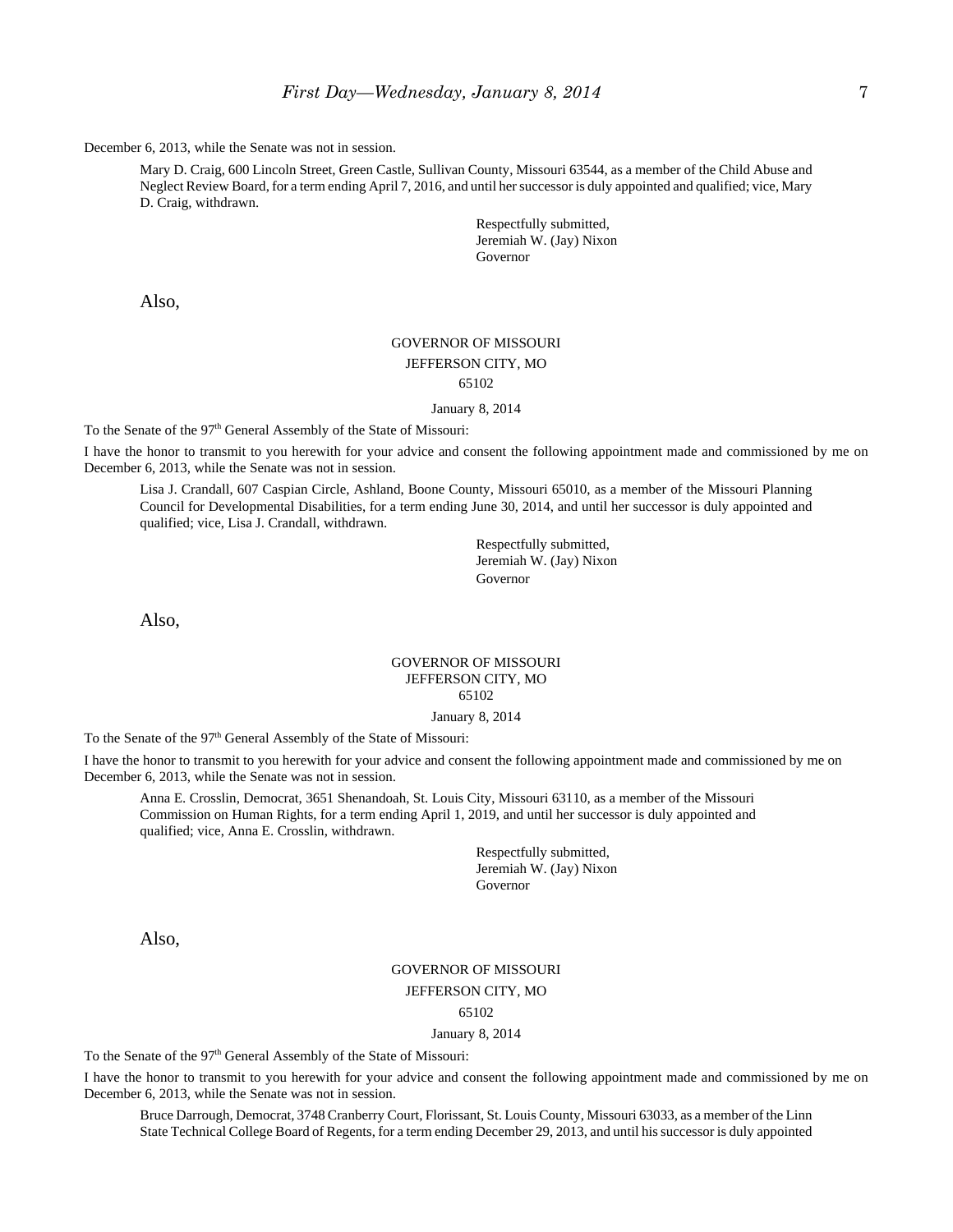and qualified; vice, Bruce Darrough, withdrawn.

Respectfully submitted, Jeremiah W. (Jay) Nixon Governor

Also,

# GOVERNOR OF MISSOURI JEFFERSON CITY, MO 65102

January 8, 2014

To the Senate of the 97<sup>th</sup> General Assembly of the State of Missouri:

I have the honor to transmit to you herewith for your advice and consent the following appointment made and commissioned by me on December 6, 2013, while the Senate was not in session.

Wendy D. Davis, 1700 Forum Boulevard #2106, Columbia, Boone County, Missouri 65203, as a member of the Missouri Planning Council for Developmental Disabilities, for a term ending June 30, 2015, and until her successor is duly appointed and qualified; vice, Wendy D. Davis, withdrawn.

> Respectfully submitted, Jeremiah W. (Jay) Nixon Governor

Also,

### GOVERNOR OF MISSOURI JEFFERSON CITY, MO 65102

#### January 8, 2014

To the Senate of the 97<sup>th</sup> General Assembly of the State of Missouri:

I have the honor to transmit to you herewith for your advice and consent the following appointment made and commissioned by me on December 6, 2013, while the Senate was not in session.

Josef Denother, 7161 Delmar Boulevard, Saint Louis City, Missouri 63130, as a member of the Missouri Electronic Prior Authorization Committee, for a term ending at the pleasure of the Governor, until his successor is duly appointed and qualified; vice, Josef Denother, withdrawn.

> Respectfully submitted, Jeremiah W. (Jay) Nixon Governor

Also,

### GOVERNOR OF MISSOURI JEFFERSON CITY, MO 65102

#### January 8, 2014

To the Senate of the 97<sup>th</sup> General Assembly of the State of Missouri:

I have the honor to transmit to you herewith for your advice and consent the following appointment made and commissioned by me on December 6, 2013, while the Senate was not in session.

Jerald A. Dickey, Republican, 26109 South Skyline Drive, Harrisonville, Cass County, Missouri 64701, as a member of the State Board of Embalmers and Funeral Directors, for a term ending April 1, 2018, and until his successor is duly appointed and qualified; vice, Jerald A. Dickey, withdrawn.

> Respectfully submitted, Jeremiah W. (Jay) Nixon Governor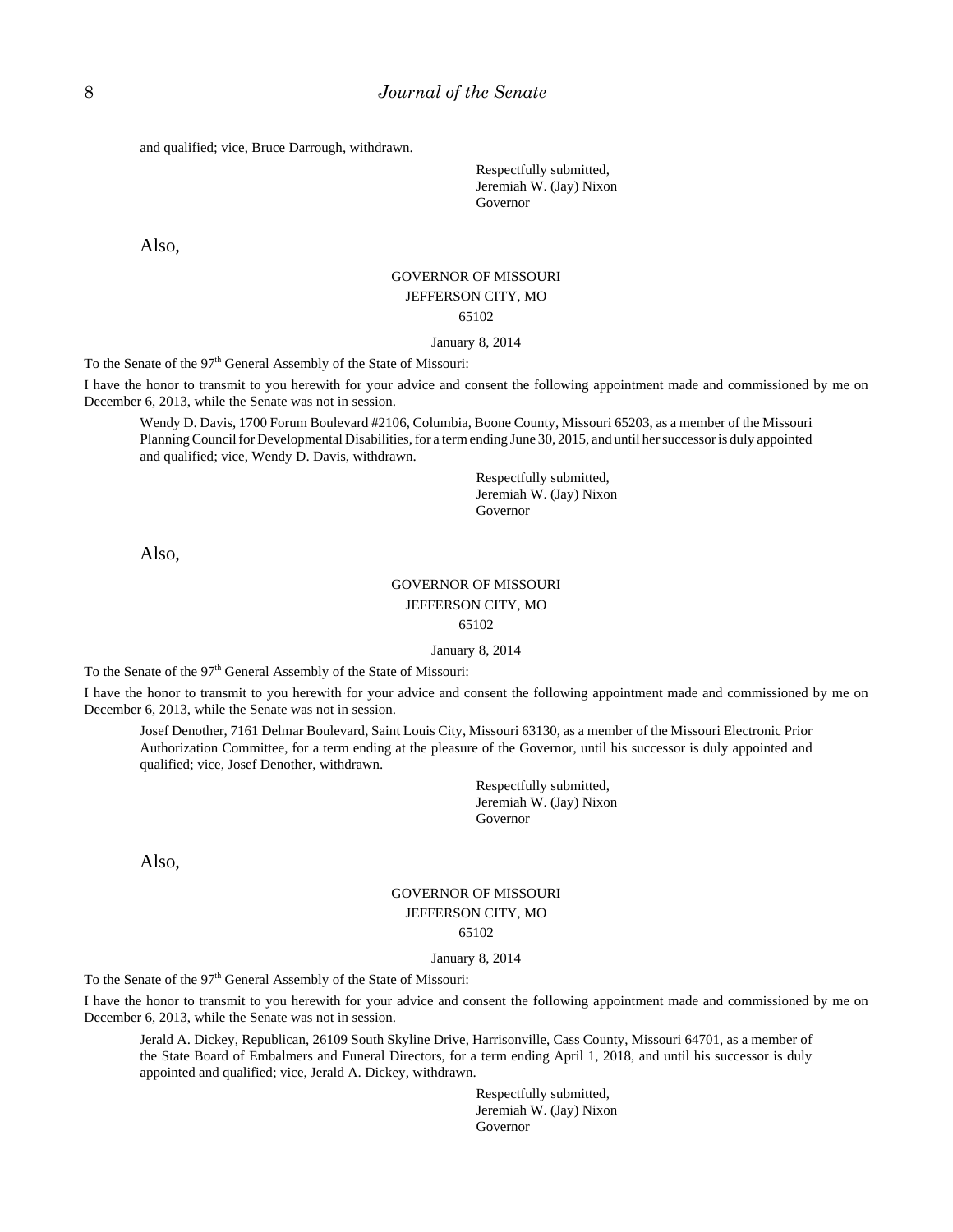Also,

### GOVERNOR OF MISSOURI JEFFERSON CITY, MO 65102

January 8, 2014

To the Senate of the 97<sup>th</sup> General Assembly of the State of Missouri:

I have the honor to transmit to you herewith for your advice and consent the following appointment made and commissioned by me on December 6, 2013, while the Senate was not in session.

Tim Dollar, Democrat, 1079 Lake Point Court, Blue Springs, Jackson County, Missouri 64014, as a member of the Conservation Commission, for a term ending June 30, 2019, and until his successor is duly appointed and qualified; vice, Tim Dollar, withdrawn.

> Respectfully submitted, Jeremiah W. (Jay) Nixon Governor

Also,

# GOVERNOR OF MISSOURI JEFFERSON CITY, MO

65102

#### January 8, 2014

To the Senate of the 97<sup>th</sup> General Assembly of the State of Missouri:

I have the honor to transmit to you herewith for your advice and consent the following appointment made and commissioned by me on December 6, 2013, while the Senate was not in session.

Julie T. Donelon, 814 Rockwell Lane, Kansas City, Jackson County, Missouri 64112, as a member of the Child Abuse and Neglect Review Board, for a term ending April 7, 2015, and until her successor is duly appointed and qualified; vice, Julie T. Donelon, withdrawn.

> Respectfully submitted, Jeremiah W. (Jay) Nixon Governor

Also,

# GOVERNOR OF MISSOURI JEFFERSON CITY, MO

65102

January 8, 2014

To the Senate of the 97<sup>th</sup> General Assembly of the State of Missouri:

I have the honor to transmit to you herewith for your advice and consent the following appointment made and commissioned by me on January 7, 2014, while the Senate was not in session.

Joseph L. Driskill, Democrat, 109 Monterey Drive, Jefferson City, Cole County, Missouri 65109, as a member of the State Board of Education, for a term ending July 1, 2021, and until his successor is duly appointed and qualified; vice, Deborah L. Demien, term expired.

> Respectfully submitted, Jeremiah W. (Jay) Nixon Governor

Also,

# GOVERNOR OF MISSOURI JEFFERSON CITY, MO

65102

#### January 8, 2014

To the Senate of the 97<sup>th</sup> General Assembly of the State of Missouri: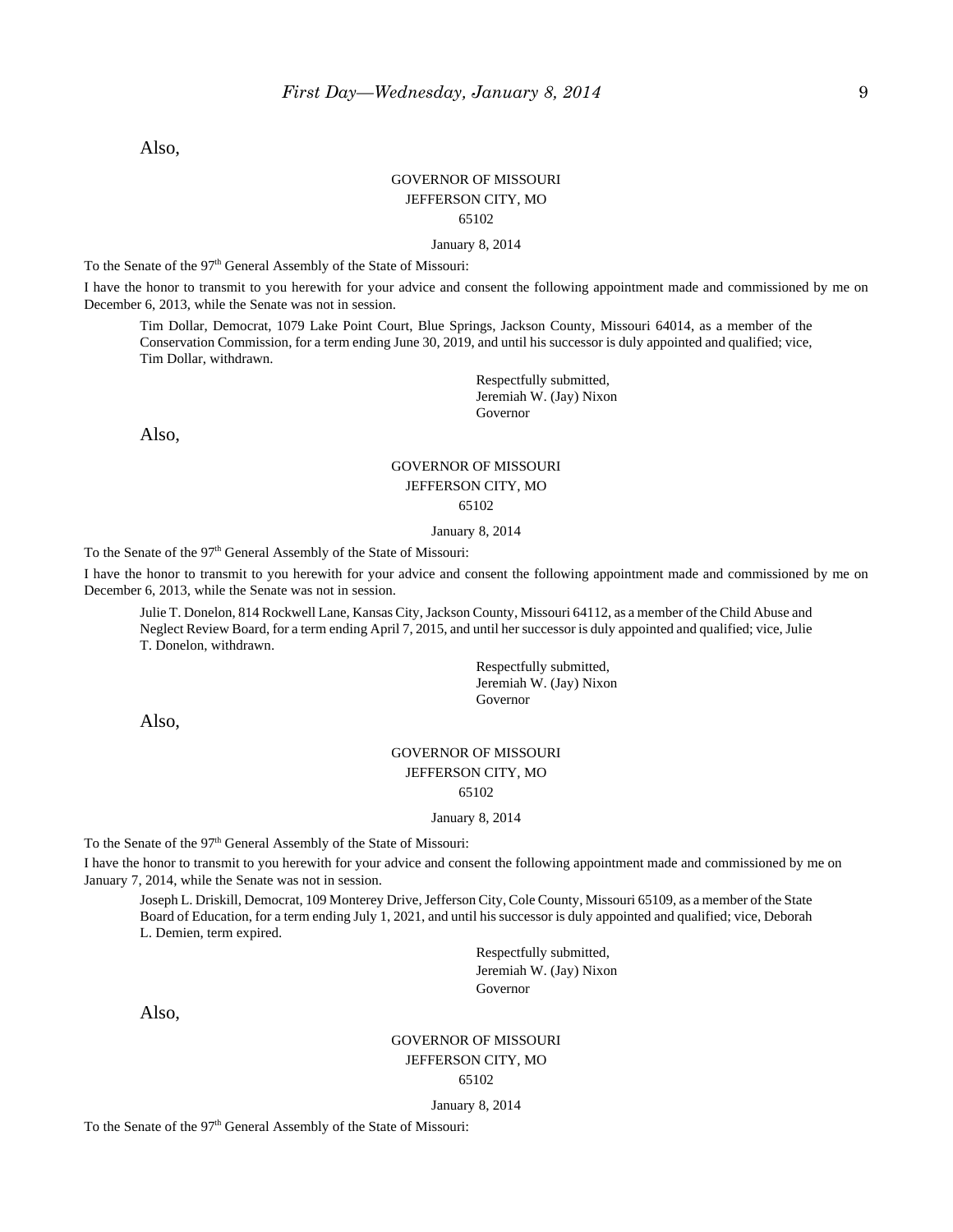I have the honor to transmit to you herewith for your advice and consent the following appointment made and commissioned by me on December 6, 2013, while the Senate was not in session.

David C. Dwyer, Independent, 16528 Thunderhead Canyon Court, Wildwood, Saint Louis County, Missouri 63011, as a member of the Amusement Ride Safety Board, for a term ending April 17, 2014, and until his successor is duly appointed and qualified; vice, David C. Dwyer, withdrawn.

> Respectfully submitted, Jeremiah W. (Jay) Nixon Governor

Also,

### GOVERNOR OF MISSOURI JEFFERSON CITY, MO 65102

January 8, 2014

To the Senate of the 97<sup>th</sup> General Assembly of the State of Missouri:

I have the honor to transmit to you herewith for your advice and consent the following appointment made and commissioned by me on December 6, 2013, while the Senate was not in session.

Carol R. Fischer, 1025 Carol Street, Jefferson City, Cole County, Missouri 65101, as a member of the Child Abuse and Neglect Review Board, for a term ending April 7, 2016, and until her successor is duly appointed and qualified; vice, Carol R. Fischer, withdrawn.

> Respectfully submitted, Jeremiah W. (Jay) Nixon Governor

Also,

### GOVERNOR OF MISSOURI JEFFERSON CITY, MO 65102

#### January 8, 2014

To the Senate of the 97<sup>th</sup> General Assembly of the State of Missouri:

I have the honor to transmit to you herewith for your advice and consent the following appointment made and commissioned by me on January 7, 2014, while the Senate was not in session.

Tracy Flanigan, Republican, 1309 South Main Street, Carthage, Jasper County, Missouri 64836, as a member of the Missouri Southern State University Board of Governors, for a term ending August 30, 2019, and until her successor is duly appointed and qualified; vice, Richard A. Walter, term expired.

> Respectfully submitted, Jeremiah W. (Jay) Nixon Governor

Also,

# GOVERNOR OF MISSOURI JEFFERSON CITY, MO

### 65102

#### January 8, 2014

To the Senate of the 97<sup>th</sup> General Assembly of the State of Missouri:

I have the honor to transmit to you herewith for your advice and consent the following appointment made and commissioned by me on December 19, 2013, while the Senate was not in session.

Richard Fordyce, 31888 East 240th Avenue, Bethany, Harrison County, Missouri 64424, as Director of the Department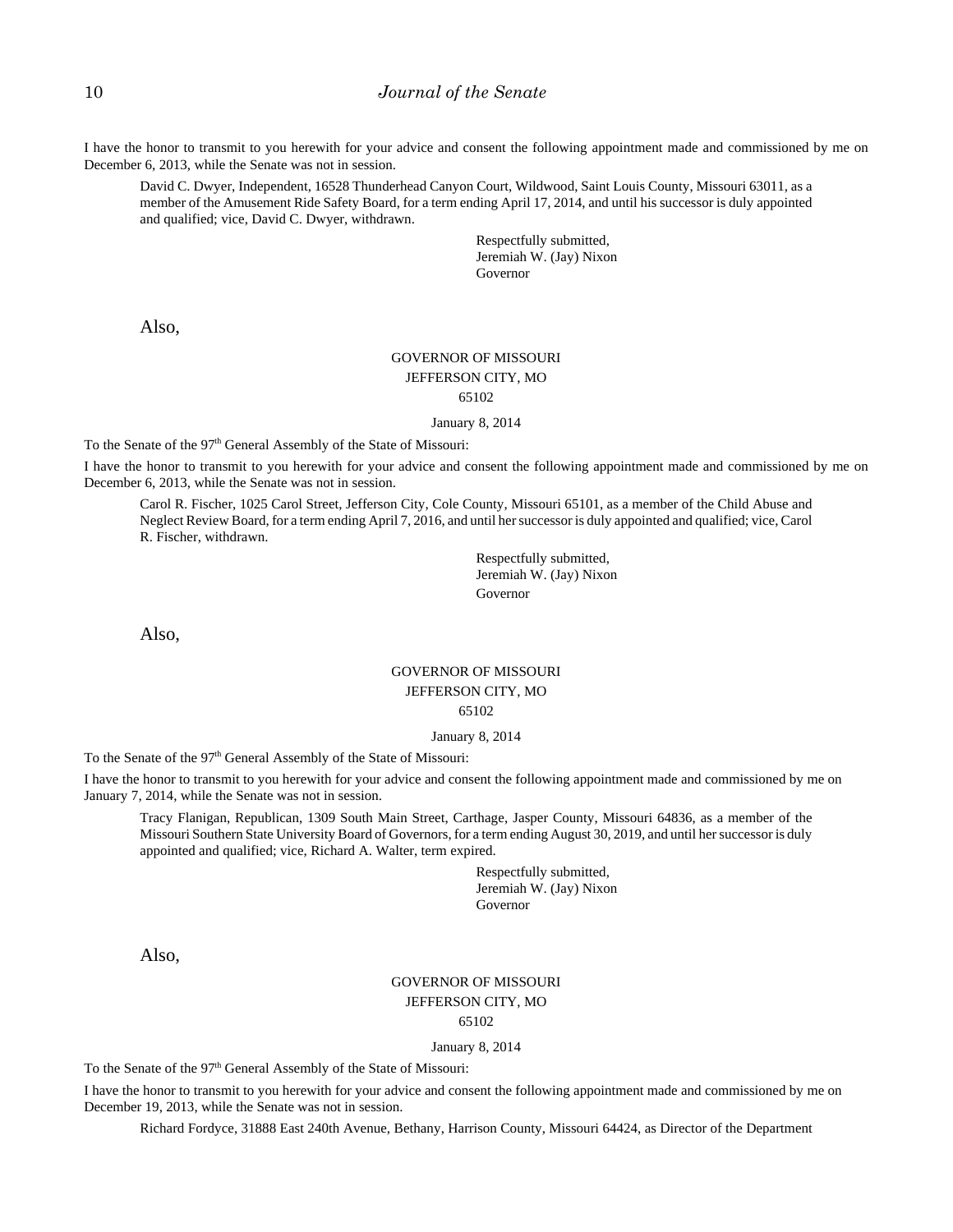of Agriculture, for a term ending at the pleasure of the Governor, and until his successor is duly appointed and qualified.

Respectfully submitted, Jeremiah W. (Jay) Nixon Governor

Also,

# GOVERNOR OF MISSOURI

### JEFFERSON CITY, MO

65102

January 8, 2014

To the Senate of the 97<sup>th</sup> General Assembly of the State of Missouri:

I have the honor to transmit to you herewith for your advice and consent the following appointment made and commissioned by me on December 6, 2013, while the Senate was not in session.

Gene A. Forrester, 2400 Blackthorne Lane, Columbia, Boone County, Missouri 65201, as a member of the Missouri Electronic Prior Authorization Committee, for a term ending at the pleasure of the Governor, and until his successor is duly appointed and qualified; vice, Gene A. Forrester, withdrawn.

> Respectfully submitted, Jeremiah W. (Jay) Nixon Governor

Also,

#### GOVERNOR OF MISSOURI JEFFERSON CITY, MO 65102

January 8, 2014

To the Senate of the 97<sup>th</sup> General Assembly of the State of Missouri:

I have the honor to transmit to you herewith for your advice and consent the following appointment made and commissioned by me on December 18, 2013, while the Senate was not in session.

Dennis D. Fowler, Republican, 30473 State Highway 25, Advance, Stoddard County, Missouri 63730, as a member of the Board of Probation and Parole, for a term ending December 17, 2019, and until his successor is duly appointed and qualified; vice, Brian C. Jamison, term expired.

> Respectfully submitted, Jeremiah W. (Jay) Nixon Governor

Also,

#### GOVERNOR OF MISSOURI JEFFERSON CITY, MO 65102

January 8, 2014

To the Senate of the 97<sup>th</sup> General Assembly of the State of Missouri:

I have the honor to transmit to you herewith for your advice and consent the following appointment made and commissioned by me on December 6, 2013, while the Senate was not in session.

Virginia L. Fry, Republican, 2249 East Wildwood Circle Drive North, Springfield, Greene County, Missouri 65804, as a member of the Missouri State University Board of Governors, for a term ending January 1, 2019, and until her successor is duly appointed and qualified; vice, Virginia L. Fry, withdrawn.

> Respectfully submitted, Jeremiah W. (Jay) Nixon Governor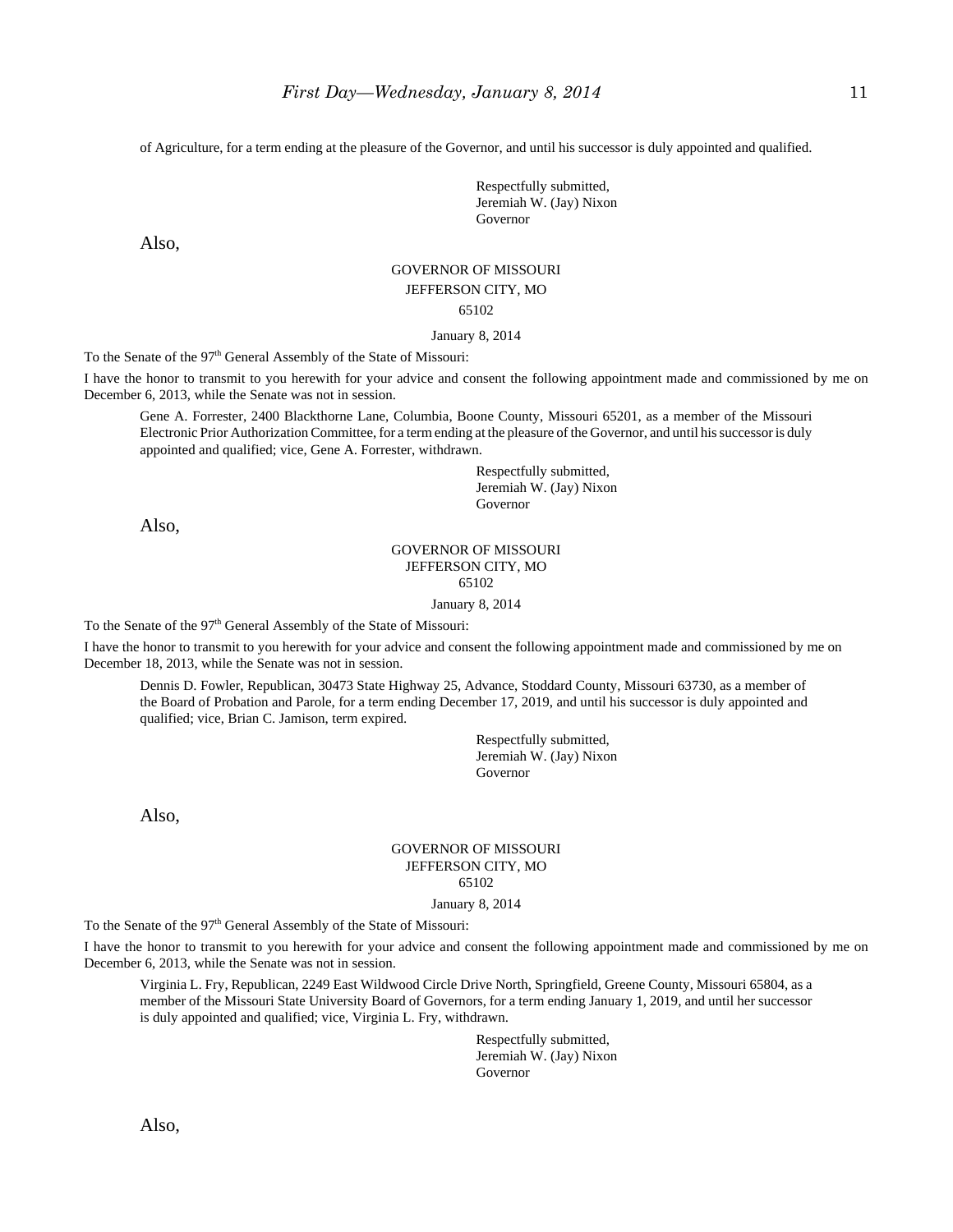### GOVERNOR OF MISSOURI JEFFERSON CITY, MO 65102

January 8, 2014

To the Senate of the 97<sup>th</sup> General Assembly of the State of Missouri:

I have the honor to transmit to you herewith for your advice and consent the following appointment made and commissioned by me on December 6, 2013, while the Senate was not in session.

Harry Ralph Gaw, Democrat, 31311 Highway 5, Tipton, Moniteau County, Missouri 65081, as a member of the State Soil and Water Districts Commission, for a term ending August 15, 2016, and until his successor is duly appointed and qualified; vice, Harry Ralph Gaw, withdrawn.

> Respectfully submitted, Jeremiah W. (Jay) Nixon Governor

Also,

### GOVERNOR OF MISSOURI JEFFERSON CITY, MO 65102

January 8, 2014

To the Senate of the 97<sup>th</sup> General Assembly of the State of Missouri:

I have the honor to transmit to you herewith for your advice and consent the following appointment made and commissioned by me on December 6, 2013, while the Senate was not in session.

David L. Gourley, Republican, 3432 Coke Road, Mountain Grove, Wright County, Missouri 65711, as a member of the Missouri Veterinary Medical Board, for a term ending August 29, 2014, and until his successor is duly appointed and qualified; vice, David L. Gourley, withdrawn.

> Respectfully submitted, Jeremiah W. (Jay) Nixon Governor

Also,

### GOVERNOR OF MISSOURI JEFFERSON CITY, MO 65102

#### January 8, 2014

To the Senate of the 97<sup>th</sup> General Assembly of the State of Missouri:

I have the honor to transmit to you herewith for your advice and consent the following appointment made and commissioned by me on December 6, 2013, while the Senate was not in session.

Rhonda K. Haight, 12020 Northeast 148<sup>th</sup> Street, Liberty, Clay County, Missouri 64068, as a member of the Child Abuse and Neglect Review Board, for a term ending April 7, 2015, and until her successor is duly appointed and qualified; vice, Rhonda K. Haight, withdrawn.

> Respectfully submitted, Jeremiah W. (Jay) Nixon Governor

Also,

#### GOVERNOR OF MISSOURI JEFFERSON CITY, MO

65102

#### January 8, 2014

To the Senate of the 97<sup>th</sup> General Assembly of the State of Missouri:

I have the honor to transmit to you herewith for your advice and consent the following appointment made and commissioned by me on December 6, 2013, while the Senate was not in session.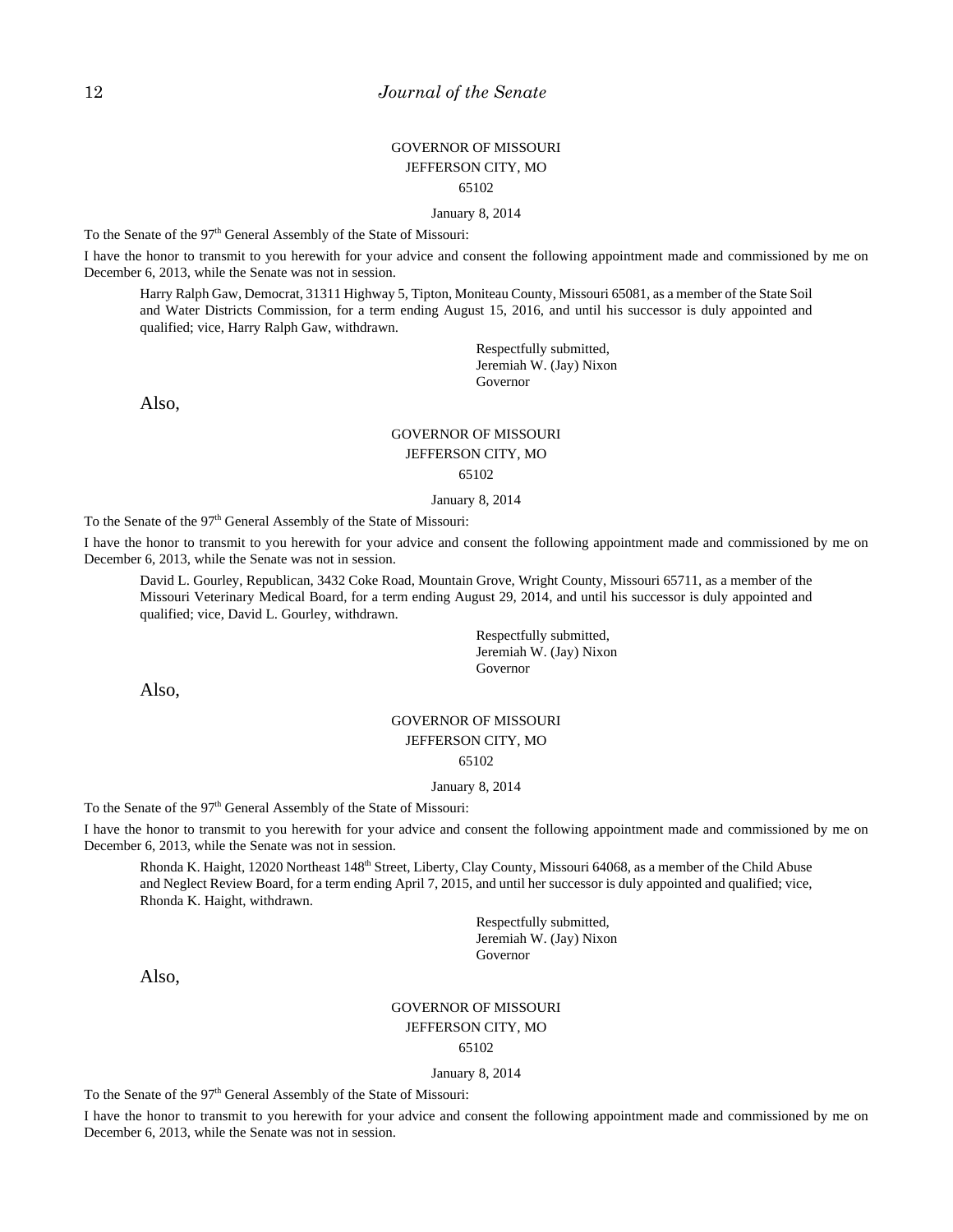Daniel Hall, Democrat, 7451 Chimney Ridge Road, Columbia, Boone County, Missouri 65203, as a member of the Public Service Commission, for a term ending September 27, 2019, and until his successor is duly appointed and qualified; vice, Daniel Hall, withdrawn.

> Respectfully submitted, Jeremiah W. (Jay) Nixon Governor

Also,

#### GOVERNOR OF MISSOURI JEFFERSON CITY, MO 65102

#### January 8, 2014

To the Senate of the 97<sup>th</sup> General Assembly of the State of Missouri:

I have the honor to transmit to you herewith for your advice and consent the following appointment made and commissioned by me on December 12, 2013, while the Senate was not in session.

Morris Heitman, Republican, 1605 Childers Drive, Mound City, Holt County, Missouri 64470, as a member of the Missouri Agricultural and Small Business Development Authority, for a term ending June 30, 2015, and until his successor is duly appointed and qualified; vice, T. Brooks Hurst, term expired.

> Respectfully submitted, Jeremiah W. (Jay) Nixon Governor

Also,

### GOVERNOR OF MISSOURI JEFFERSON CITY, MO 65102

January 8, 2014

To the Senate of the 97<sup>th</sup> General Assembly of the State of Missouri:

I have the honor to transmit to you herewith for your advice and consent the following appointment made and commissioned by me on December 12, 2013, while the Senate was not in session.

Linda Hosman, 18504 East 24<sup>th</sup> Street South, Independence, Jackson County, Missouri 64057, as a member of the Missouri State Foster Care and Adoption Board, for a term ending May 31, 2016, and until her successor is duly appointed and qualified; vice, RSMo 210.617.

> Respectfully submitted, Jeremiah W. (Jay) Nixon Governor

Also,

#### GOVERNOR OF MISSOURI JEFFERSON CITY, MO 65102

#### January 8, 2014

To the Senate of the 97<sup>th</sup> General Assembly of the State of Missouri:

I have the honor to transmit to you herewith for your advice and consent the following appointment made and commissioned by me on January 6, 2014, while the Senate was not in session.

Joseph Hunt, Democrat, 7500 Bull Drive, Saint Louis, Saint Louis County, Missouri 63123, as a member of the Regional Convention and Sports Complex Authority, for a term ending May 31, 2018, and until his successor is duly appointed and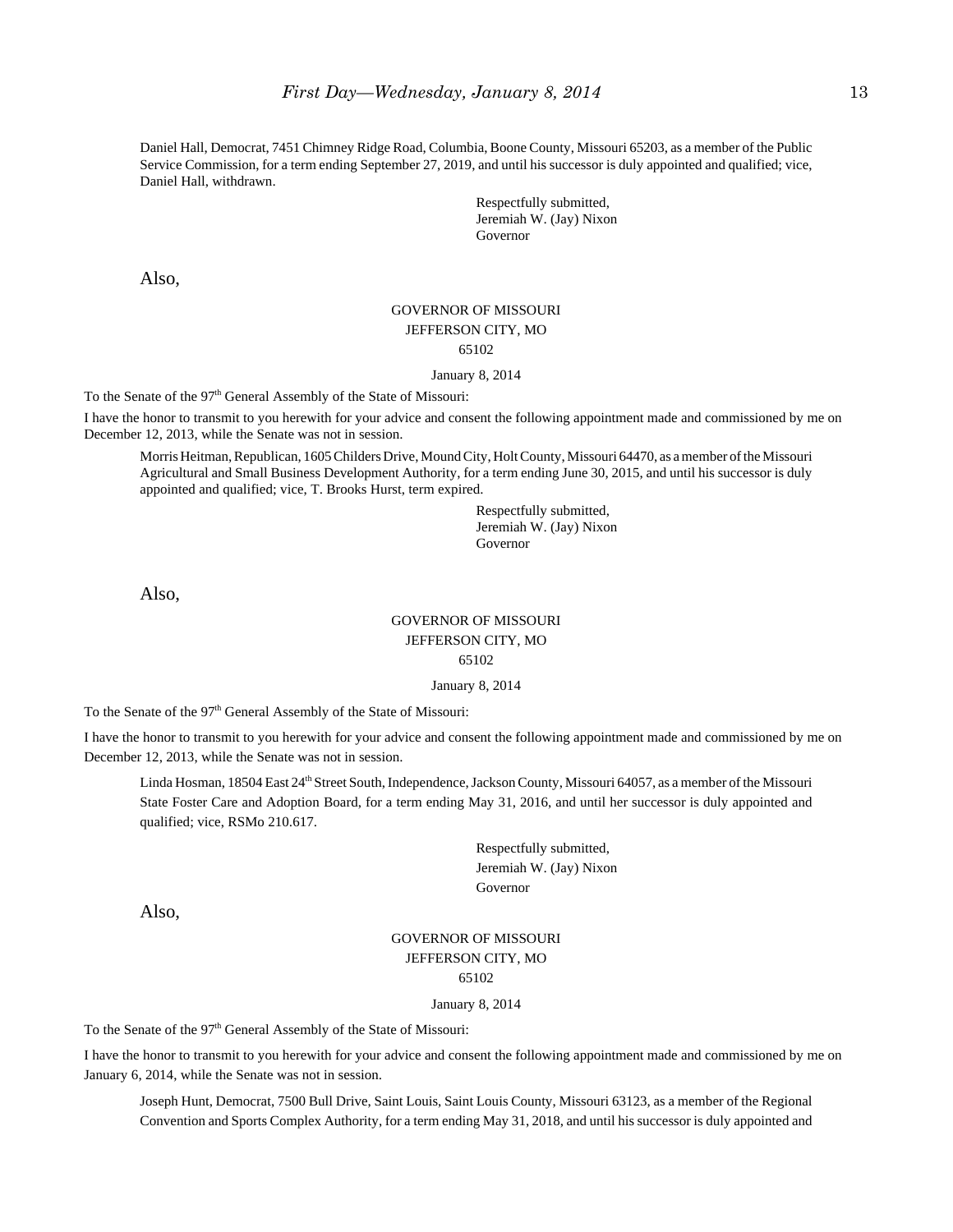qualified; vice, Bruce Thomas Sommer, resigned.

Respectfully submitted, Jeremiah W. (Jay) Nixon Governor

Also,

# GOVERNOR OF MISSOURI JEFFERSON CITY, MO 65102

#### January 8, 2014

To the Senate of the 97<sup>th</sup> General Assembly of the State of Missouri:

I have the honor to transmit to you herewith for your advice and consent the following appointment made and commissioned by me on December 6, 2013, while the Senate was not in session.

Douglas R. Kennedy, Democrat, 616 Pine Cone Road, Poplar Bluff, Butler County, Missouri 63902, as a member of the Coordinating Board for Higher Education, for a term ending June 27, 2015, and until his successor is duly appointed and qualified; vice, Douglas R. Kennedy, withdrawn.

> Respectfully submitted, Jeremiah W. (Jay) Nixon Governor

Also,

### GOVERNOR OF MISSOURI JEFFERSON CITY, MO 65102

#### January 8, 2014

To the Senate of the 97<sup>th</sup> General Assembly of the State of Missouri:

I have the honor to transmit to you herewith for your advice and consent the following appointment made and commissioned by me on January 7, 2014, while the Senate was not in session.

Michael Kilgore, 6104 Brookside Boulevard, Kansas City, Jackson County, Missouri 64113, as a member of the Kansas City Board of Police Commissioners, for a term ending January 6, 2018, and until his successor is duly appointed and qualified; vice, Lisa Pelofsky, term expired.

> Respectfully submitted, Jeremiah W. (Jay) Nixon Governor

Also,

### GOVERNOR OF MISSOURI JEFFERSON CITY, MO 65102

#### January 8, 2014

To the Senate of the 97<sup>th</sup> General Assembly of the State of Missouri:

I have the honor to transmit to you herewith for your advice and consent the following appointment made and commissioned by me on January 7, 2014, while the Senate was not in session.

John P. King, Republican, 7803 Cardinal Ridge Court, Saint Louis, Saint Louis County, Missouri 63119, as a member of the Saint Louis County Board of Election Commissioners, for a term ending January 10, 2017, and until his successor is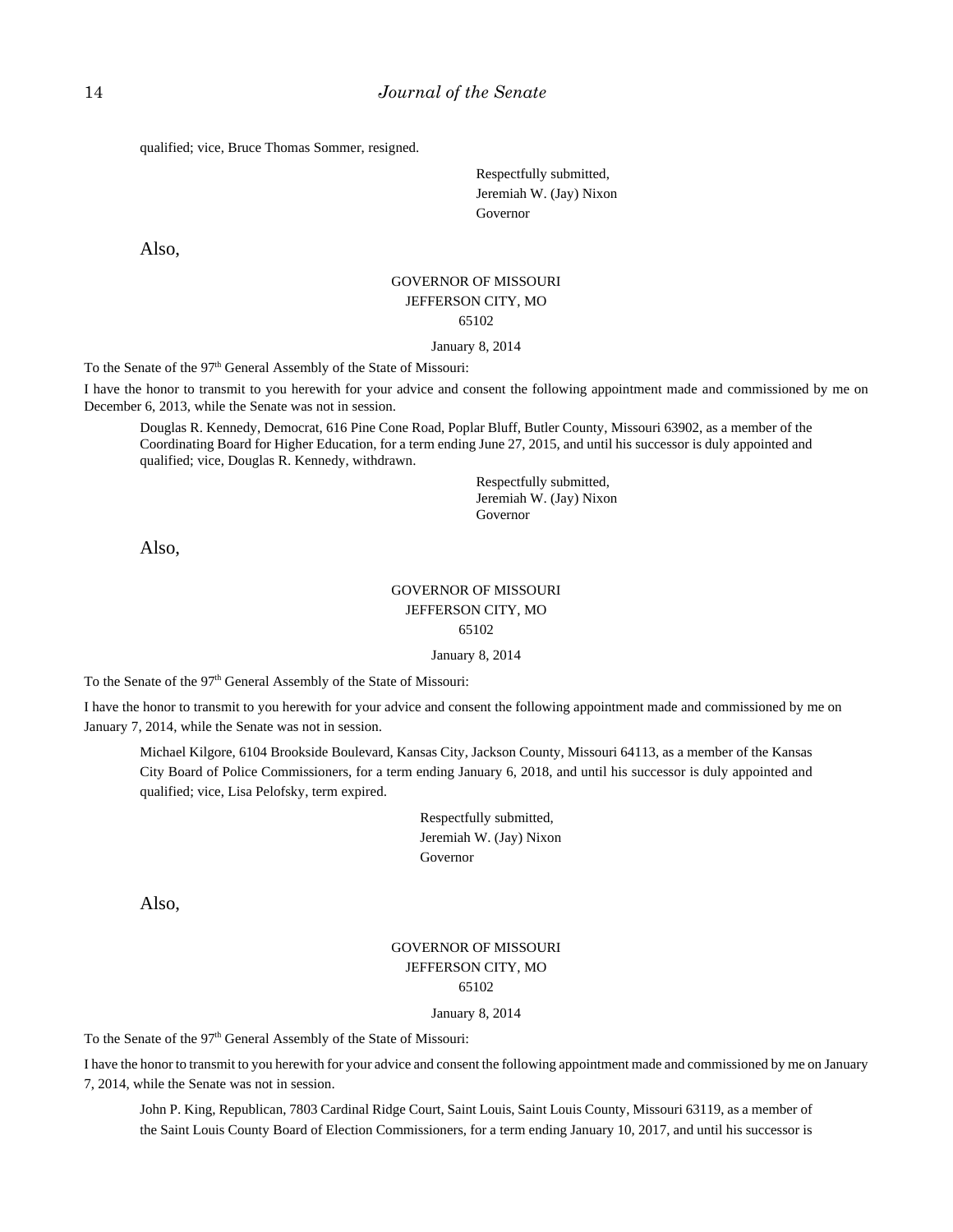duly appointed and qualified; vice, John W. Siscel, III, withdrawn.

Respectfully submitted, Jeremiah W. (Jay) Nixon Governor

Also,

#### GOVERNOR OF MISSOURI JEFFERSON CITY, MO

65102

#### January 8, 2014

To the Senate of the 97<sup>th</sup> General Assembly of the State of Missouri:

I have the honor to transmit to you herewith for your advice and consent the following appointment made and commissioned by me on December 6, 2013, while the Senate was not in session.

Patricia L. Kohl, 2836 Manderly Drive, Brentwood, Saint Louis County, Missouri 63144, as a member of the Child Abuse and Neglect Review Board, for a term ending April 7, 2016, and until her successor is duly appointed and qualified; vice, Patricia L. Kohl, withdrawn.

> Respectfully submitted, Jeremiah W. (Jay) Nixon Governor

Also,

### GOVERNOR OF MISSOURI JEFFERSON CITY, MO 65102

January 8, 2014

To the Senate of the 97<sup>th</sup> General Assembly of the State of Missouri:

I have the honor to transmit to you herewith for your advice and consent the following appointment made and commissioned by me on December 12, 2013, while the Senate was not in session.

Donald G. LaFerla, Republican, 902 South Quail Run, Carthage, Jasper County, Missouri 64836, as a member of the Southeast Missouri State University Board of Regents, for a term ending January 1, 2019, and until his successor is duly appointed and qualified; vice, Donald B. Bedell, term expired.

> Respectfully submitted, Jeremiah W. (Jay) Nixon Governor

Also,

### GOVERNOR OF MISSOURI JEFFERSON CITY, MO 65102

#### January 8, 2014

To the Senate of the 97<sup>th</sup> General Assembly of the State of Missouri:

I have the honor to transmit to you herewith for your advice and consent the following appointment made and commissioned by me on December 6, 2013, while the Senate was not in session.

Sara Nell Lampe, Democrat, 702 East Stanford Street, Springfield, Greene County, Missouri 65807, as a member of the Missouri Commission on Human Rights, for a term ending April 1, 2017, and until her successor is duly appointed and qualified; vice, Sara Nell Lampe, withdrawn.

> Respectfully submitted, Jeremiah W. (Jay) Nixon Governor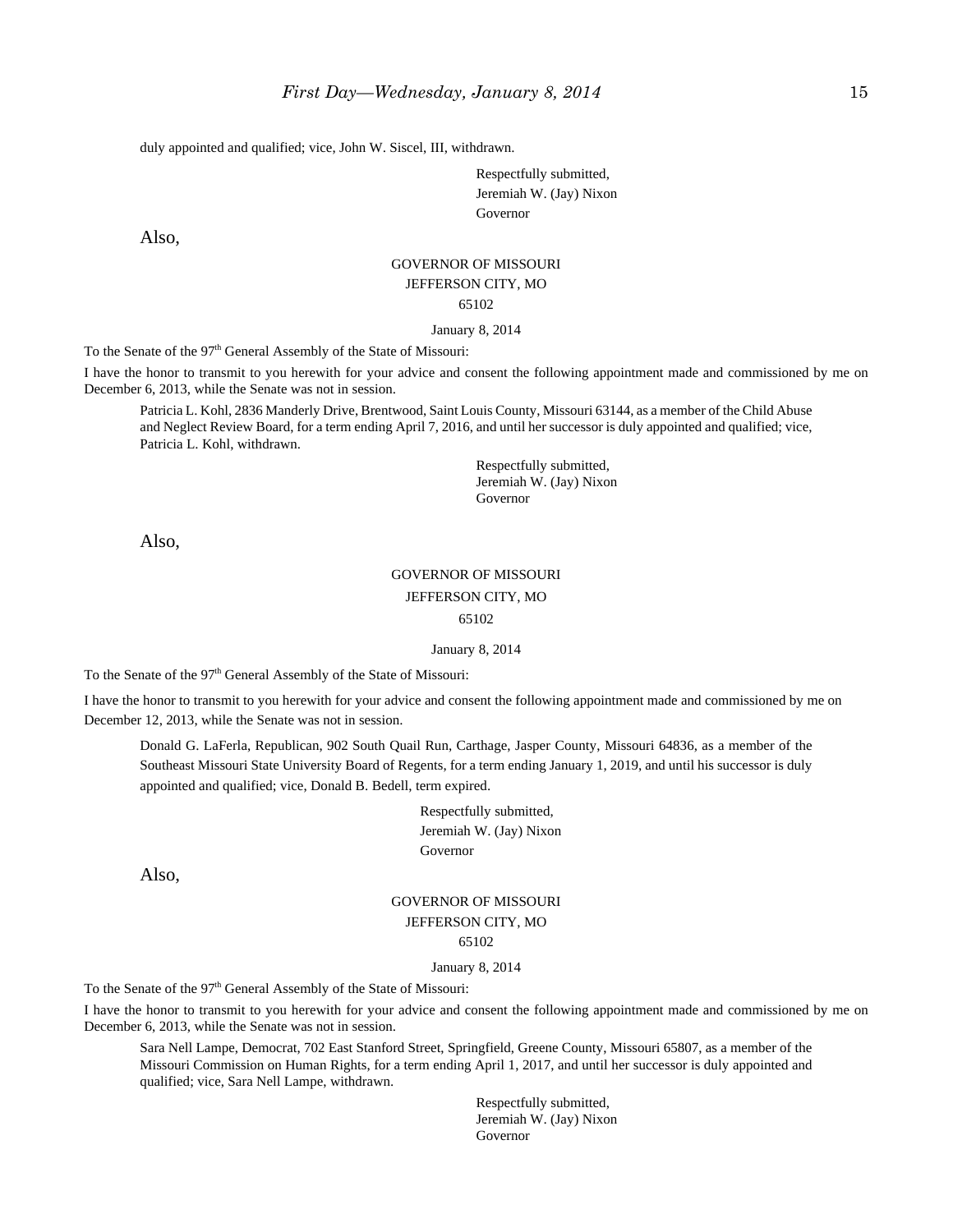Also,

### GOVERNOR OF MISSOURI JEFFERSON CITY, MO 65102

January 8, 2014

To the Senate of the 97<sup>th</sup> General Assembly of the State of Missouri:

I have the honor to transmit to you herewith for your advice and consent the following appointment made and commissioned by me on December 6, 2013, while the Senate was not in session.

John J. Larsen Jr., Democrat, 3842 Flora Place, Saint Louis City, Missouri 63110, as a member of the Labor and Industrial Relations Commission, for a term ending June 27, 2018, and until his successor is duly appointed and qualified; vice, John J. Larsen Jr., withdrawn.

> Respectfully submitted, Jeremiah W. (Jay) Nixon Governor

Also,

#### GOVERNOR OF MISSOURI JEFFERSON CITY, MO 65102

#### January 8, 2014

To the Senate of the 97<sup>th</sup> General Assembly of the State of Missouri:

I have the honor to transmit to you herewith for your advice and consent the following appointment made and commissioned by me on December 12, 2013, while the Senate was not in session.

Michael Larsen, Democrat, 2013 Springwood Court, Jefferson City, Cole County, Missouri 65101, as a member of the Land Reclamation Commission, for a term ending September 28, 2017, and until his successor is duly appointed and qualified; vice, James M. Dipardo, term expired.

> Respectfully submitted, Jeremiah W. (Jay) Nixon Governor

Also,

#### GOVERNOR OF MISSOURI

JEFFERSON CITY, MO

65102

#### January 8, 2014

To the Senate of the 97<sup>th</sup> General Assembly of the State of Missouri:

I have the honor to transmit to you herewith for your advice and consent the following appointment made and commissioned by me on December 6, 2013, while the Senate was not in session.

O. Victor Lenz Jr., Republican, 4628 Bridlewood Terrace, Saint Louis, Saint Louis County, Missouri 63128, as a member of the State Board of Education, for a term ending July 1, 2019, and until his successor is duly appointed and qualified; vice, O. Victor Lenz Jr., withdrawn.

> Respectfully submitted, Jeremiah W. (Jay) Nixon Governor

Also,

#### GOVERNOR OF MISSOURI

#### JEFFERSON CITY, MO

#### 65102

January 8, 2014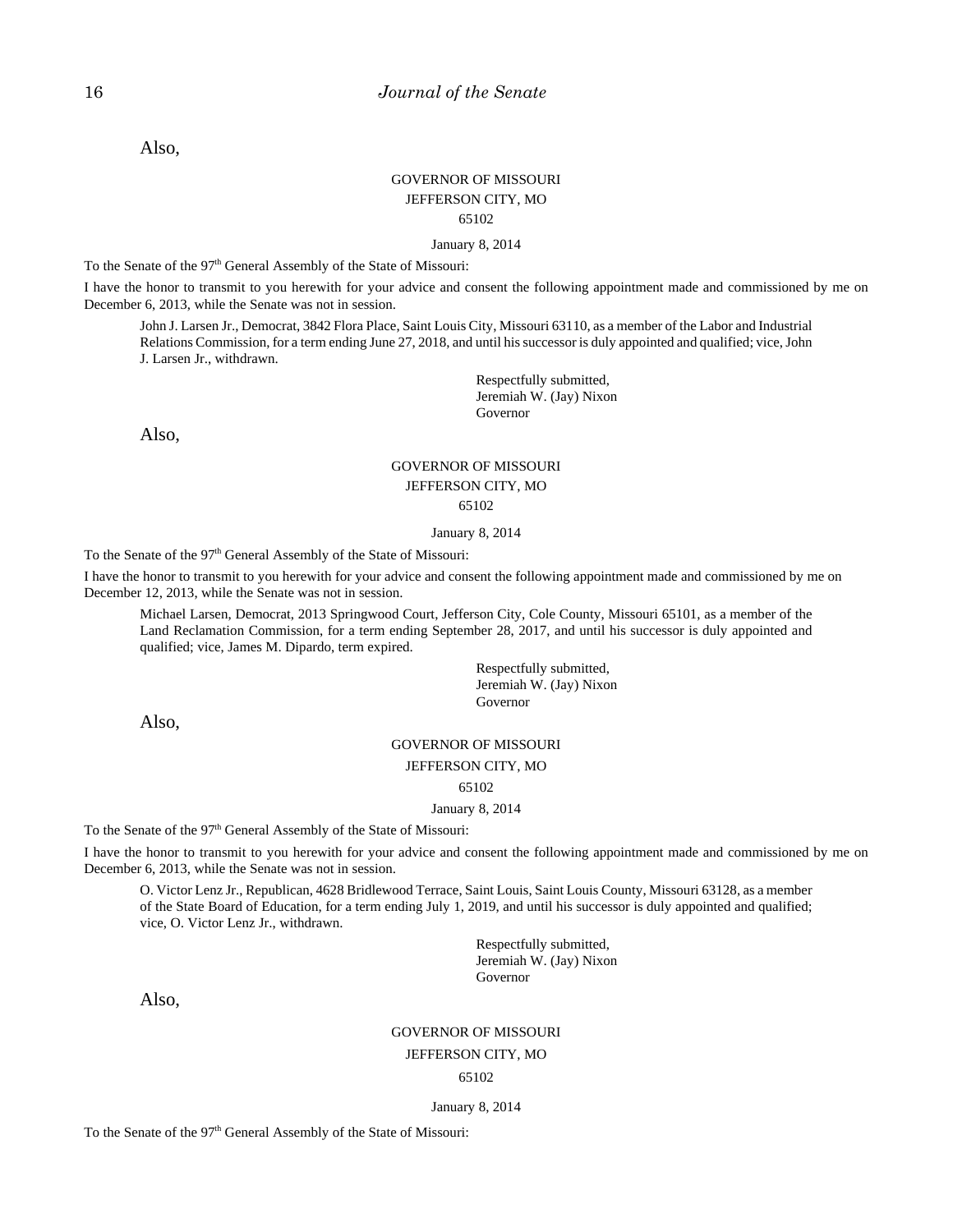I have the honor to transmit to you herewith for your advice and consent the following appointment made and commissioned by me on January 7, 2014, while the Senate was not in session.

Nicole L. Loethen, 2639 Jennifer Drive, Jefferson City, Cole County, Missouri 65101, as a member of the Missouri Quality Home Care Council, for a term ending March 1, 2016, and until her successor is duly appointed and qualified; vice, Mayme Young, resigned.

> Respectfully submitted, Jeremiah W. (Jay) Nixon Governor

Also,

### GOVERNOR OF MISSOURI JEFFERSON CITY, MO 65102

January 8, 2014

To the Senate of the 97<sup>th</sup> General Assembly of the State of Missouri:

I have the honor to transmit to you herewith for your advice and consent the following appointment made and commissioned by me on December 6, 2013, while the Senate was not in session.

William L. Manes, 9384 Sandy Church Road, Hillsboro, Jefferson County, Missouri 63050, as a member of the Board of Boiler and Pressure Vessel Rules, for a term ending September 28, 2016, and until his successor is duly appointed and qualified; vice, William L. Manes, withdrawn.

> Respectfully submitted, Jeremiah W. (Jay) Nixon Governor

Also,

#### GOVERNOR OF MISSOURI JEFFERSON CITY, MO 65102

January 8, 2014

To the Senate of the 97<sup>th</sup> General Assembly of the State of Missouri:

I have the honor to transmit to you herewith for your advice and consent the following appointment made and commissioned by me on December 6, 2013, while the Senate was not in session.

Kenneth Markwell, 1719 Chelle Lane, Jefferson City, Cole County, Missouri 65101, as a member of the Board of Geologist Registration, for a term ending April 11, 2014, and until his successor is duly appointed and qualified; vice, Kenneth Markwell, withdrawn.

> Respectfully submitted, Jeremiah W. (Jay) Nixon Governor

Also,

### GOVERNOR OF MISSOURI JEFFERSON CITY 65102

#### January 8, 2014

To the Senate of the 97<sup>th</sup> General Assembly of the State of Missouri:

I have the honor to transmit to you herewith for your advice and consent the following appointment made and commissioned by me on January 6, 2014, while the Senate was not in session.

John A. Martin, Democrat, 200 West 115<sup>th</sup> Terrace, Kansas City, Jackson County, Missouri 64114, as a member of the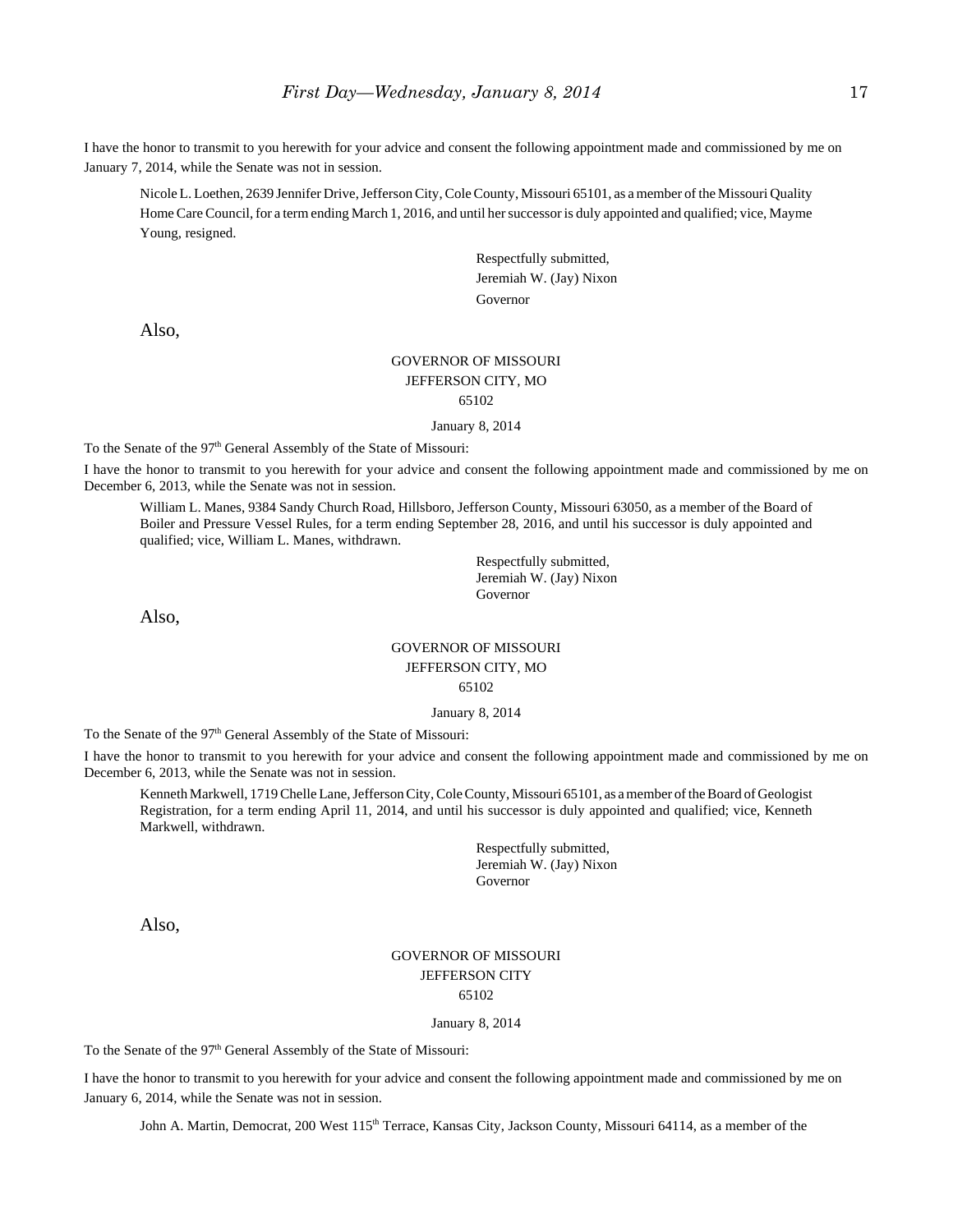State Board of Education, for a term ending July 1, 2014, and until his successor is duly appointed and qualified; vice, Stanley A. Archie, resigned.

> Respectfully submitted, Jeremiah W. (Jay) Nixon Governor

Also,

### GOVERNOR OF MISSOURI JEFFERSON CITY, MO 65102

#### January 8, 2014

To the Senate of the 97<sup>th</sup> General Assembly of the State of Missouri:

I have the honor to transmit to you herewith for your advice and consent the following appointment made and commissioned by me on December 6, 2013, while the Senate was not in session.

Kelley M. Martin, Republican, 5915 Northwest 96<sup>th</sup> Terrace, Kansas City, Platte County, Missouri 64154, as a member of the State Highways and Transportation Commission, for a term ending March 1, 2019, and until his successor is duly appointed and qualified; vice, Kelley M. Martin, withdrawn.

> Respectfully submitted, Jeremiah W. (Jay) Nixon Governor

Also,

### GOVERNOR OF MISSOURI JEFFERSON CITY, MO 65102

January 8, 2014

To the Senate of the 97<sup>th</sup> General Assembly of the State of Missouri:

I have the honor to transmit to you herewith for your advice and consent the following appointment made and commissioned by me on December 12, 2013, while the Senate was not in session.

Michelle Martin, 14485 Fox Manor Drive, Florissant, Saint Louis County, Missouri 63034, as a member of the Missouri State Foster Care and Adoption Board, for a term ending May 31, 2016, and until her successor is duly appointed and qualified; vice, RSMo 210.617.

> Respectfully submitted, Jeremiah W. (Jay) Nixon Governor

Also,

#### GOVERNOR OF MISSOURI JEFFERSON CITY, MO 65102

January 8, 2014

To the Senate of the 97<sup>th</sup> General Assembly of the State of Missouri:

I have the honor to transmit to you herewith for your advice and consent the following appointment made and commissioned by me on December 6, 2013, while the Senate was not in session.

Terri R. Marty, 7058 Greenwood Hills, Fulton, Callaway County, Missouri 65251, as a member of the State Committee for Social Workers, for a term ending October 28, 2016, and until her successor is duly appointed and qualified; vice, Terri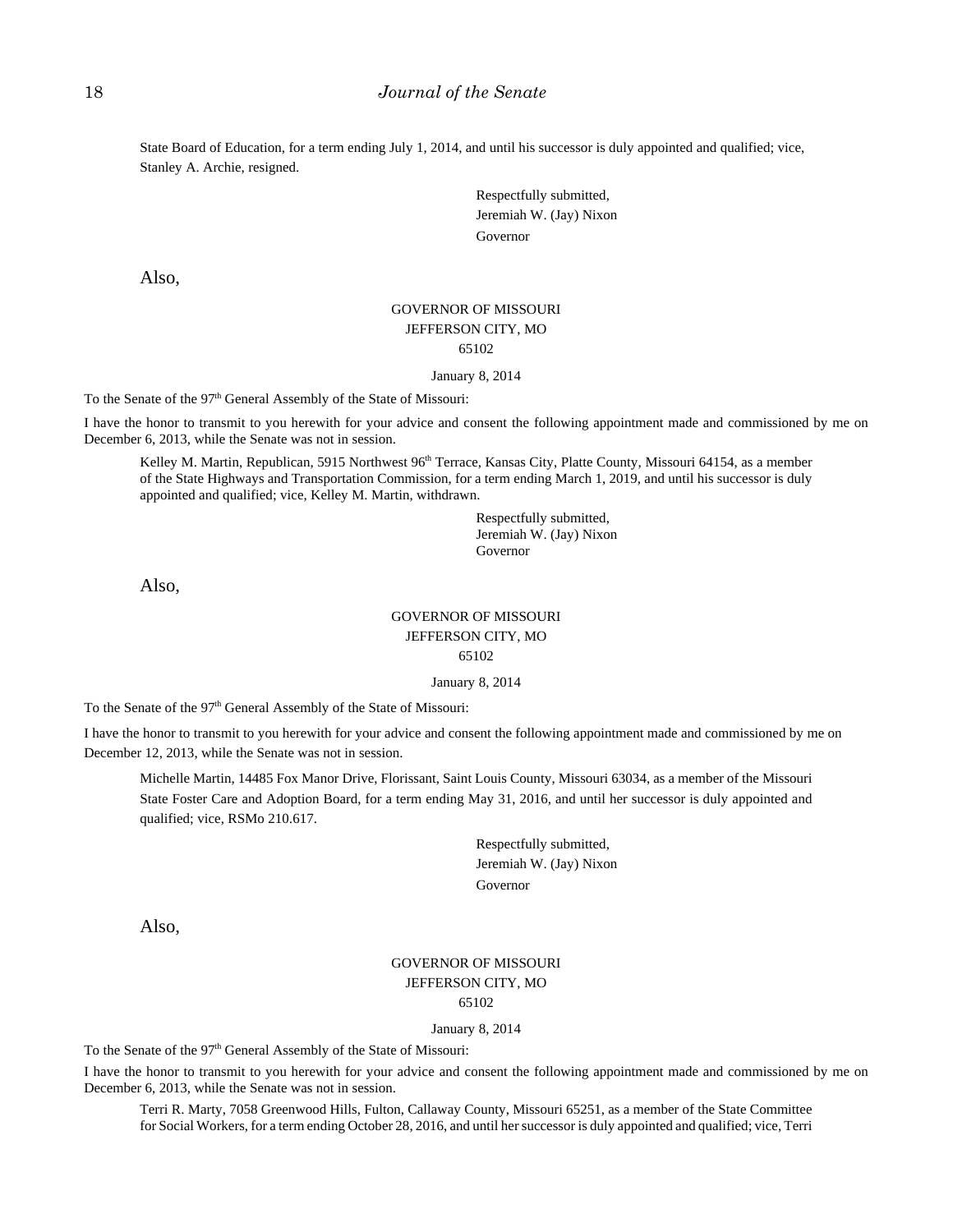R. Marty, withdrawn.

Respectfully submitted, Jeremiah W. (Jay) Nixon Governor

Also,

#### GOVERNOR OF MISSOURI

#### JEFFERSON CITY

65102

#### January 8, 2014

To the Senate of the 97<sup>th</sup> General Assembly of the State of Missouri:

I have the honor to transmit to you herewith for your advice and consent the following appointment made and commissioned by me on January 7, 2014, while the Senate was not in session.

John W. Maupin, Republican, 567 North Spoede Road, Creve Coeur, Saint Louis County, Missouri 63141, as a member and Secretary of the St. Louis County Board of Election Commissioners, for a term ending January 10, 2017, and until his successor is duly appointed and qualified; vice, Julie Jones, term expired.

> Respectfully submitted, Jeremiah W. (Jay) Nixon Governor

Also,

#### GOVERNOR OF MISSOURI JEFFERSON CITY, MO 65102

January 8, 2014

To the Senate of the 97<sup>th</sup> General Assembly of the State of Missouri:

I have the honor to transmit to you herewith for your advice and consent the following appointment made and commissioned by me on December 6, 2013, while the Senate was not in session.

Ashley McCarty, Democrat, 17287 Jersey Trail, Novinger, Adair County, Missouri 63559, as a member of the Clean Water Commission of the State of Missouri, for a term ending April 12, 2016, and until her successor is duly appointed and qualified; vice, Ashley McCarty, withdrawn.

> Respectfully submitted, Jeremiah W. (Jay) Nixon Governor

Also,

### GOVERNOR OF MISSOURI JEFFERSON CITY, MO 65102

January 8, 2014

To the Senate of the 97<sup>th</sup> General Assembly of the State of Missouri:

I have the honor to transmit to you herewith for your advice and consent the following appointment made and commissioned by me on December 6, 2013, while the Senate was not in session.

Arteveld J. McCoy II, Independent, 334 Reighley Place, Florissant, St. Louis County, Missouri 63033, as a member of the Harris-Stowe State University Board of Regents, for a term ending July 28, 2018, and until his successor is duly appointed and qualified; vice, Arteveld J. McCoy II, withdrawn.

> Respectfully submitted, Jeremiah W. (Jay) Nixon Governor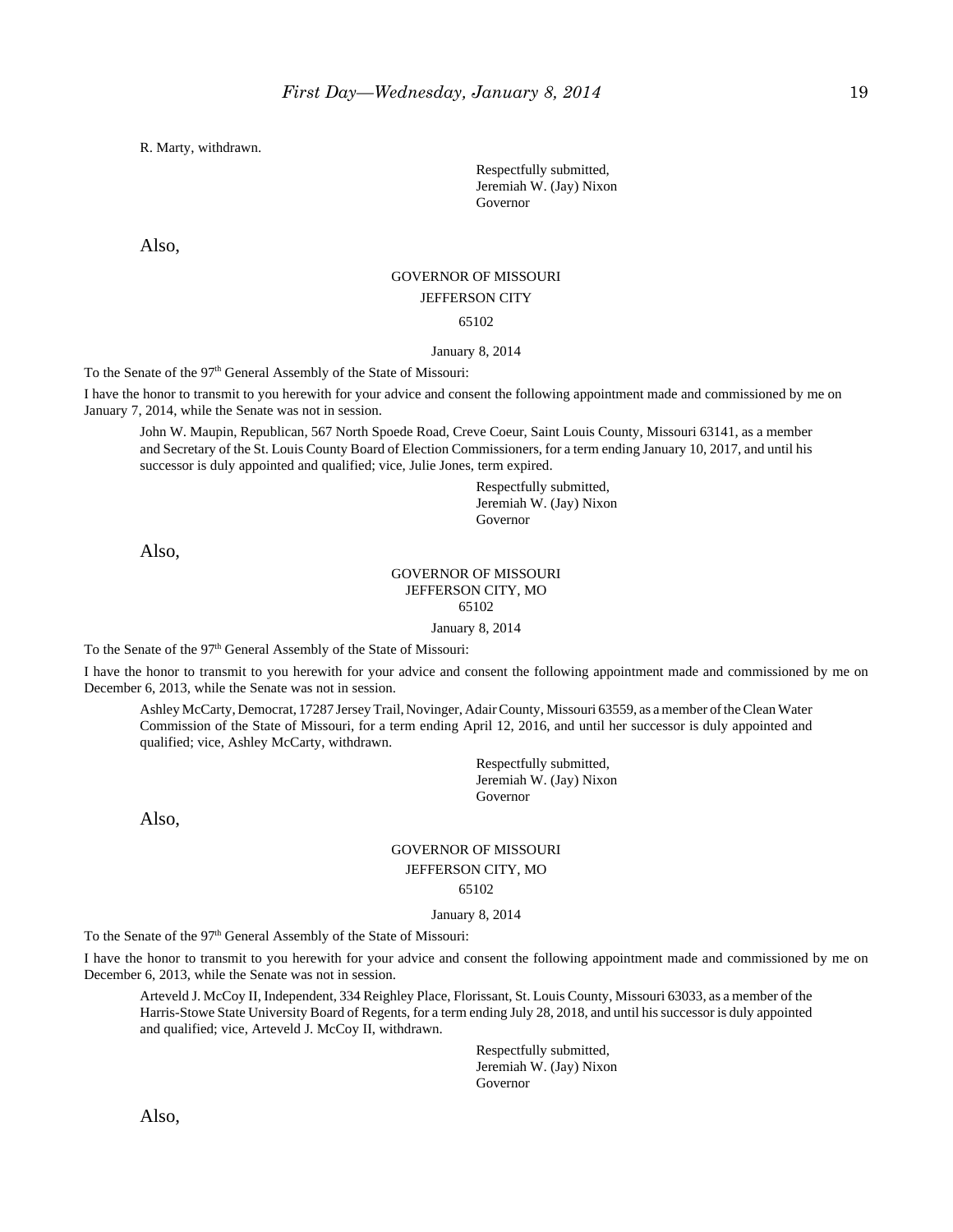### GOVERNOR OF MISSOURI JEFFERSON CITY, MO 65102

January 8, 2014

To the Senate of the 97<sup>th</sup> General Assembly of the State of Missouri:

I have the honor to transmit to you herewith for your advice and consent the following appointment made and commissioned by me on December 6, 2013, while the Senate was not in session.

Joseph G. McCulloch, Democrat, 2013 Willow Trail, Saint Charles, Saint Charles County, Missouri 63303, as a member of the St. Charles County Convention & Sports Facilities Authority, for a term ending April 27, 2017, and until his successor is duly appointed and qualified; vice, Joseph G. McCulloch, withdrawn.

> Respectfully submitted, Jeremiah W. (Jay) Nixon Governor

Also,

# GOVERNOR OF MISSOURI JEFFERSON CITY, MO 65102

January 8, 2014

To the Senate of the 97<sup>th</sup> General Assembly of the State of Missouri:

I have the honor to transmit to you herewith for your advice and consent the following appointment made and commissioned by me on December 18, 2013, while the Senate was not in session.

Ryan G. McKenna, 3 Briarwood Lane, Crystal City, Jefferson County, Missouri 63019, as Director of the Department of Labor and Industrial Relations, for a term ending at the pleasure of the Governor, and until his successor is duly appointed and qualified.

> Respectfully submitted, Jeremiah W. (Jay) Nixon Governor

Also,

#### GOVERNOR OF MISSOURI JEFFERSON CITY, MO 65102

January 8, 2014

To the Senate of the 97<sup>th</sup> General Assembly of the State of Missouri:

I have the honor to transmit to you herewith for your advice and consent the following appointment made and commissioned by me on December 6, 2013, while the Senate was not in session.

John M. Miles, Democrat, 1801 East 60<sup>th</sup> Terrace, Kansas City, Jackson County, Missouri 64130, as a member of the Jackson County Sports Complex Authority, for a term ending July 15, 2018, and until his successor is duly appointed and qualified; vice, John M. Miles, withdrawn.

> Respectfully submitted, Jeremiah W. (Jay) Nixon Governor

Also,

#### GOVERNOR OF MISSOURI JEFFERSON CITY, MO 65102

January 8, 2014

To the Senate of the 97<sup>th</sup> General Assembly of the State of Missouri: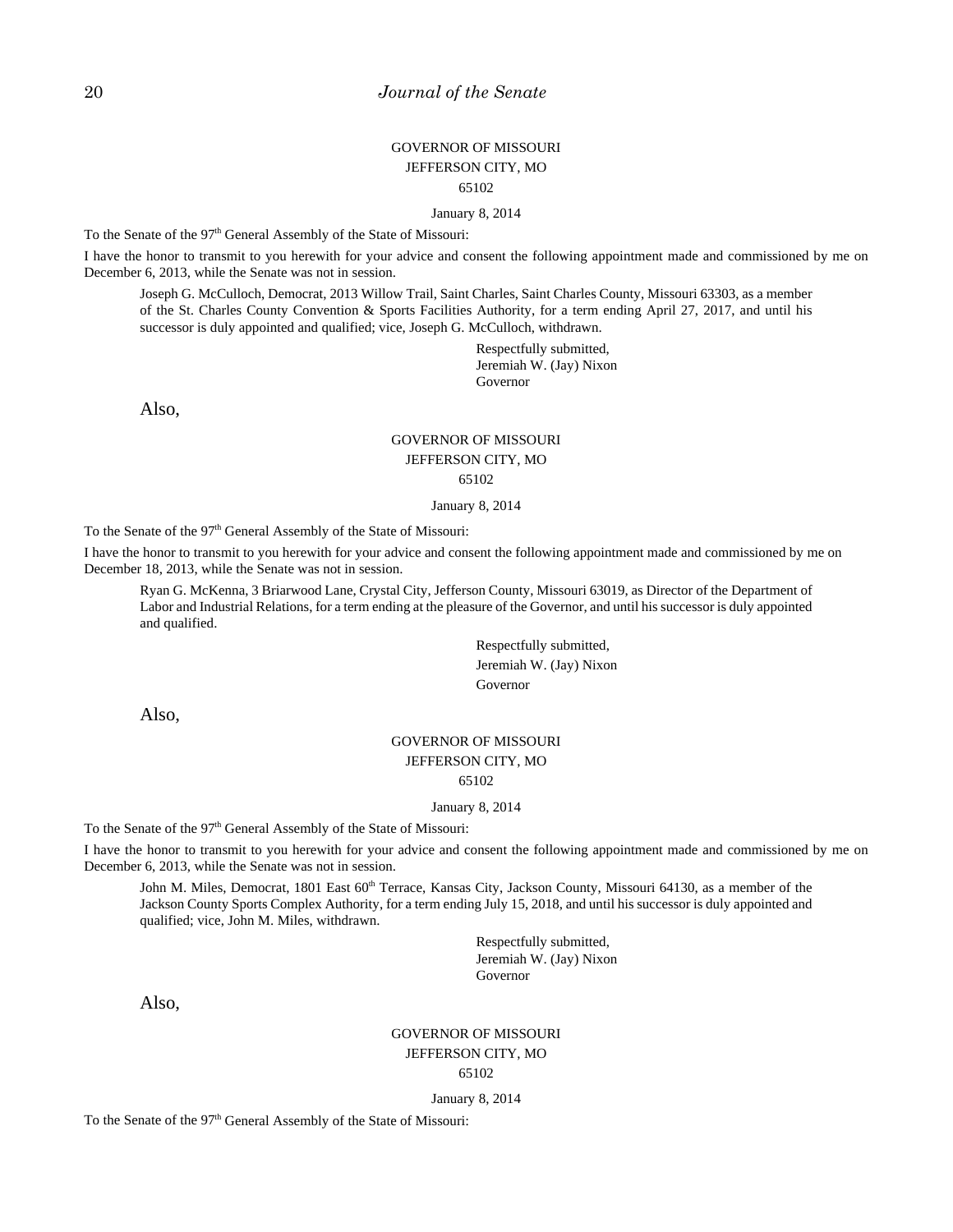I have the honor to transmit to you herewith for your advice and consent the following appointment made and commissioned by me on December 6, 2013, while the Senate was not in session.

Kathie A. Miller, 1011 Specialty Drive, Dexter, Stoddard County, Missouri 63841, as a member of the State Committee for Social Workers, for a term ending October 23, 2016, and until her successor is duly appointed and qualified; vice, Kathie A. Miller, withdrawn.

> Respectfully submitted, Jeremiah W. (Jay) Nixon Governor

Also,

#### GOVERNOR OF MISSOURI JEFFERSON CITY 65102

January 8, 2014

To the Senate of the 97<sup>th</sup> General Assembly of the State of Missouri:

I have the honor to transmit to you herewith for your advice and consent the following appointment made and commissioned by me on January 6, 2014, while the Senate was not in session.

William Miller, Democrat, 12502 Bielefeld Court, Black Jack, Saint Louis County, Missouri 63033, as a member of the Missouri Housing Development Commission, for a term ending October 13, 2017, and until his successor is duly appointed and qualified; vice, David B. Cosgrove, term expired.

> Respectfully submitted, Jeremiah W. (Jay) Nixon Governor

Also,

### GOVERNOR OF MISSOURI JEFFERSON CITY, MO 65102

#### January 8, 2014

To the Senate of the 97<sup>th</sup> General Assembly of the State of Missouri:

I have the honor to transmit to you herewith for your advice and consent the following appointment made and commissioned by me on December 6, 2013, while the Senate was not in session.

Larry B. Newcomb, 300 Chestnut Avenue, Webster Groves, Saint Louis County, Missouri 63119, as a member of the Child Abuse and Neglect Review Board, for a term ending April 7, 2016, and until his successor is duly appointed and qualified; vice, Larry B. Newcomb, withdrawn.

> Respectfully submitted, Jeremiah W. (Jay) Nixon Governor

Also,

#### GOVERNOR OF MISSOURI JEFFERSON CITY, MO 65102

January 8, 2014

To the Senate of the 97<sup>th</sup> General Assembly of the State of Missouri:

I have the honor to transmit to you herewith for your advice and consent the following appointment made and commissioned by me on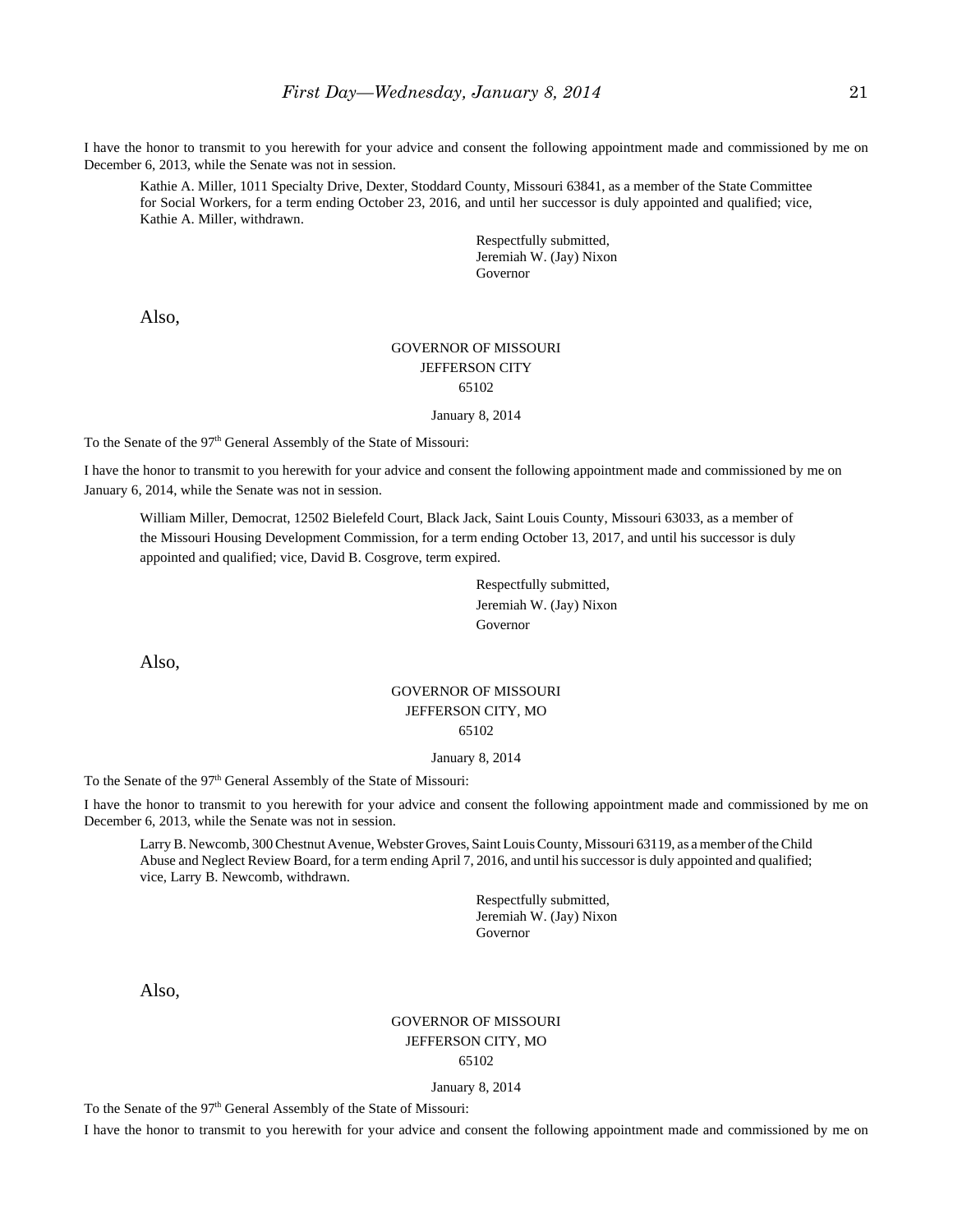December 6, 2013, while the Senate was not in session.

Donna L. Newman, 4122 Mercier, Kansas City, Jackson County, Missouri 64111, as a member of the Advisory Commission for Physical Therapists, for a term ending October 1, 2015, and until her successor is duly appointed and qualified; vice, Donna L. Newman, withdrawn.

> Respectfully submitted, Jeremiah W. (Jay) Nixon Governor

Also,

### GOVERNOR OF MISSOURI JEFFERSON CITY, MO 65102

January 8, 2014

To the Senate of the 97<sup>th</sup> General Assembly of the State of Missouri:

I have the honor to transmit to you herewith for your advice and consent the following appointment made and commissioned by me on December 6, 2013, while the Senate was not in session.

Judith Grace O'Connor, Democrat, 3321 Steeple Hill, Saint Charles, Saint Charles County, Missouri 63301, as a member of the Missouri Health Facilities Review Committee, for a term ending January 1, 2015, and until her successor is duly appointed and qualified; vice, Judith Grace O'Connor, withdrawn.

> Respectfully submitted, Jeremiah W. (Jay) Nixon Governor

Also,

# GOVERNOR OF MISSOURI JEFFERSON CITY, MO

65102

January 8, 2014

To the Senate of the 97<sup>th</sup> General Assembly of the State of Missouri:

I have the honor to transmit to you herewith for your advice and consent the following appointment made and commissioned by me on December 6, 2013, while the Senate was not in session.

Jill L. Patterson, 1741 East Briar Street, Springfield, Greene County, Missouri 65804, as a member of the Child Abuse and Neglect Review Board, for a term ending April 7, 2015, and until her successor is duly appointed and qualified; vice, Jill L. Patterson, withdrawn.

> Respectfully submitted, Jeremiah W. (Jay) Nixon Governor

Also,

#### GOVERNOR OF MISSOURI JEFFERSON CITY, MO 65102

#### January 8, 2014

To the Senate of the 97<sup>th</sup> General Assembly of the State of Missouri:

I have the honor to transmit to you herewith for your advice and consent the following appointment made and commissioned by me on December 6, 2013, while the Senate was not in session.

Joseph E. Pierle, 1224 Rosner Hills Road, Jefferson City, Cole County, Missouri 65109, as a member of the Missouri Electronic Prior Authorization Committee, for a term ending at the pleasure of the Governor, and until his successor is duly appointed and qualified; vice, Joseph E. Pierle, withdrawn.

> Respectfully submitted, Jeremiah W. (Jay) Nixon Governor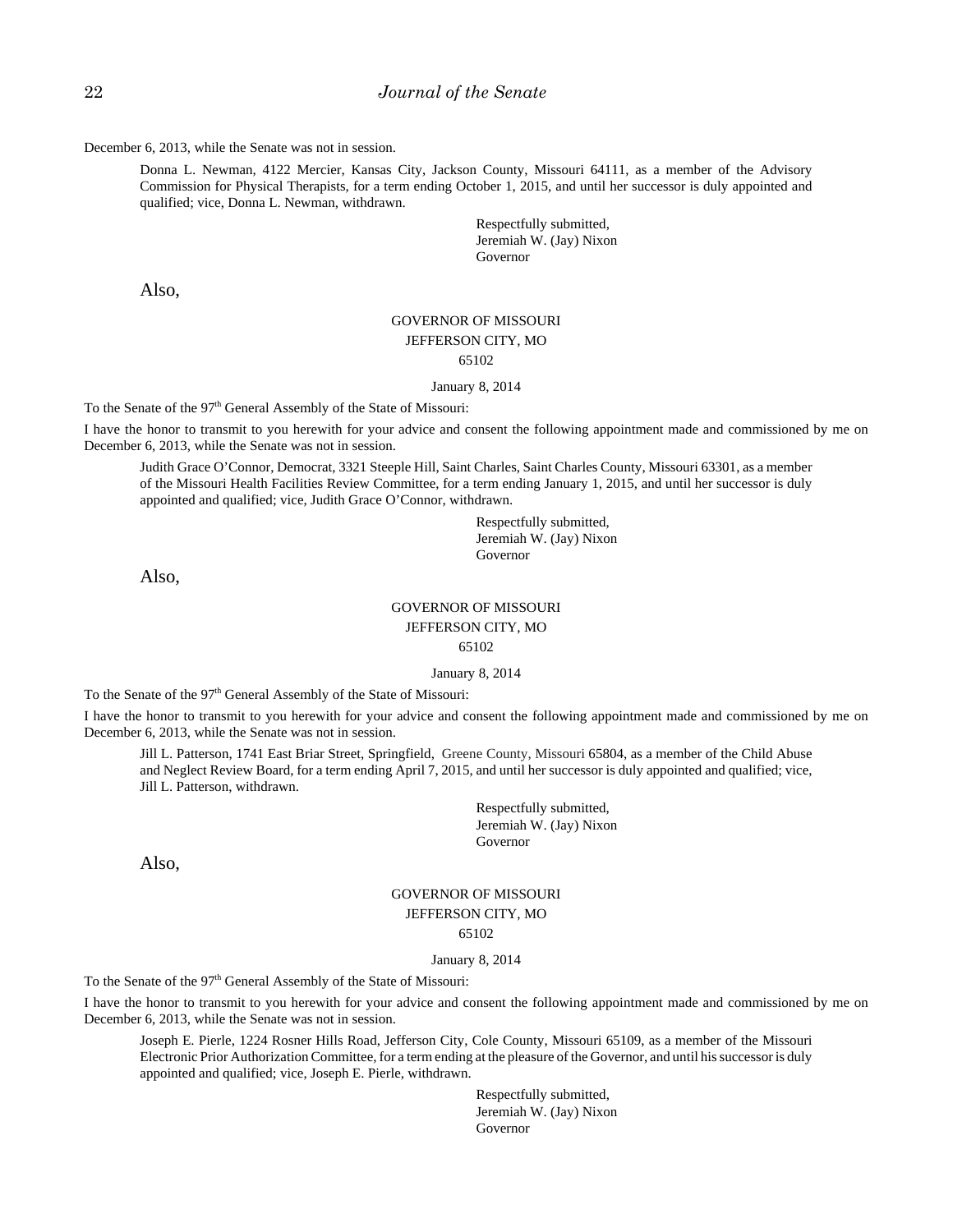Also,

### GOVERNOR OF MISSOURI JEFFERSON CITY, MO 65102

January 8, 2014

To the Senate of the 97<sup>th</sup> General Assembly of the State of Missouri:

I have the honor to transmit to you herewith for your advice and consent the following appointment made and commissioned by me on December 6, 2013, while the Senate was not in session.

J. Michael Ponder, Democrat, 3041 Keystone, Cape Girardeau, Cape Girardeau County, Missouri 63701, as a member of the University of Missouri Board of Curators, for a term ending January 1, 2019, and until his successor is duly appointed and qualified; vice, J. Michael Ponder, withdrawn.

> Respectfully submitted, Jeremiah W. (Jay) Nixon Governor

Also,

### GOVERNOR OF MISSOURI JEFFERSON CITY 65102

#### January 8, 2014

To the Senate of the 97<sup>th</sup> General Assembly of the State of Missouri:

I have the honor to transmit to you herewith for your advice and consent the following appointment made and commissioned by me on December 18, 2013, while the Senate was not in session.

Nia V. Ray, 5511A Deer Valley Drive, Jefferson City, Cole County, Missouri 65109, as Director of the Division of Employment Security, for a term ending at the pleasure of the Governor, and until her successor is duly appointed and qualified.

> Respectfully submitted, Jeremiah W. (Jay) Nixon Governor

Also,

#### GOVERNOR OF MISSOURI JEFFERSON CITY, MO 65102

January 8, 2014

To the Senate of the 97<sup>th</sup> General Assembly of the State of Missouri:

I have the honor to transmit to you herewith for your advice and consent the following appointment made and commissioned by me on December 6, 2013, while the Senate was not in session.

Steven E. Renne, 1809 Blueridge Road, Columbia, Boone County, Missouri 65202, as a member of the Missouri Electronic Prior Authorization Committee, for a term ending at the pleasure of the Governor, and until his successor is duly appointed and qualified; vice, Steven E. Renne, withdrawn.

> Respectfully submitted, Jeremiah W. (Jay) Nixon Governor

Also,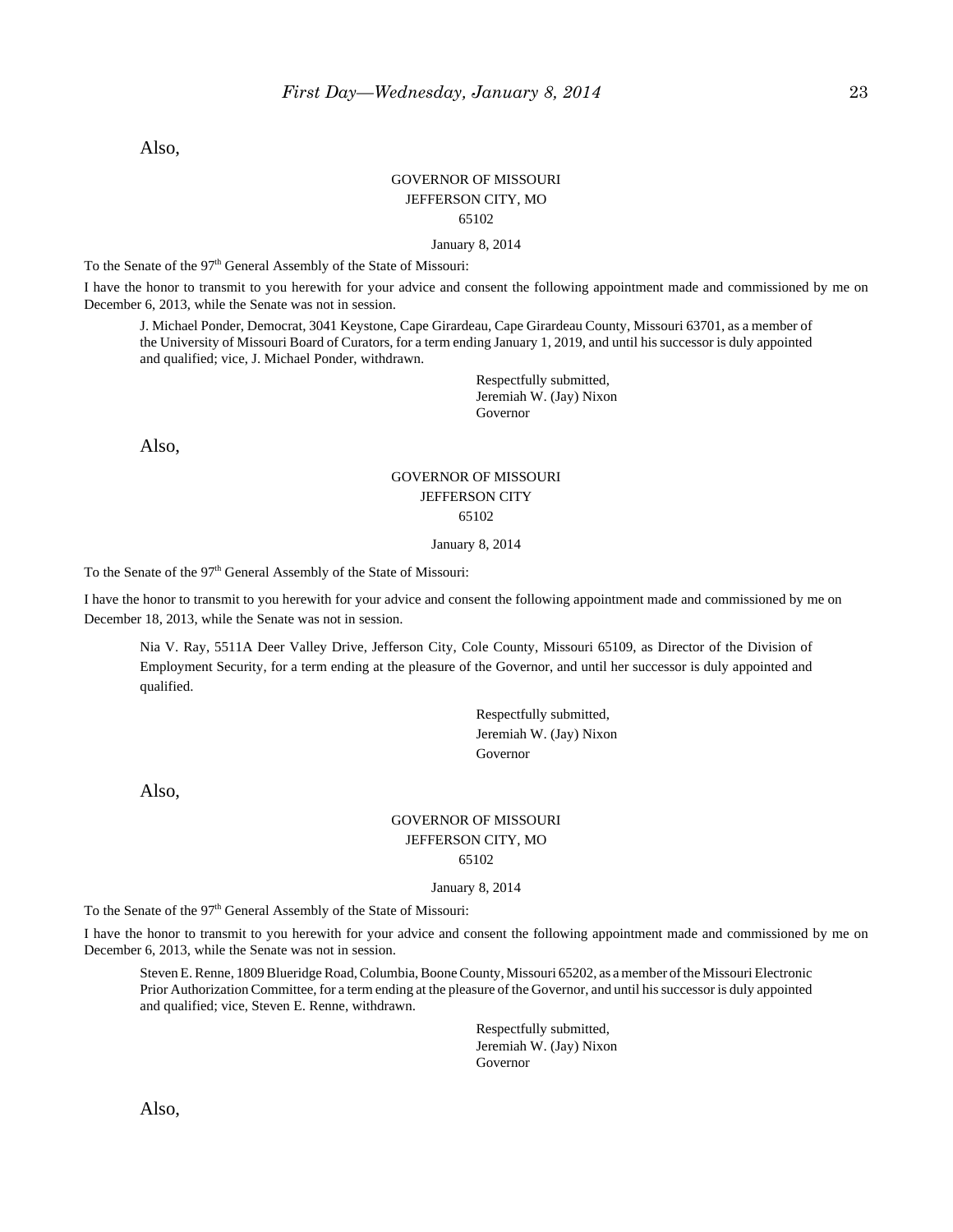### GOVERNOR OF MISSOURI JEFFERSON CITY, MO 65102

January 8, 2014

To the Senate of the 97<sup>th</sup> General Assembly of the State of Missouri:

I have the honor to transmit to you herewith for your advice and consent the following appointment made and commissioned by me on December 6, 2013, while the Senate was not in session.

Gary Rogles, 10735 Gail Court, Saint Louis, Saint Louis County, Missouri 63123, as a member of the Board of Boiler and Pressure Vessel Rules, for a term ending September 28, 2014, and until his successor is duly appointed and qualified; vice, Gary Rogles, withdrawn.

> Respectfully submitted, Jeremiah W. (Jay) Nixon Governor

Also,

### GOVERNOR OF MISSOURI JEFFERSON CITY, MO 65102

January 8, 2014

To the Senate of the 97<sup>th</sup> General Assembly of the State of Missouri:

I have the honor to transmit to you herewith for your advice and consent the following appointment made and commissioned by me on December 6, 2013, while the Senate was not in session.

Sam P. Schaumann, Independent, 638 Lotus Road, Billings, Christian County, Missouri 65610, as a member of the State Soil and Water Districts Commission, for a term ending August 15, 2014, and until his successor is duly appointed and qualified; vice, Sam P. Schaumann, withdrawn.

> Respectfully submitted, Jeremiah W. (Jay) Nixon Governor

Also,

### GOVERNOR OF MISSOURI JEFFERSON CITY, MO 65102

#### January 8, 2014

To the Senate of the 97<sup>th</sup> General Assembly of the State of Missouri:

I have the honor to transmit to you herewith for your advice and consent the following appointment made and commissioned by me on December 6, 2013, while the Senate was not in session.

Bryan T. Scott, Democrat, 4349 Washington Boulevard, St. Louis City, Missouri 63108, as a member of the State Highways and Transportation Commission, for a term ending March 1, 2017, and until his successor is duly appointed and qualified; vice, Bryan T. Scott, withdrawn.

> Respectfully submitted, Jeremiah W. (Jay) Nixon Governor

Also,

#### GOVERNOR OF MISSOURI JEFFERSON CITY, MO 65102

#### January 8, 2014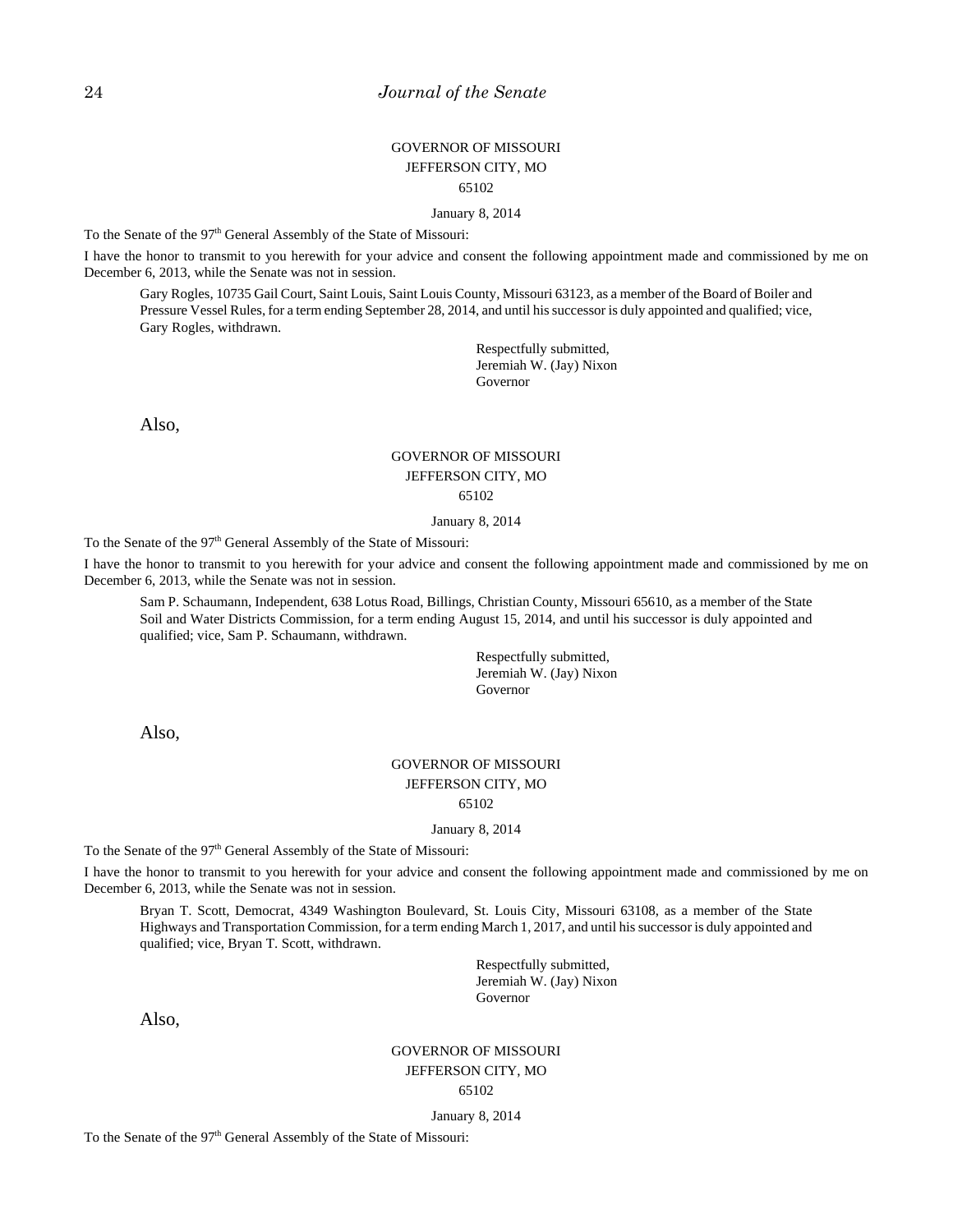I have the honor to transmit to you herewith for your advice and consent the following appointment made and commissioned by me on December 6, 2013, while the Senate was not in session.

James Kendall Seal, Democrat, 7845 Northwest Roanridge Drive, Apartment F, Kansas City, Platte County, Missouri 64151, as a member of the Missouri State University Board of Governors, for a term ending January 1, 2019, and until his successor is duly appointed and qualified; vice, James Kendall Seal, withdrawn.

> Respectfully submitted, Jeremiah W. (Jay) Nixon Governor

Also,

# GOVERNOR OF MISSOURI JEFFERSON CITY, MO

65102

January 8, 2014

To the Senate of the 97<sup>th</sup> General Assembly of the State of Missouri:

I have the honor to transmit to you herewith for your advice and consent the following appointment made and commissioned by me on December 6, 2013, while the Senate was not in session.

Craig W. Smith, Independent, 806 Legends View Drive, Eureka, Saint Louis County, Missouri 63025, as a member of the State Committee of Marital and Family Therapists, for a term ending January 26, 2016, and until his successor is duly appointed and qualified; vice, Craig W. Smith, withdrawn.

> Respectfully submitted, Jeremiah W. (Jay) Nixon Governor

Also,

### GOVERNOR OF MISSOURI JEFFERSON CITY, MO 65102

#### January 8, 2014

To the Senate of the 97<sup>th</sup> General Assembly of the State of Missouri:

I have the honor to transmit to you herewith for your advice and consent the following appointment made and commissioned by me on December 6, 2013, while the Senate was not in session.

Gregg C. Smith, Democrat, 1900 Countryside Drive, Clinton, Henry County, Missouri 64735, as a member of the State Highways and Transportation Commission, for a term ending March 1, 2019, and until his successor is duly appointed and qualified; vice, Gregg C. Smith, withdrawn.

> Respectfully submitted, Jeremiah W. (Jay) Nixon Governor

Also,

### GOVERNOR OF MISSOURI JEFFERSON CITY, MO 65102

January 8, 2014

To the Senate of the 97<sup>th</sup> General Assembly of the State of Missouri:

I have the honor to transmit to you herewith for your advice and consent the following appointment made and commissioned by me on December 6, 2013, while the Senate was not in session.

Sharon E. Sorrell, 2734 Barron Road, Poplar Bluff, Butler County, Missouri 63901, as a member of the State Committee for Social Workers, for a term ending October 23, 2015, and until her successor is duly appointed and qualified; vice,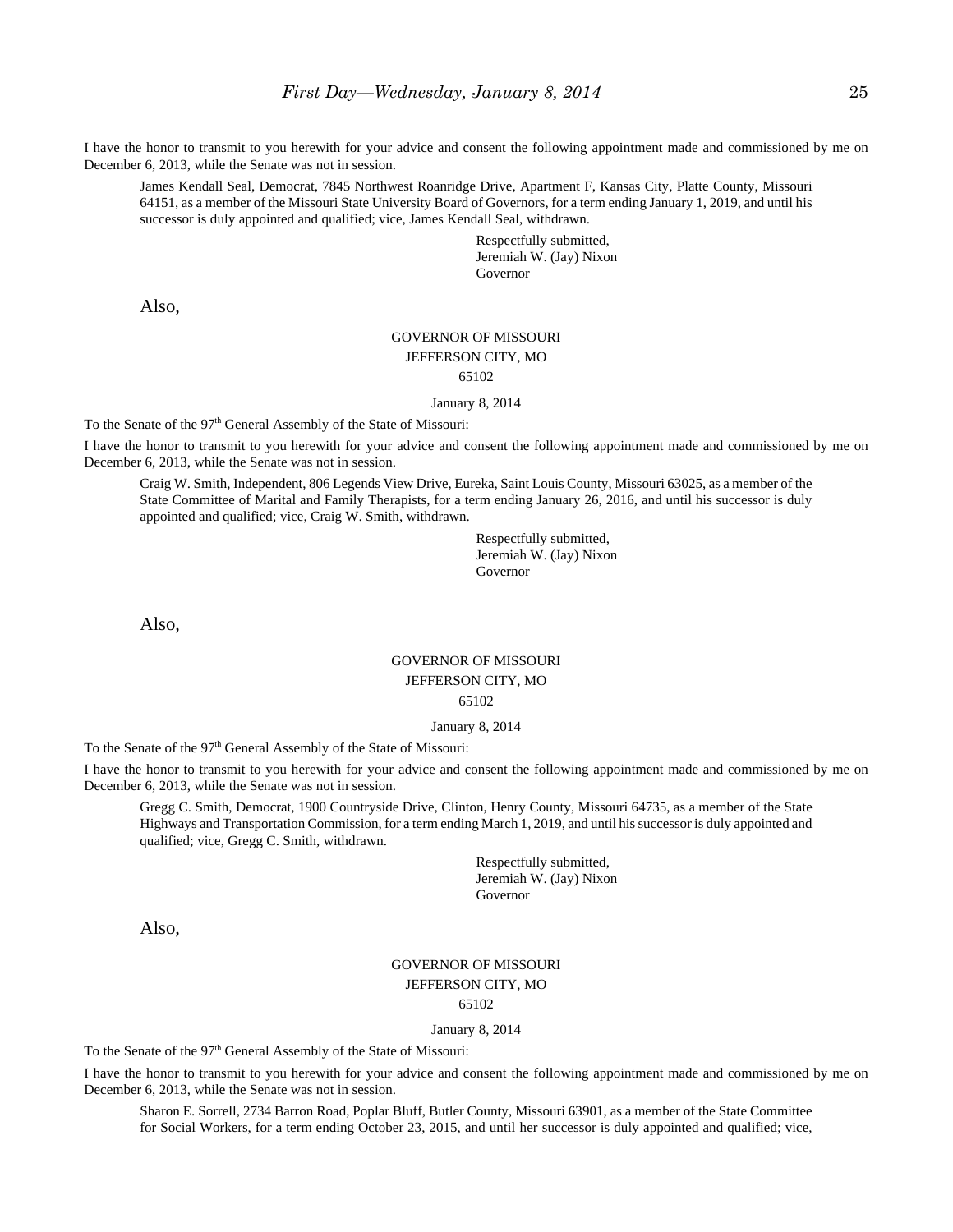Sharon E. Sorrell, withdrawn.

Respectfully submitted, Jeremiah W. (Jay) Nixon Governor

Also,

### GOVERNOR OF MISSOURI JEFFERSON CITY, MO 65102

#### January 8, 2014

To the Senate of the 97<sup>th</sup> General Assembly of the State of Missouri:

I have the honor to transmit to you herewith for your advice and consent the following appointment made and commissioned by me on December 6, 2013, while the Senate was not in session.

Renee Stucky, 3441 South Hidden Hills Lane, Columbia, Boone County, Missouri 65203, as a member of the State Committee of Psychologists, for a term ending August 28, 2017, and until her successor is duly appointed and qualified; vice, Renee Stuckey, withdrawn.

> Respectfully submitted, Jeremiah W. (Jay) Nixon Governor

Also,

#### GOVERNOR OF MISSOURI JEFFERSON CITY, MO 65102

#### January 8, 2014

To the Senate of the 97<sup>th</sup> General Assembly of the State of Missouri:

I have the honor to transmit to you herewith for your advice and consent the following appointment made and commissioned by me on December 6, 2013, while the Senate was not in session.

John Szturo, 15001 East 44<sup>th</sup> Street South, Independence, Jackson County, Missouri 64055, as a member of the Board of Geologist Registration, for a term ending April 11, 2016, and until his successor is duly appointed and qualified; vice, John Szturo, withdrawn.

> Respectfully submitted, Jeremiah W. (Jay) Nixon Governor

Also,

### GOVERNOR OF MISSOURI JEFFERSON CITY, MO 65102

#### January 8, 2014

To the Senate of the 97<sup>th</sup> General Assembly of the State of Missouri:

I have the honor to transmit to you herewith for your advice and consent the following appointment made and commissioned by me on December 6, 2013, while the Senate was not in session.

Jennifer Vernon, 9227 Southwest Josh Ridge Road, Trimble, Clinton County, Missouri 64492, as a member of the Child Abuse and Neglect Review Board, for a term ending April 7, 2014, and until her successor is duly appointed and qualified; vice, Jennifer Vernon, withdrawn.

> Respectfully submitted, Jeremiah W. (Jay) Nixon Governor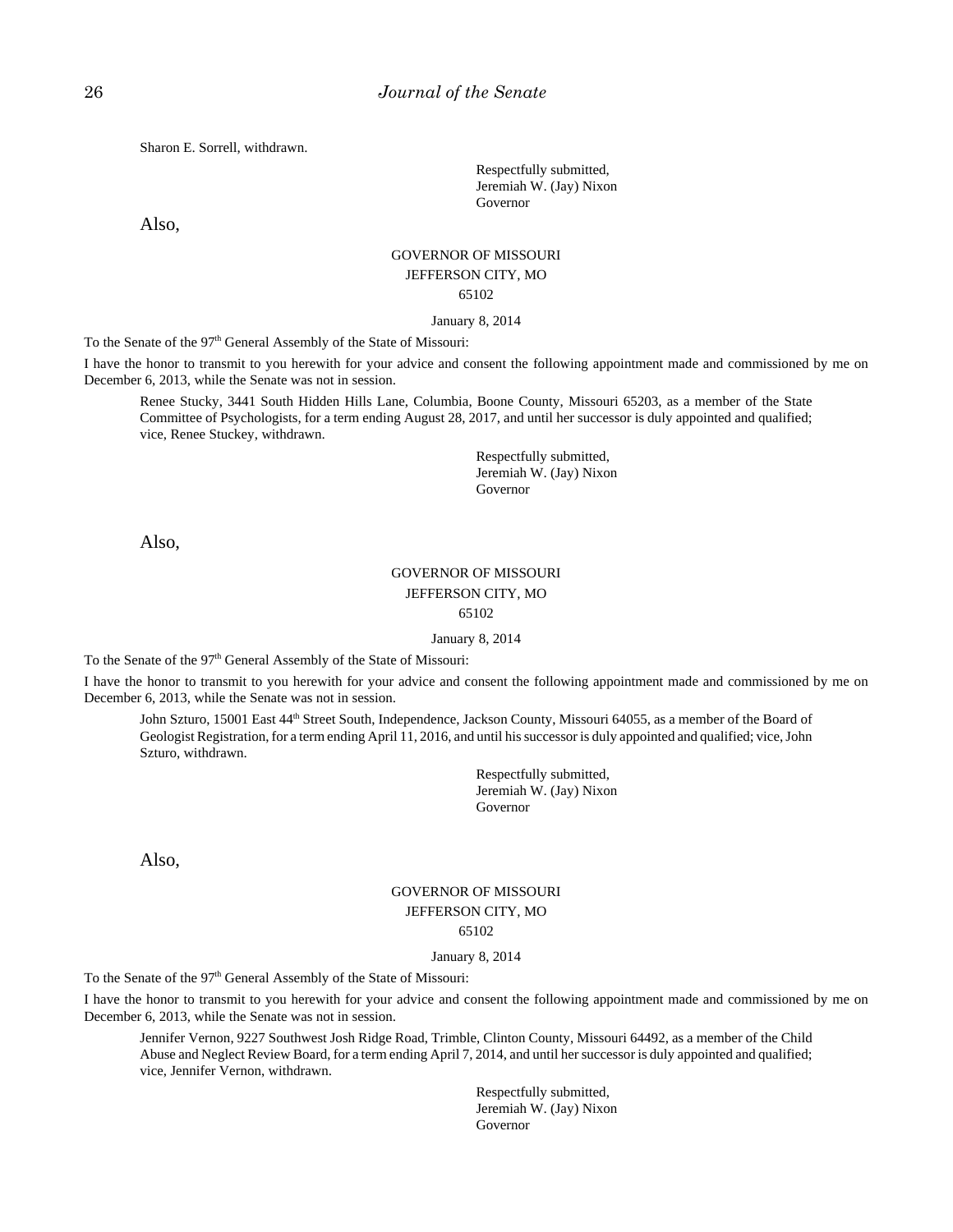Also,

### GOVERNOR OF MISSOURI JEFFERSON CITY, MO 65102

January 8, 2014

To the Senate of the 97<sup>th</sup> General Assembly of the State of Missouri:

I have the honor to transmit to you herewith for your advice and consent the following appointment made and commissioned by me on December 6, 2013, while the Senate was not in session.

Timothy J. Viox, Independent, 5202 Thornbrook Parkway, Columbia, Boone County, Missouri 65203, as a member of the Amusement Ride Safety Board, for a term ending April 17, 2016, and until his successor is duly appointed and qualified; vice, Timothy J. Viox, withdrawn.

> Respectfully submitted, Jeremiah W. (Jay) Nixon Governor

Also,

# GOVERNOR OF MISSOURI JEFFERSON CITY, MO

65102

#### January 8, 2014

To the Senate of the 97<sup>th</sup> General Assembly of the State of Missouri:

I have the honor to transmit to you herewith for your advice and consent the following appointment made and commissioned by me on December 6, 2013, while the Senate was not in session.

Sandra Wedewer, 2924 Isle View Lane, Saint Charles, Saint Charles County, Missouri 63303, as a member of the Missouri State Board of Accountancy, for a term ending July 1, 2018, and until her successor is duly appointed and qualified; vice, Sandra Wedewer, withdrawn.

> Respectfully submitted, Jeremiah W. (Jay) Nixon Governor

Also,

# GOVERNOR OF MISSOURI JEFFERSON CITY, MO

65102

January 8, 2014

To the Senate of the 97<sup>th</sup> General Assembly of the State of Missouri:

I have the honor to transmit to you herewith for your advice and consent the following appointment made and commissioned by me on December 6, 2013, while the Senate was not in session.

Alan H. Wells, 1415 Highway H, Farmington, Saint Francois County, Missouri 63640, as a member of the Advisory Committee for 911 Service Oversight, for a term ending April 9, 2016, and until his successor is duly appointed and qualified; vice, Alan H. Wells, withdrawn.

> Respectfully submitted, Jeremiah W. (Jay) Nixon Governor

Also,

### GOVERNOR OF MISSOURI JEFFERSON CITY, MO 65102

January 8, 2014

To the Senate of the 97<sup>th</sup> General Assembly of the State of Missouri: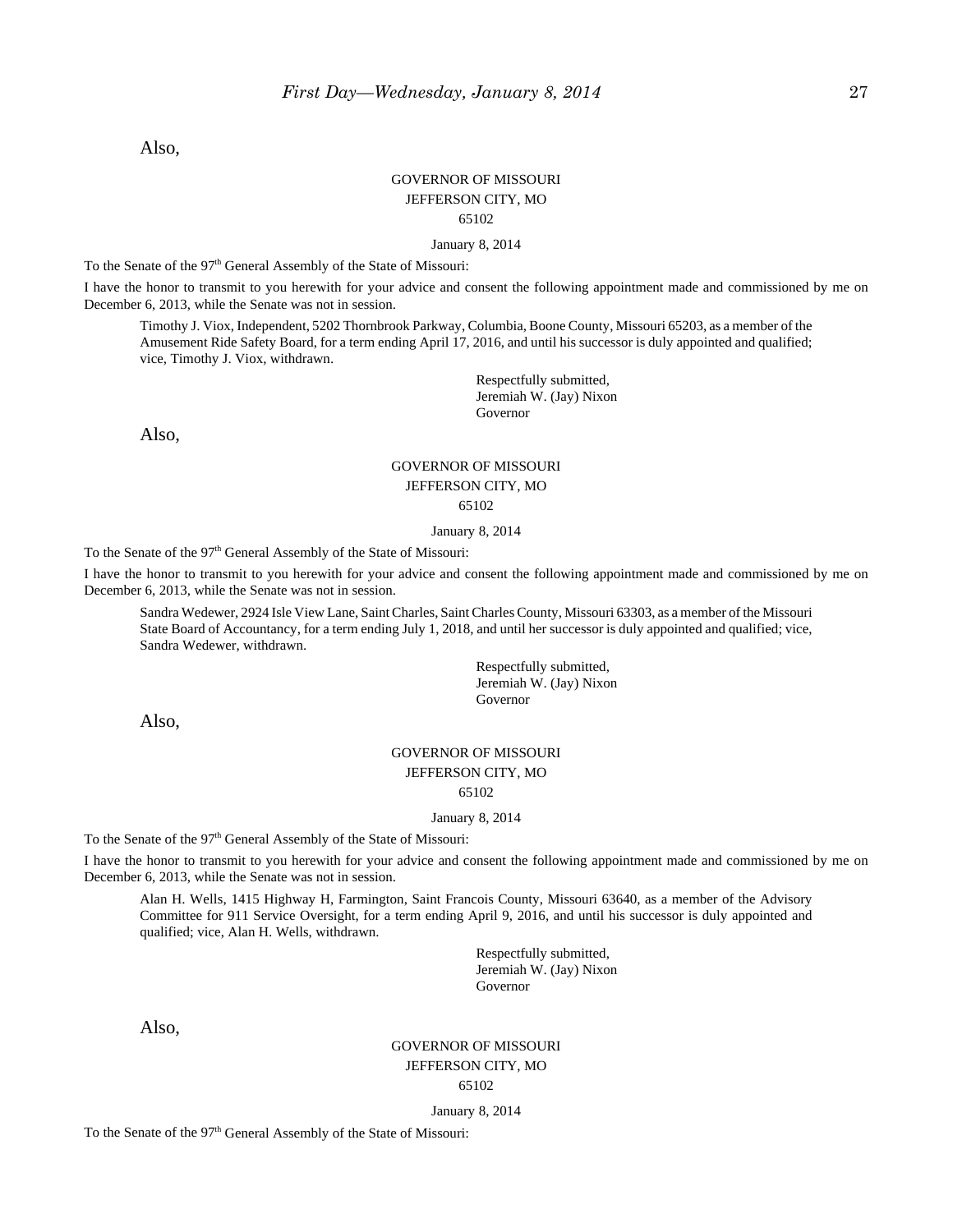I have the honor to transmit to you herewith for your advice and consent the following appointment made and commissioned by me on January 7, 2014, while the Senate was not in session.

Alan Wells, Democrat, 1415 Highway H, Farmington, Saint Francois County, Missouri 63640, as a member of the Public Defender Commission, for a term ending January 6, 2020, and until his successor is duly appointed and qualified; vice, Muriel A. Brison, term expired.

> Respectfully submitted, Jeremiah W. (Jay) Nixon Governor

Also,

#### GOVERNOR OF MISSOURI JEFFERSON CITY, MO 65102

#### January 8, 2014

To the Senate of the 97<sup>th</sup> General Assembly of the State of Missouri:

I have the honor to transmit to you herewith for your advice and consent the following appointment made and commissioned by me on December 6, 2013, while the Senate was not in session.

Deborah White, 4411 South East Highway 116, Dearborn, Buchanan County, Missouri 64439, as a member of the Child Abuse and Neglect Review Board, for a term ending April 7, 2015, and until her successor is duly appointed and qualified; vice, Deborah White, withdrawn.

> Respectfully submitted, Jeremiah W. (Jay) Nixon Governor

Also,

### GOVERNOR OF MISSOURI JEFFERSON CITY, MO

65102

January 8, 2014

To the Senate of the  $97<sup>th</sup>$  General Assembly of the State of Missouri:

I have the honor to transmit to you herewith for your advice and consent the following appointment made and commissioned by me on January 6, 2014, while the Senate was not in session.

Paul Williams, 2263 East Spring Hill Road, Springfield, Greene County, Missouri 65804, as a member of the Crime Laboratory Review Commission, for a term ending April 1, 2015, and until his successor is duly appointed and qualified; vice, Jeffrey Nichols, resigned.

> Respectfully submitted, Jeremiah W. (Jay) Nixon Governor

Also,

#### GOVERNOR OF MISSOURI JEFFERSON CITY, MO 65102

#### January 8, 2014

To the Senate of the 97<sup>th</sup> General Assembly of the State of Missouri:

I have the honor to transmit to you herewith for your advice and consent the following appointment made and commissioned by me on December 6, 2013, while the Senate was not in session.

April S. Wilson, 1005 East Northtown Road, Kirksville, Adair County, Missouri 63501, as a member of the Child Abuse and Neglect Review Board, for a term ending April 7, 2016, and until her successor is duly appointed and qualified; vice, April S. Wilson, withdrawn.

> Respectfully submitted, Jeremiah W. (Jay) Nixon Governor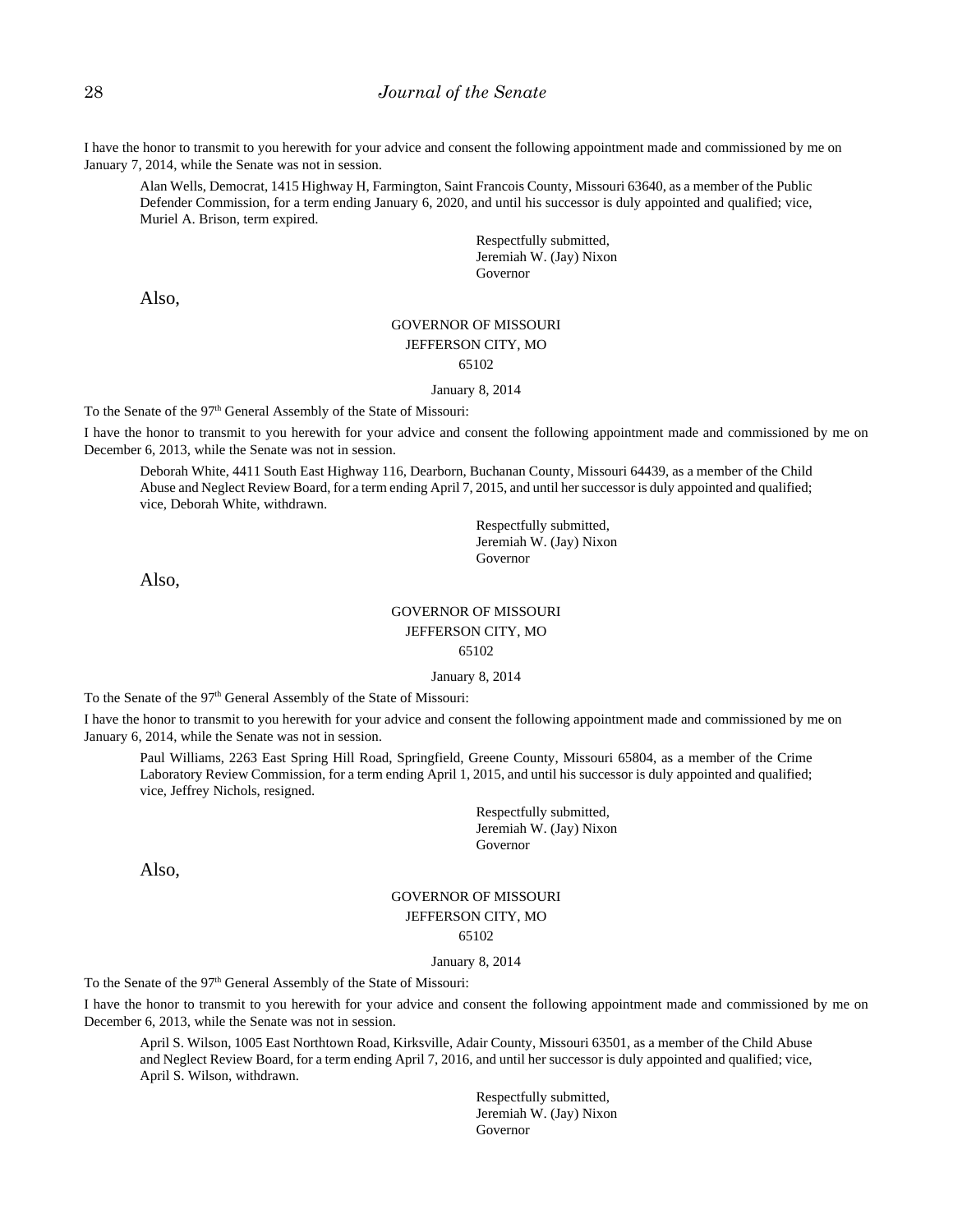Also,

### GOVERNOR OF MISSOURI JEFFERSON CITY, MO 65102

January 8, 2014

To the Senate of the 97<sup>th</sup> General Assembly of the State of Missouri:

I have the honor to transmit to you herewith for your advice and consent the following appointment made and commissioned by me on December 6, 2013, while the Senate was not in session.

Vincil M. Wilt, Democrat, 225 Rock Road, Paris, Monroe County, Missouri 65275, as a member of the Missouri Veterinary Medical Board, for a term ending August 29, 2014, and until his successor is duly appointed and qualified; vice, Vincil M. Wilt, withdrawn.

> Respectfully submitted, Jeremiah W. (Jay) Nixon Governor

President Pro Tem Dempsey referred the above appointments to the Committee on Gubernatorial Appointments.

### **FIRST READING OF PRE-FILED SENATE BILLS**

As provided by Chapter 21, RSMo, Sections 21.600, 21.605, 21.615 and 21.620, the following prefiled Bills and/or Joint Resolutions were introduced and read for the first time:

**SB 485**–By Rupp.

An Act to repeal sections 160.400, 167.121, 167.131, 167.241, and 171.031, RSMo, and to enact in lieu thereof eight new sections relating to elementary and secondary education, with an emergency clause.

### **SB 486**–By Rupp.

An Act to repeal section 130.011 as truly agreed to and finally passed by conference committee substitute no. 3 for house committee substitute no. 2 for senate bill no. 844, ninety-fifth general assembly, second regular session, section 130.011 as enacted by conference committee substitute for senate substitute for house committee substitute for house bill no. 1900, ninety-third general assembly, second regular session, section 130.021 as truly agreed to and finally passed by conference committee substitute no. 3 for house committee substitute no. 2 for senate bill no. 844, ninety-fifth general assembly, second regular session, section 130.021 as enacted by senate bill no. 485, ninety-fifth general assembly, first regular session, section 130.031 as truly agreed to and finally passed by conference committee substitute no. 3 for house committee substitute no. 2 for senate bill no. 844, ninety-fifth general assembly, second regular session, section 130.031 as enacted by conference committee substitute no. 2 for house committee substitute for senate committee substitute for senate bills nos. 31 & 285, ninety-second general assembly, first regular session, section 130.044 as truly agreed to and finally passed by conference committee substitute no. 3 for house committee substitute no. 2 for senate bill no. 844, ninety-fifth general assembly, second regular session, section 130.044 as enacted by senate bill no. 1038, ninety-fourth general assembly, second regular session, section 130.046 as truly agreed to and finally passed by conference committee substitute no. 3 for house committee substitute no. 2 for senate bill no. 844, ninety-fifth general assembly, second regular session, section 130.046 as enacted by conference committee substitute for senate substitute for house committee substitute for house bill no. 1900, ninety-third general assembly, second regular session, RSMo, and to enact in lieu thereof six new sections relating to campaign finance.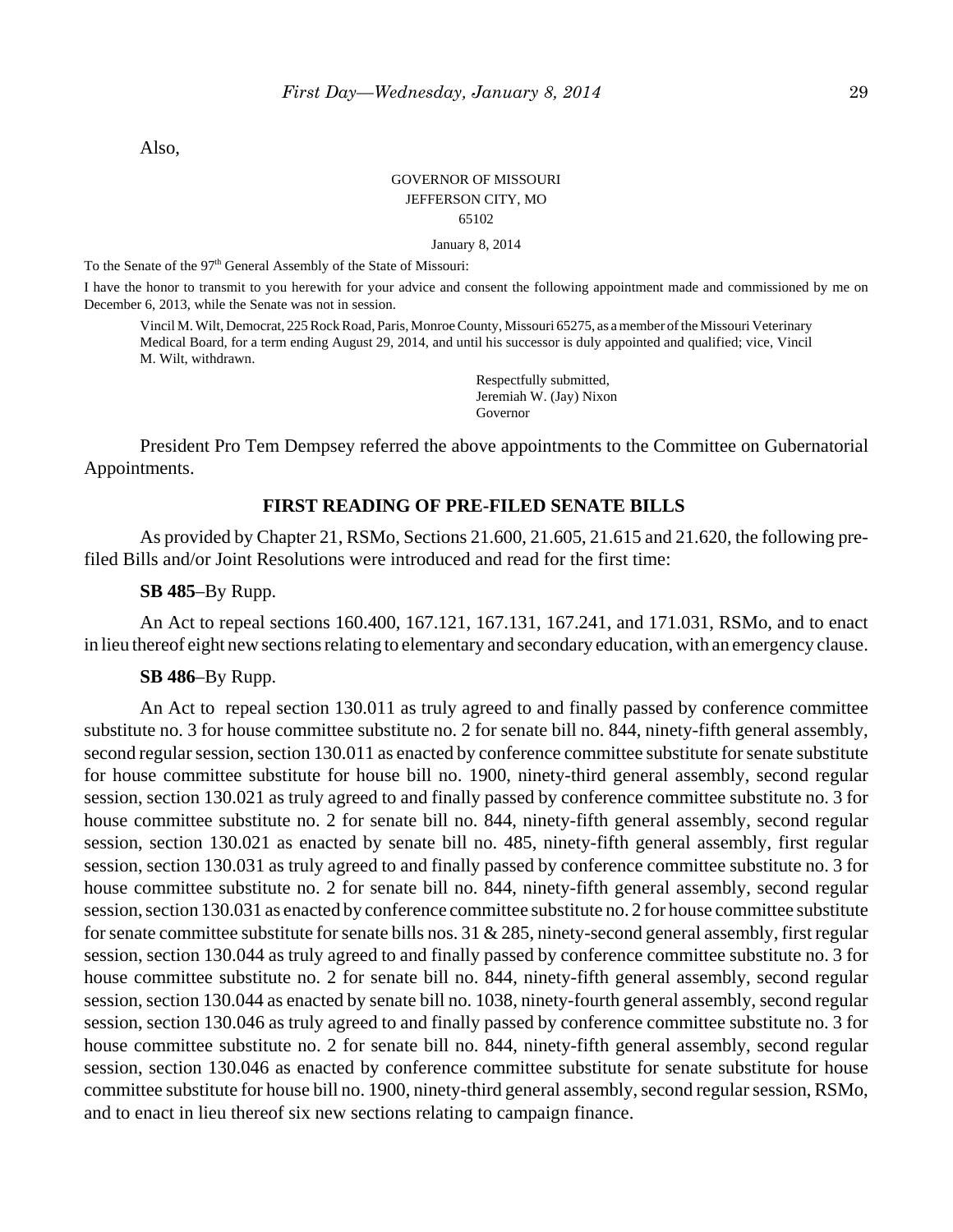# **SB 487**–By Rupp.

An Act to repeal section 130.011 as truly agreed to and finally passed by conference committee substitute no. 3 for house committee substitute no. 2 for senate bill no. 844, ninety-fifth general assembly, second regular session, section 130.011 as enacted by conference committee substitute for senate substitute for house committee substitute for house bill no. 1900, ninety-third general assembly, second regular session, section 130.021 as truly agreed to and finally passed by conference committee substitute no. 3 for house committee substitute no. 2 for senate bill no. 844, ninety-fifth general assembly, second regular session, section 130.021 as enacted by senate bill no. 485, ninety-fifth general assembly, first regular session, section 130.031 as truly agreed to and finally passed by conference committee substitute no. 3 for house committee substitute no. 2 for senate bill no. 844, ninety-fifth general assembly, second regular session, section 130.031 as enacted by conference committee substitute no. 2 for house committee substitute for senate committee substitute for senate bills nos. 31 & 285, ninety-second general assembly, first regular session, section 130.044 as truly agreed to and finally passed by conference committee substitute no. 3 for house committee substitute no. 2 for senate bill no. 844, ninety-fifth general assembly, second regular session, section 130.044 as enacted by senate bill no. 1038, ninety-fourth general assembly, second regular session, section 130.046 as truly agreed to and finally passed by conference committee substitute no. 3 for house committee substitute no. 2 for senate bill no. 844, ninety-fifth general assembly, second regular session, section 130.046 as enacted by conference committee substitute for senate substitute for house committee substitute for house bill no. 1900, ninety-third general assembly, second regular session, RSMo, and to enact in lieu thereof six new sections relating to campaign finance, with a referendum clause.

### **SB 488**–By Lager.

An Act to repeal section 105.450, RSMo, and to enact in lieu thereof two new sections relating to prohibited acts by members of the general assembly.

### **SB 489**–By Lager.

An Act to amend chapter 477, RSMo, by adding thereto one new section relating to judge disqualification.

# **SB 490**–By Lager and Kehoe.

An Act to amend chapter 285, RSMo, by adding thereto one new section relating to unlawful employment practices.

# **SB 491**–By Justus and Dixon.

An Act to repeal sections 32.057, 50.535, 57.100, 105.478, 115.631, 142.909, 142.911, 143.1001, 143.1003, 149.200, 168.071, 188.030, 190.621, 191.905, 191.914, 193.315, 194.410, 194.425, 195.005, 195.010, 195.015, 195.016, 195.017, 195.025, 195.030, 195.040, 195.050, 195.060, 195.080, 195.100, 195.110, 195.130, 195.135, 195.140, 195.150, 195.180, 195.190, 195.195, 195.198, 195.202, 195.204, 195.211, 195.212, 195.213, 195.214, 195.217, 195.218, 195.219, 195.222, 195.223, 195.226, 195.233, 195.235, 195.241, 195.242, 195.246, 195.248, 195.252, 195.254, 195.256, 195.275, 195.280, 195.285, 195.291, 195.292, 195.295, 195.296, 195.367, 195.369, 195.371, 195.375, 195.417, 195.418, 195.420, 195.501, 195.503, 195.505, 195.507, 195.509, 195.511, 195.515, 196.979, 197.266, 197.326, 198.015, 198.070, 198.097, 198.158, 205.965, 210.117, 210.165, 211.038, 214.410, 217.360, 217.385, 217.400, 217.405, 217.542, 217.543, 217.692, 217.703, 221.025, 221.111, 221.353, 252.235, 253.080, 260.207, 260.208, 260.211, 260.212, 270.260, 276.421, 276.536, 277.180, 285.306, 285.308, 287.128, 287.129,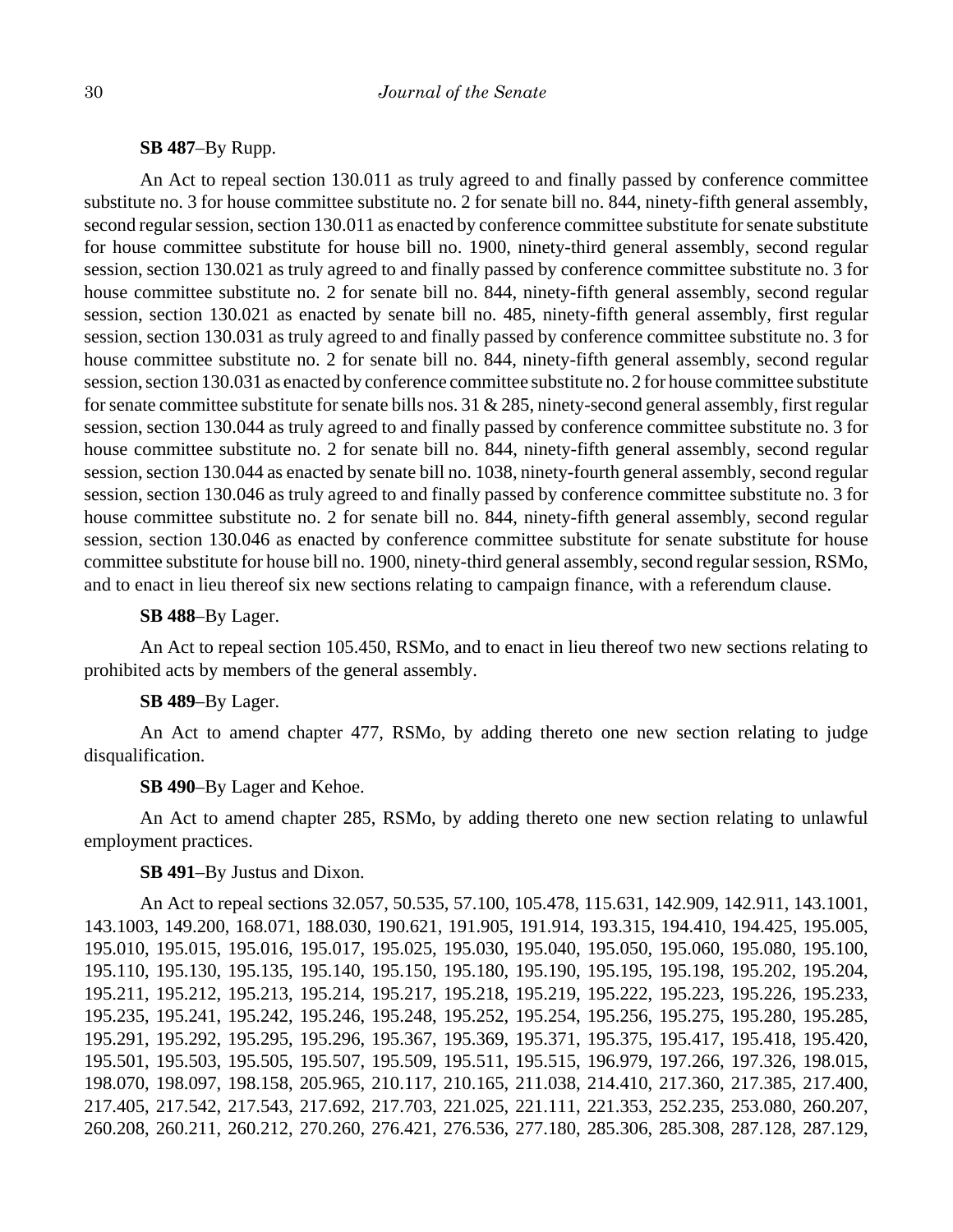288.250, 288.395, 301.390, 301.400, 301.401, 301.559, 301.640, 302.015, 302.020, 302.321, 302.500, 302.540, 302.541, 302.605, 302.705, 302.710, 302.727, 302.745, 302.750, 302.755, 302.780, 303.024, 303.025, 304.070, 306.110, 306.111, 306.112, 306.114, 306.116, 306.117, 306.118, 306.119, 306.141, 306.420, 311.325, 313.004, 313.040, 313.290, 313.550, 313.660, 313.830, 317.018, 320.089, 320.161, 324.1142, 324.1148, 334.250, 335.096, 338.195, 338.315, 338.370, 354.320, 362.170, 367.031, 367.045, 374.210, 374.216, 374.702, 374.757, 374.789, 375.310, 375.537, 375.720, 375.786, 375.991, 375.1176, 375.1287, 380.391, 382.275, 389.653, 407.020, 407.095, 407.420, 407.436, 407.516, 407.521, 407.536, 407.544, 407.740, 407.1082, 407.1252, 411.260, 411.287, 411.371, 411.517, 411.770, 413.229, 429.012, 429.013, 429.014, 436.485, 443.810, 443.819, 453.110, 455.085, 455.538, 542.402, 544.665, 556.011, 556.016, 556.021, 556.022, 556.026, 556.036, 556.041, 556.046, 556.051, 556.056, 556.061, 556.063, 557.016, 557.021, 557.026, 557.031, 557.035, 557.036, 557.041, 557.046, 558.011, 558.016, 558.018, 558.019, 558.031, 558.041, 558.046, 559.012, 559.021, 559.036, 559.100, 559.106, 559.107, 559.110, 559.115, 559.120, 559.125, 559.600, 559.604, 559.633, 560.011, 560.016, 560.021, 560.026, 560.031, 560.036, 561.016, 561.021, 561.026, 562.011, 562.016, 562.031, 562.036, 562.041, 562.051, 562.056, 562.061, 562.066, 562.071, 562.076, 562.086, 563.021, 563.026, 563.033, 563.046, 563.051, 563.056, 563.061, 563.070, 564.011, 564.016, 565.002, 565.004, 565.020, 565.021, 565.023, 565.024, 565.025, 565.030, 565.032, 565.035, 565.040, 565.050, 565.060, 565.063, 565.065, 565.070, 565.072, 565.073, 565.074, 565.075, 565.080, 565.081, 565.082, 565.083, 565.084, 565.085, 565.086, 565.090, 565.092, 565.095, 565.100, 565.110, 565.115, 565.120, 565.130, 565.140, 565.149, 565.150, 565.153, 565.156, 565.160, 565.163, 565.165, 565.169, 565.180, 565.182, 565.184, 565.186, 565.188, 565.190, 565.200, 565.210, 565.212, 565.214, 565.216, 565.218, 565.220, 565.225, 565.250, 565.252, 565.253, 565.255, 565.300, 565.350, 566.010, 566.013, 566.020, 566.023, 566.025, 566.030, 566.031, 566.032, 566.034, 566.060, 566.061, 566.062, 566.064, 566.067, 566.068, 566.083, 566.086, 566.093, 566.100, 566.101, 566.111, 566.135, 566.140, 566.141, 566.145, 566.147, 566.148, 566.149, 566.150, 566.151, 566.153, 566.155, 566.203, 566.206, 566.209, 566.212, 566.213, 566.215, 566.218, 566.221, 566.224, 566.226, 566.265, 567.010, 567.020, 567.030, 567.040, 567.050, 567.060, 567.070, 567.080, 567.085, 567.087, 567.110, 567.120, 568.010, 568.020, 568.030, 568.032, 568.040, 568.045, 568.050, 568.052, 568.060, 568.065, 568.070, 568.080, 568.090, 568.100, 568.110, 568.120, 568.175, 569.010, 569.020, 569.025, 569.030, 569.035, 569.040, 569.050, 569.055, 569.060, 569.065, 569.067, 569.070, 569.072, 569.080, 569.090, 569.094, 569.095, 569.097, 569.099, 569.100, 569.120, 569.130, 569.140, 569.145, 569.150, 569.155, 569.160, 569.170, 569.180, 570.010, 570.020, 570.030, 570.033, 570.040, 570.050, 570.055, 570.070, 570.080, 570.085, 570.087, 570.090, 570.100, 570.103, 570.110, 570.120, 570.123, 570.125, 570.130, 570.135, 570.140, 570.145, 570.150, 570.155, 570.160, 570.170, 570.180, 570.190, 570.200, 570.210, 570.215, 570.217, 570.219, 570.220, 570.222, 570.223, 570.224, 570.225, 570.226, 570.230, 570.235, 570.240, 570.241, 570.245, 570.255, 570.300, 570.310, 570.380, 571.010, 571.014, 571.015, 571.017, 571.020, 571.030, 571.037, 571.045, 571.050, 571.060, 571.063, 571.067, 571.070, 571.072, 571.080, 571.085, 571.087, 571.093, 571.095, 571.101, 571.104, 571.107, 571.111, 571.114, 571.117, 571.121, 571.126, 571.150, 571.500, 572.010, 572.020, 572.030, 572.040, 572.050, 572.060, 572.070, 572.110, 572.120, 573.010, 573.013, 573.020, 573.023, 573.025, 573.030, 573.035, 573.037, 573.040, 573.050, 573.052, 573.060, 573.065, 573.090, 573.100, 573.500, 573.509, 573.528, 573.531, 574.010, 574.020, 574.030, 574.040, 574.050, 574.060, 574.070, 574.075, 574.085, 574.105, 574.115, 575.020, 575.021, 575.030, 575.040, 575.050, 575.060, 575.070, 575.080, 575.090, 575.100, 575.110, 575.120, 575.130, 575.145, 575.150, 575.153, 575.159, 575.160, 575.170, 575.180, 575.190, 575.195, 575.200, 575.205, 575.206, 575.210, 575.220, 575.230, 575.240, 575.250, 575.260, 575.270, 575.280, 575.290,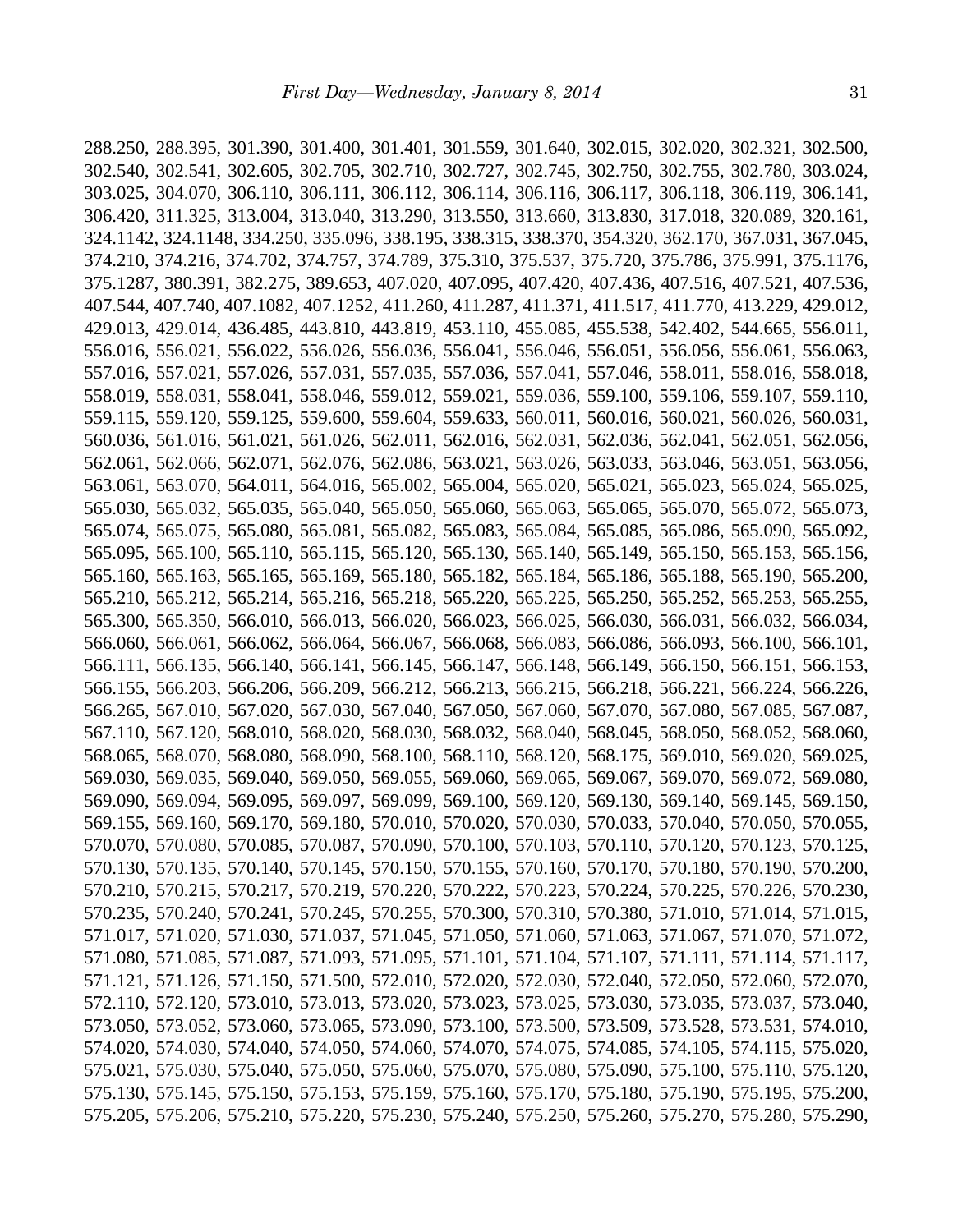575.300, 575.310, 575.320, 575.350, 575.353, 576.010, 576.020, 576.030, 576.040, 576.050, 576.060, 576.070, 576.080, 577.001, 577.005, 577.006, 577.010, 577.012, 577.017, 577.020, 577.021, 577.023, 577.026, 577.029, 577.031, 577.037, 577.039, 577.049, 577.051, 577.052, 577.054, 577.060, 577.065, 577.068, 577.070, 577.071, 577.073, 577.075, 577.076, 577.080, 577.090, 577.100, 577.105, 577.110, 577.150, 577.155, 577.160, 577.161, 577.201, 577.203, 577.206, 577.208, 577.211, 577.214, 577.217, 577.221, 577.500, 577.505, 577.510, 577.515, 577.520, 577.525, 577.530, 577.600, 577.602, 577.604, 577.606, 577.608, 577.610, 577.612, 577.614, 577.625, 577.628, 577.675, 577.680, 578.008, 578.009, 578.012, 578.018, 578.021, 578.023, 578.024, 578.025, 578.027, 578.028, 578.029, 578.030, 578.050, 578.075, 578.095, 578.100, 578.105, 578.106, 578.110, 578.120, 578.150, 578.151, 578.152, 578.153, 578.154, 578.173, 578.176, 578.200, 578.205, 578.210, 578.215, 578.220, 578.225, 578.250, 578.255, 578.260, 578.265, 578.300, 578.305, 578.310, 578.315, 578.320, 578.325, 578.330, 578.350, 578.353, 578.360, 578.363, 578.365, 578.375, 578.377, 578.379, 578.381, 578.383, 578.385, 578.387, 578.389, 578.390, 578.392, 578.405, 578.407, 578.409, 578.412, 578.414, 578.416, 578.418, 578.420, 578.421, 578.425, 578.430, 578.433, 578.437, 578.445, 578.450, 578.500, 578.502, 578.503, 578.510, 578.520, 578.525, 578.530, 578.570, 578.614, 589.425, 610.125, 630.155, 630.165, 660.250, 660.255, 660.260, 660.261, 660.263, 660.265, 660.270, 660.275, 660.280, 660.285, 660.290, 660.295, 660.300, 660.305, 660.310, 660.315, 660.317, 660.320, 660.321, and 701.320, RSMo, section 130.028 as truly agreed to and finally passed by conference committee substitute no. 3 for house committee substitute no. 2 for senate bill no. 844, ninety-fifth general assembly, second regular session, section 130.028 as enacted by conference committee substitute for house committee substitute for senate bill no. 650, eighty-ninth general assembly, second regular session, section 130.031 as truly agreed to and finally passed by conference committee substitute no. 3 for house committee substitute no. 2 for senate bill no. 844, ninety-fifth general assembly, second regular session, section 302.060 as enacted by conference committee substitute for house committee substitute for senate bill no. 23, ninety-seventh general assembly, first regular session, section 302.060 as enacted by conference committee substitute for senate substitute for senate committee substitute for house committee substitute for house bill no. 1402 merged with conference committee substitute for house committee substitute no. 2 for senate committee substitute for senate bill no. 480, ninety-sixth general assembly, second regular session, section 302.304 as enacted by conference committee substitute for house committee substitute for senate bill no. 23, ninety-seventh general assembly, first regular session, section 302.304 as enacted by conference committee substitute for house committee substitute no. 2 for senate committee substitute for senate bill no. 480, ninety-sixth general assembly, second regular session, section 476.055 as enacted by senate committee substitute for house bill no. 1460 merged with conference committee substitute for house committee substitute for senate bill no. 628, ninety-sixth general assembly, second regular session, section 476.055 as enacted by conference committee substitute for house committee substitute for senate bill no. 636, ninety-sixth general assembly, second regular session, section 577.041 as enacted by conference committee substitute for house committee substitute for senate bill no. 23, ninetyseventh general assembly, first regular session, and section 577.041 as enacted by senate substitute for senate committee substitute for house committee substitute for house bill nos. 1695, 1742 & 1672, ninetyfifth general assembly, second regular session, and to enact in lieu thereof seven hundred fifteen new sections for the sole purpose of restructuring the Missouri criminal code, with penalty provisions and an effective date.

### **SB 492**–By Pearce.

An Act to amend chapter 163, RSMo, by adding thereto one new section relating to state funding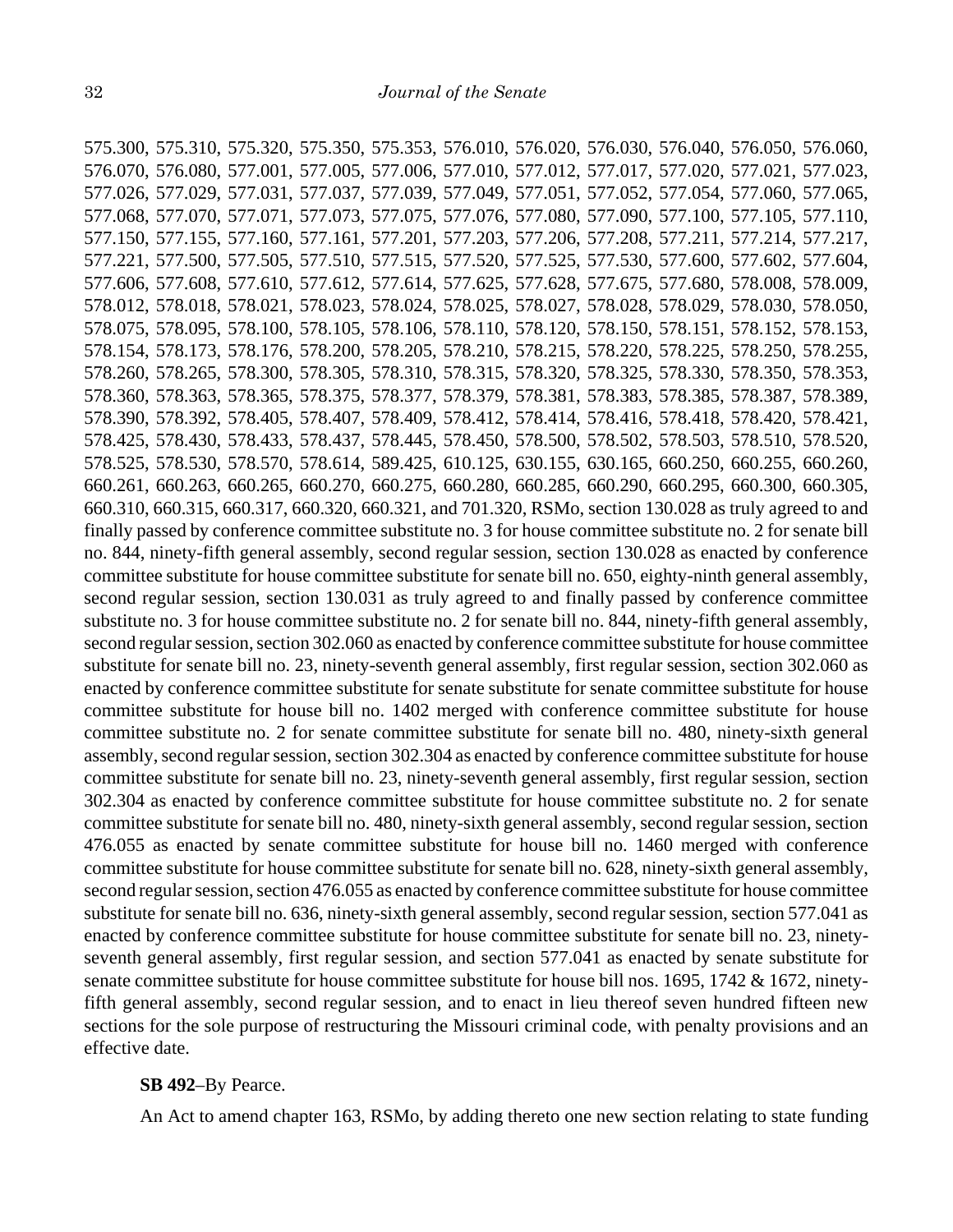for public institutions of higher education.

**SB 493**–By Pearce.

An Act to repeal sections 162.081, 167.131, and 167.241, RSMo, and to enact in lieu thereof six new sections relating to elementary and secondary education, with an emergency clause.

**SB 494**–By Pearce.

An Act to repeal section 160.254, RSMo, and to enact in lieu thereof one new section relating to higher education.

**SB 495**–By Schmitt.

An Act to repeal sections 160.400, 167.121, 167.131, 167.241, and 171.031, RSMo, and to enact in lieu thereof eight new sections relating to elementary and secondary education, with an emergency clause.

**SB 496**–By Schmitt.

An Act to amend chapter 143, RSMo, by adding thereto one new section relating to a deduction for business income.

**SB 497**–By Schmitt.

An Act to repeal section 143.011 and 143.021, RSMo, and to enact in lieu thereof two new sections relating to income taxes.

**SB 498**–By Schaefer.

An Act to repeal section 376.2004, RSMo, and to enact in lieu thereof two new sections relating to health benefit exchange navigators.

**SB 499**–By Keaveny.

An Act to repeal section 456.950, RSMo, and to enact in lieu thereof one new section relating to qualified spousal trusts.

**SB 500**–By Keaveny.

An Act to amend chapters 456 and 474, RSMo, by adding thereto two new sections relating to nocontest clauses.

**SB 501**–By Keaveny.

An Act to amend chapter 456, RSMo, by adding thereto one new section relating to the confidentiality between a trustee and an attorney.

**SB 502**–By Schaaf.

An Act to repeal sections 191.918 and 494.430, RSMo, and to enact in lieu thereof two new sections relating to breast-feeding.

**SB 503**–By Schaaf.

An Act to repeal section 302.020, RSMo, and to enact in lieu thereof one new section relating to protective headgear for operation of enclosed three wheel vehicles, with existing penalty provisions.

**SB 504**–By Munzlinger.

An Act to repeal section 536.016, RSMo, and to enact in lieu thereof one new section relating to the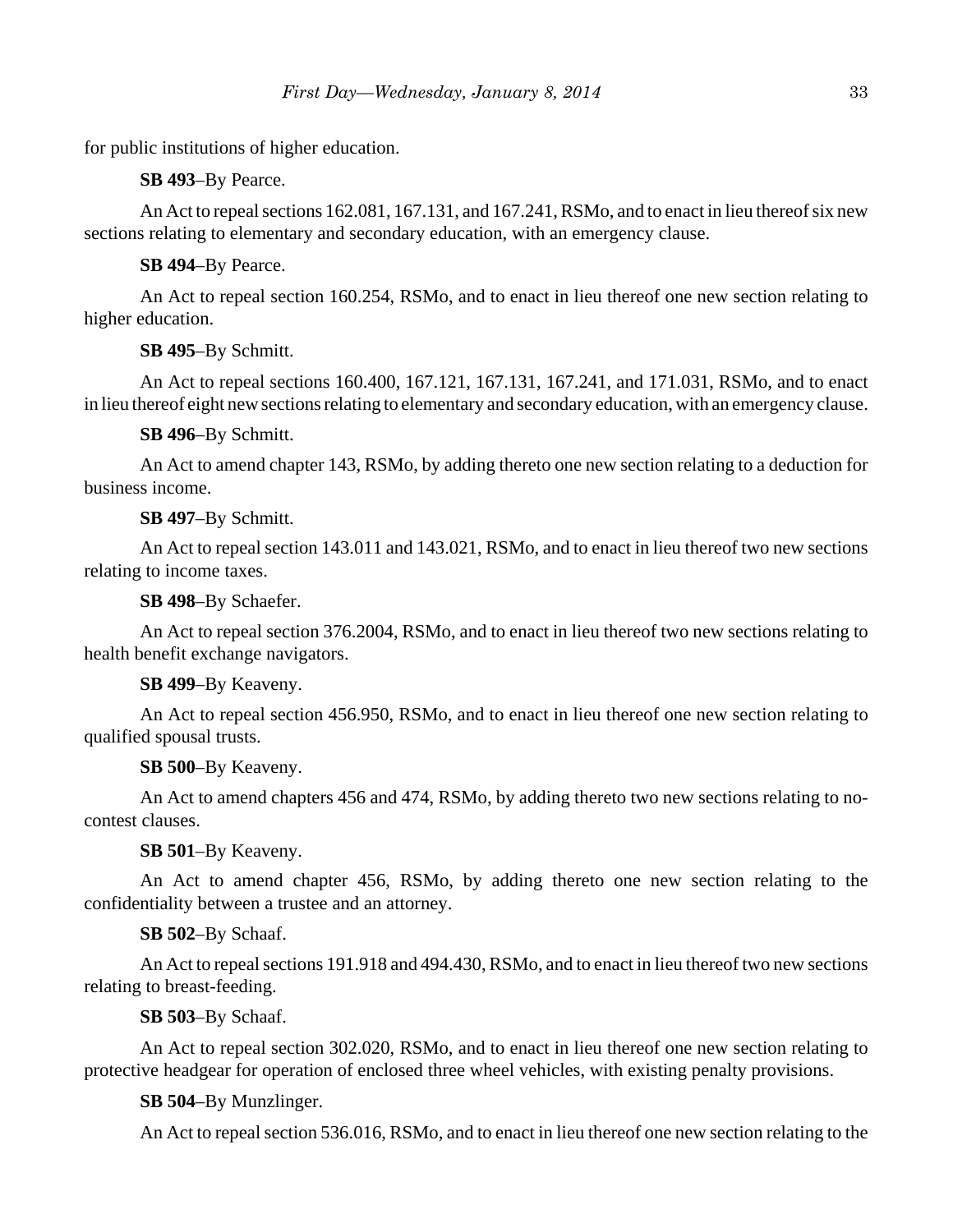availability of proposed rules on the internet.

**SB 505**–By Munzlinger.

An Act to repeal section 313.835, RSMo, and to enact in lieu thereof one new section relating to the distribution of funds from the gaming commission fund.

**SB 506**–By Munzlinger.

An Act to repeal section 277.040, RSMo, and to enact in lieu thereof one new section relating to agriculture.

**SB 507**–By Dixon.

An Act to repeal sections 21.110, 28.060, 28.190, 29.280, 30.060, 30.070, 32.010, 37.010, 105.050, 192.007, 217.035, 261.010, 286.005, 287.610, 374.020, 374.080, 620.010, 640.010, 650.005, and 660.010, RSMo, and to enact in lieu thereof twenty-two new sections relating to vacancies in certain public offices, with a referendum clause and a contingent effective date.

# **SB 508**–By Parson.

An Act to repeal section 376.2004, RSMo, and to enact in lieu thereof one new section relating to health exchange navigator licensing, with a penalty provision.

# **SB 509**–By Kraus.

An Act to repeal sections 143.011, 143.021, 143.071, and 143.151, RSMo, and to enact in lieu thereof five new sections relating to income taxes.

# **SB 510**–By Kraus.

An Act to repeal sections 288.030 and 288.050, RSMo, and to enact in lieu thereof two new sections relating to disqualification from unemployment benefits.

# **SB 511**–By Kraus.

An Act to repeal sections 115.427 and 115.430, RSMo, and to enact in lieu thereof two new sections relating to voter photo identification, with a contingent effective date.

# **SB 512**–By Lamping.

An Act to repeal sections 105.450, 105.463, 105.470, 105.477, 105.483, 105.487, and 105.494, RSMo, section 105.473 as truly agreed to and finally passed by conference committee substitute no. 3 for house committee substitute no. 2 for senate bill no. 844, ninety-fifth general assembly, second regular session, section 105.473 as enacted by conference committee substitute for senate substitute for house committee substitute for house bill no. 1900, ninety-third general assembly, second regular session, section 105.485 as truly agreed to and finally passed by conference committee substitute no. 3 for house committee substitute no. 2 for senate bill no. 844, ninety-fifth general assembly, second regular session, section 105.485 as enacted by senate substitute for senate committee substitute for house bill no. 2058, ninety-fourth general assembly, second regular session, section 130.031 as enacted by conference committee substitute no. 3 for house committee substitute no. 2 for senate bill no. 844, ninety-fifth general assembly, second regular session, section 130.031 as enacted by conference committee substitute no. 2 for house committee substitute for senate committee substitute for senate bills nos. 31 & 285, ninety-second general assembly, first regular session, section 130.041 as truly agreed to and finally passed by conference committee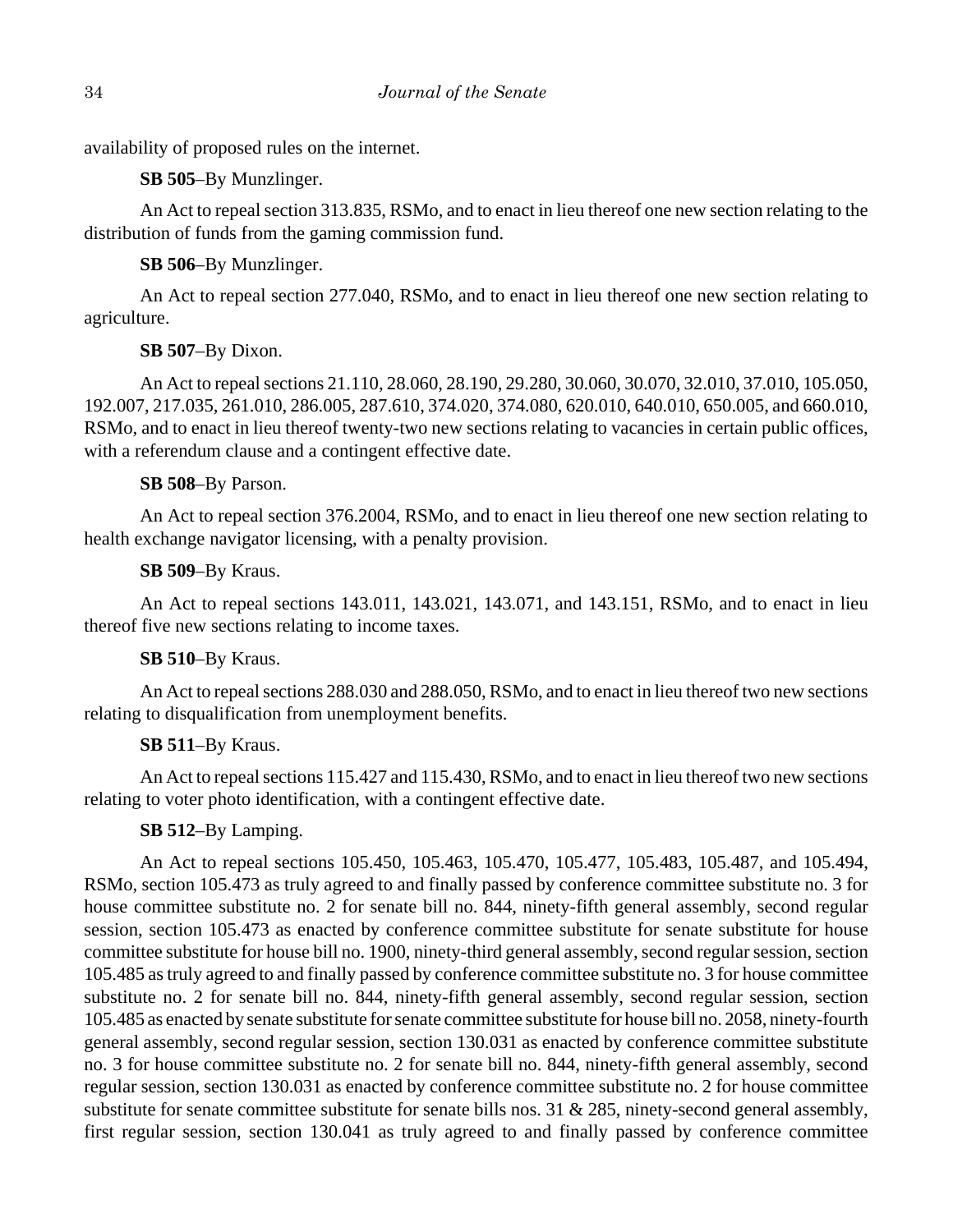substitute no. 3 for house committee substitute no. 2 for senate bill no. 844, ninety-fifth general assembly, second regular session, and section 130.041 as enacted by conference committee substitute no. 2 for house committee substitute for senate committee substitute for senate bills nos. 31  $\&$  285, ninety-second general assembly, first regular session, and to enact in lieu thereof fifteen new sections relating to ethics.

**SB 513**–By Lamping.

An Act to amend chapter 135, RSMo, by adding thereto one new section relating to an income tax credit for dependent children.

**SB 514**–By Lamping, Nieves, Emery and Schaaf.

An Act to amend chapter 161, RSMo, by adding thereto one new section relating to the common core state standards initiative.

**SB 515**–By Chappelle-Nadal.

An Act to repeal section 161.112, RSMo, and to enact in lieu thereof one new section relating to the commissioner of education, with a contingent effective date.

**SB 516**–By Chappelle-Nadal and Nasheed.

An Act to repeal sections 160.400, 162.081, 162.083, 162.1300, 163.021, 163.036, 167.131, 168.410, and 171.031, RSMo, and to enact in lieu thereof thirty-one new sections relating to elementary and secondary education.

**SB 517**–By Chappelle-Nadal.

An Act to repeal section 160.400, RSMo, and to enact in lieu thereof one new section relating to charter school sponsors.

**SB 518**–By Sater.

An Act to repeal section 208.166, RSMo, and to enact in lieu thereof one new section relating to MO HealthNet managed care services.

**SB 519**–By Sater.

An Act to repeal sections 188.027 and 188.039, RSMo, and to enact in lieu thereof two new sections relating to the required waiting period before having an abortion.

**SB 520**–By Sater.

An Act to repeal section 105.271, RSMo, and to enact in lieu thereof one new section relating to leave for public employees.

# **SB 521**–By Emery.

An Act to repeal sections 168.104, 168.110, 168.124, 168.128, 168.221, and 168.410, RSMo, and to enact in lieu thereof eight new sections relating to elementary and secondary education.

**SB 522**–By Emery and Nieves.

An Act to repeal section 162.1250, RSMo, and to enact in lieu thereof one new section relating to virtual schools.

**SB 523**–By Emery.

An Act to amend chapter 167, RSMo, by adding thereto one new section relating to the use of radio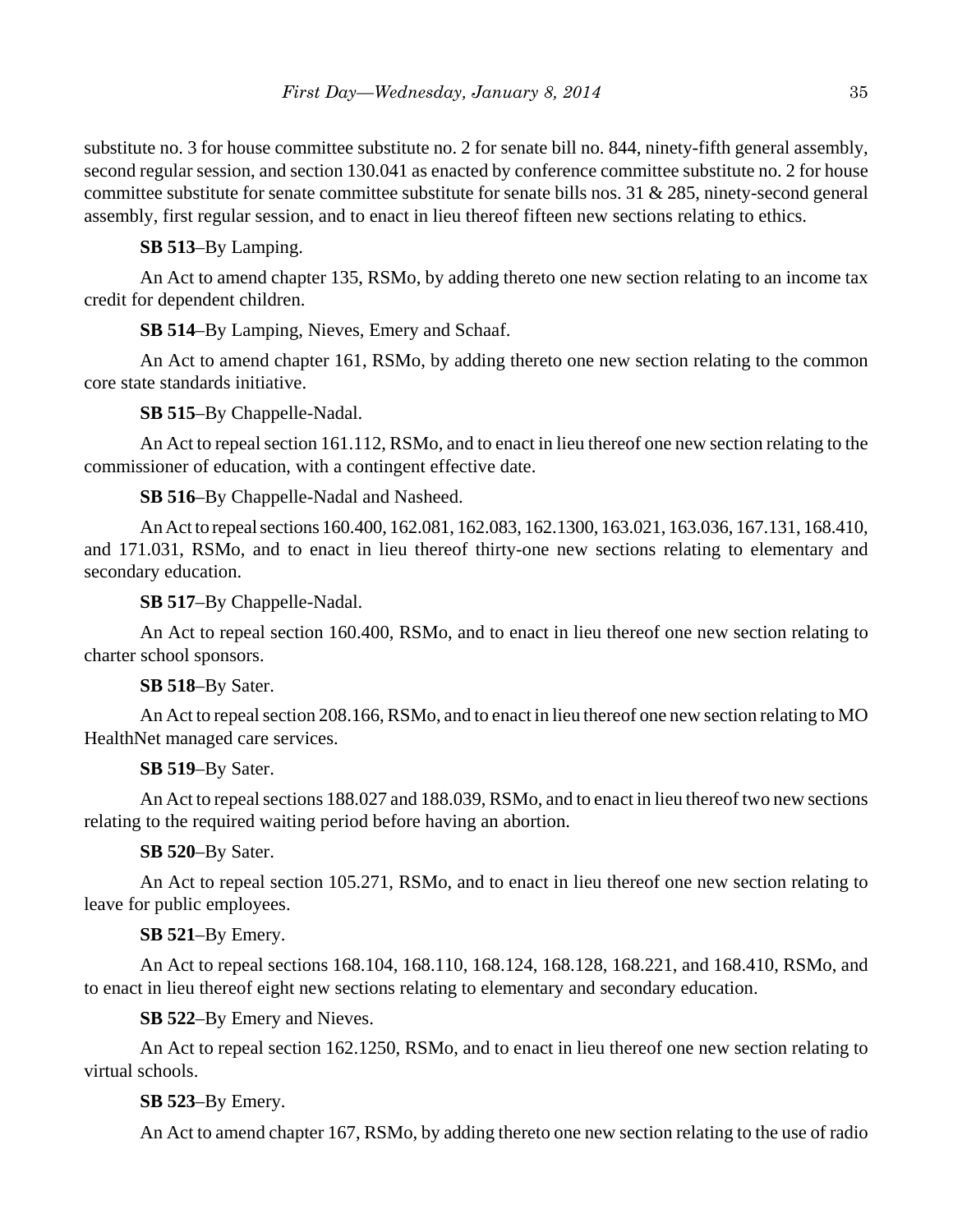frequency identification technology in school districts.

**SB 524**–By Cunningham.

An Act to repeal section 67.150, RSMo, and to enact in lieu thereof one new section relating to benefits for elected county officials.

**SB 525**–By Cunningham.

An Act to amend chapter 196, RSMo, by adding thereto one new section relating to the preparation of food for a charitable purpose.

**SB 526**–By Cunningham.

An Act to amend chapter 287, RSMo, by adding thereto one new section relating to a database for workers' compensation claims, with a penalty provision.

**SB 527**–By Wallingford.

An Act to amend chapter 9, RSMo, by adding thereto one new section relating to the designation of medical radiation safety awareness day.

**SB 528**–By Wallingford.

An Act to repeal section 324.024, RSMo, and to enact in lieu thereof one new section relating to professional applications containing Social Security numbers.

**SB 529**–By Wallingford.

An Act to repeal sections 34.057 and 107.170, RSMo, and to enact in lieu thereof two new sections relating to the payment of public works projects.

**SB 530**–By Libla.

An Act to repeal section 211.447, RSMo, and to enact in lieu thereof one new section relating to termination of parental rights.

**SB 531**–By Nasheed.

An Act to repeal sections 290.502, 290.512, and 290.527, RSMo, and to enact in lieu thereof three new sections relating to the minimum wage, with a referendum clause.

**SB 532**–By Nasheed.

An Act to repeal sections 431.058 and 431.061, RSMo, and to enact in lieu thereof two new sections relating to medical and educational consent laws.

# **SB 533**–By Nasheed.

An Act to amend chapter 196.1150, RSMo, by adding thereto one new section relating to the labeling of genetically modified food, with a penalty provision.

**SB 534**–By Sifton.

An Act to repeal sections 160.400, 167.121, 167.131, 167.241, and 171.031, RSMo, and to enact in lieu thereof eight new sections relating to elementary and secondary education, with an emergency clause.

**SB 535**–By Sifton.

An Act to repeal section 167.241, RSMo, and to enact in lieu thereof one new section relating to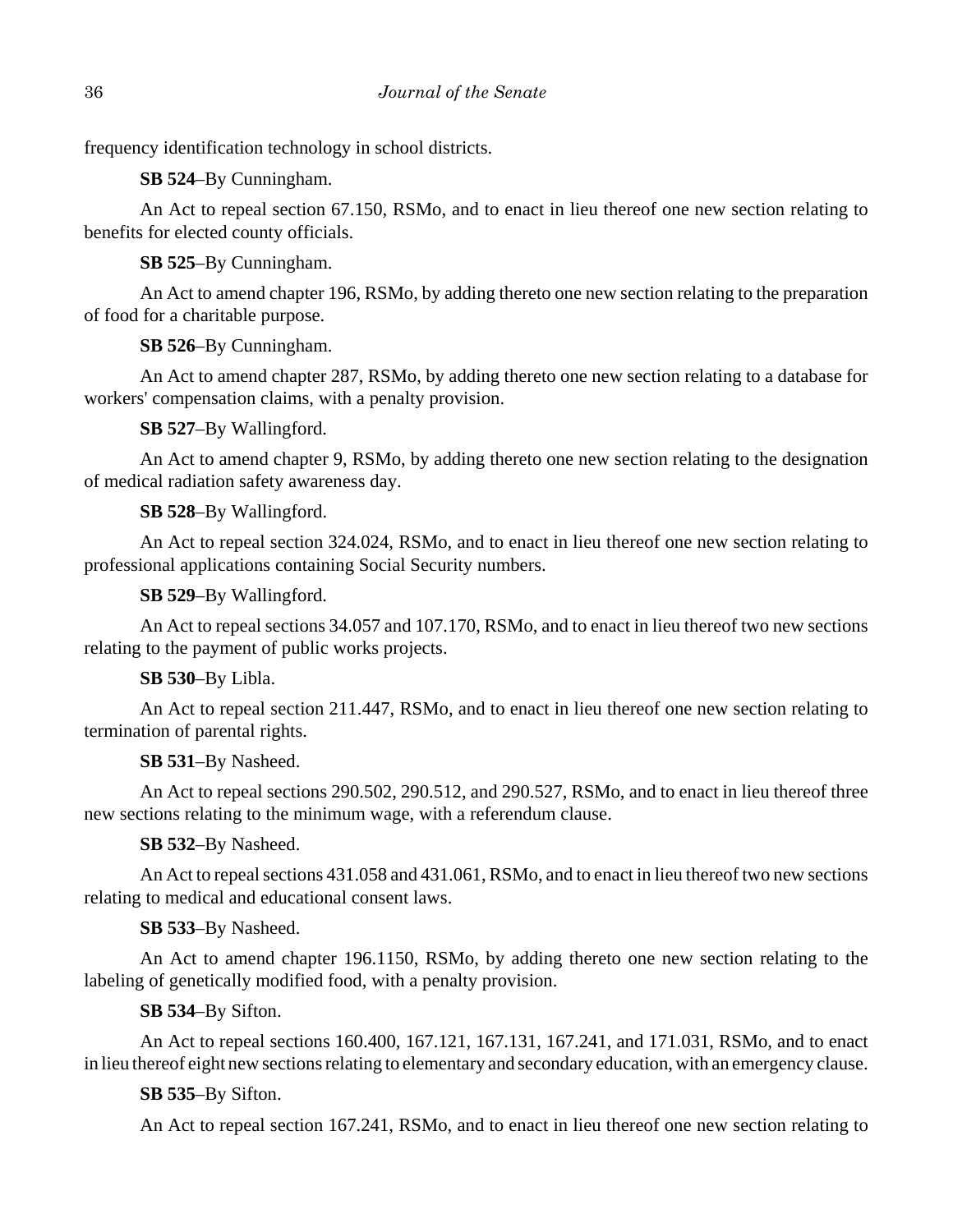student transportation.

**SB 536**–By Sifton.

An Act to repeal section 105.456 as truly agreed to and finally passed by conference committee substitute no. 3 for house committee substitute no. 2 for senate bill no. 844, ninety-fifth general assembly, second regular session, section 105.456 as enacted by house bill no. 1120, ninety-first general assembly, second regular session, section 105.473 as truly agreed to and finally passed by conference committee substitute no. 3 for house committee substitute no. 2 for senate bill no. 844, ninety-fifth general assembly, second regular session, and section 105.473 as enacted by conference committee substitute for senate substitute for house committee substitute for house bill no. 1900, ninety-third general assembly, second regular session, and to enact in lieu thereof two new sections relating to banning lobbyist gifts.

#### **SB 537**–By Rupp.

An Act to repeal sections 382.010, 382.020, 382.040, 382.050, 382.060, 382.080, 382.095, 382.110, 382.170, 382.180, 382.190, 382.195, 382.220, and 382.230, RSMo, and to enact in lieu thereof seventeen new sections relating to regulating the business of insurance, with penalty provisions.

**SB 538**–By Keaveny and Holsman.

An Act to amend chapter 163, RSMo, by adding thereto one new section relating to early childhood education.

**SB 539**–By Keaveny and Holsman.

An Act to amend chapter 163, RSMo, by adding thereto one new section relating to early childhood education.

**SB 540**–By Keaveny.

An Act to repeal section 307.178, RSMo, and to enact in lieu thereof one new section relating to seat belts, with penalty provisions.

**SB 541**–By Munzlinger.

An Act to repeal sections 135.010 and 135.035, RSMo, and to enact in lieu thereof two new sections relating to a property tax credit.

**SB 542**–By Munzlinger.

An Act to amend chapter 436, RSMo, by adding thereto nine new sections relating to nonrecourse consumer legal lending, with penalty provisions.

**SB 543**–By Munzlinger.

An Act to repeal section 137.021, RSMo, and to enact in lieu thereof one new section relating to agricultural land values.

**SB 544**–By Lamping.

An Act to repeal section 144.700, RSMo, and to enact in lieu thereof one new section relating to the use of sales and use tax revenues for transportation.

**SB 545**–By Lamping.

An Act to repeal sections 160.400, 167.121, 167.131, 167.241, and 171.031, RSMo, and to enact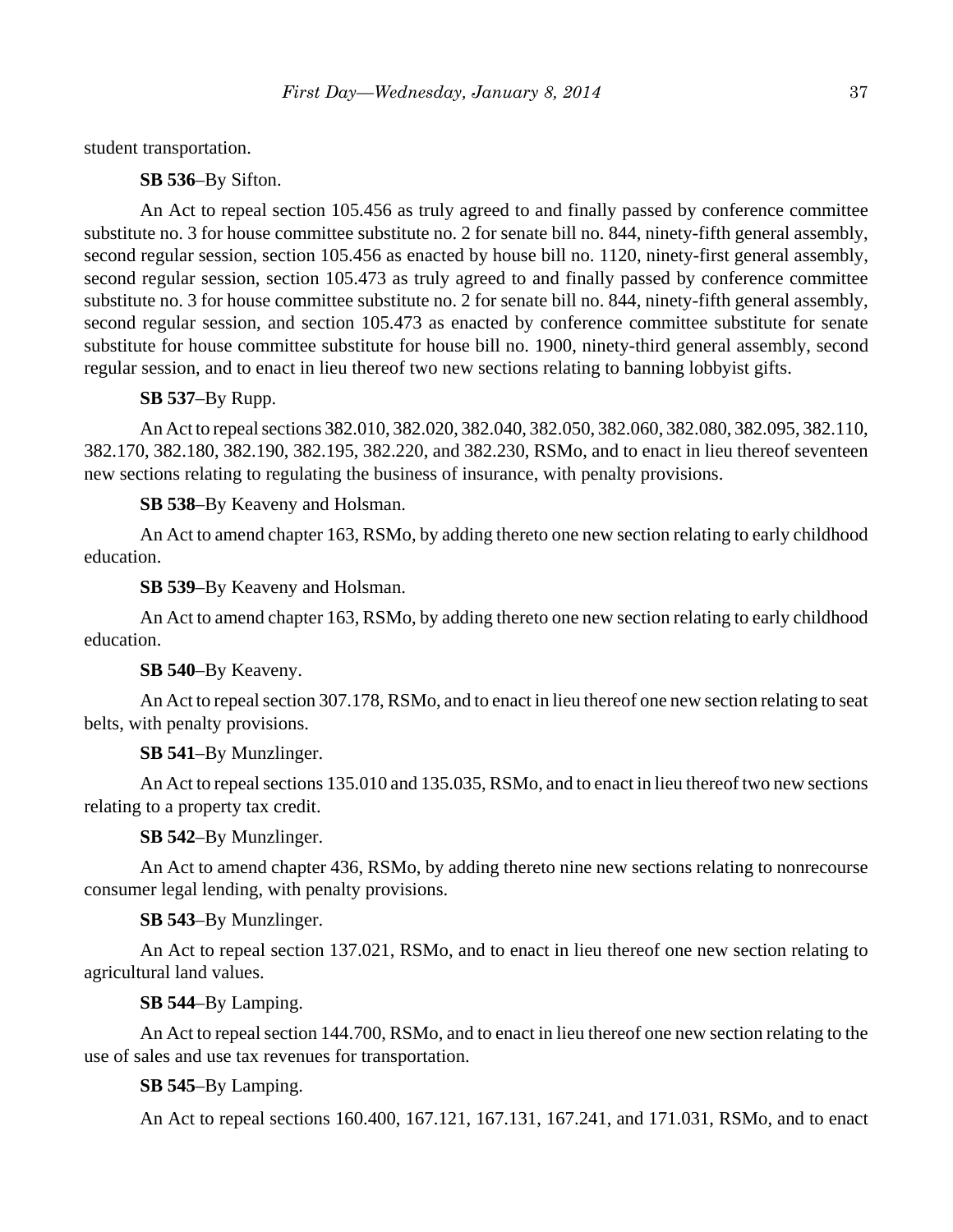in lieu thereof eight new sections relating to elementary and secondary education, with an emergency clause.

**SB 546**–By Lamping, Brown and Schaaf.

An Act to repeal section 1.330, RSMo, and to enact in lieu thereof two new sections relating to prohibiting governments from compelling individuals to purchase health insurance and participate in health care systems.

**SB 547**–By Chappelle-Nadal.

An Act to repeal section 163.036, RSMo, and to enact in lieu thereof one new section relating to the calculation of weighted average daily attendance.

**SB 548**–By Chappelle-Nadal.

An Act to amend chapter 571, RSMo, by adding thereto three new sections relating to firearms, with penalty provisions.

**SB 549**–By Chappelle-Nadal.

An Act to amend chapter 571, RSMo, by adding thereto three new sections relating to weapons, with penalty provisions.

**SB 550**–By Sater.

An Act to amend chapter 105, RSMo, by adding thereto one new section relating to retirement benefit forfeiture.

**SB 551**–By Sater.

An Act to amend chapter 566, RSMo, by adding thereto one new section relating to the offense of unlawful internet communication with a minor, with penalty provisions.

**SB 552**–By Sater.

An Act to repeal sections 452.075 and 452.370, RSMo, and to enact in lieu thereof two new sections relating to alimony and maintenance.

**SB 553**–By Emery.

An Act to repeal sections 208.909 and 660.023, RSMo, and to enact in lieu thereof two new sections relating to the requirement of a telephone tracking system for certain home and community-based providers.

**SB 554**–By Cunningham.

An Act to amend chapter 9, RSMo, by adding thereto one new section relating to holidays.

**SB 555**–By Nasheed.

An Act to repeal section 105.456 as truly agreed to and finally passed by conference committee substitute no. 3 for house committee substitute no. 2 for senate bill no. 844, ninety-fifth general assembly, second regular session, section 105.456 as enacted by house bill no. 1120, ninety-first general assembly, second regular session, section 105.473 as truly agreed to and finally passed by conference committee substitute no. 3 for house committee substitute no. 2 for senate bill no. 844, ninety-fifth general assembly, second regular session, and section 105.473 as enacted by conference committee substitute for senate substitute for house committee substitute for house bill no. 1900, ninety-third general assembly, second regular session, and to enact in lieu thereof three new sections relating to ethics.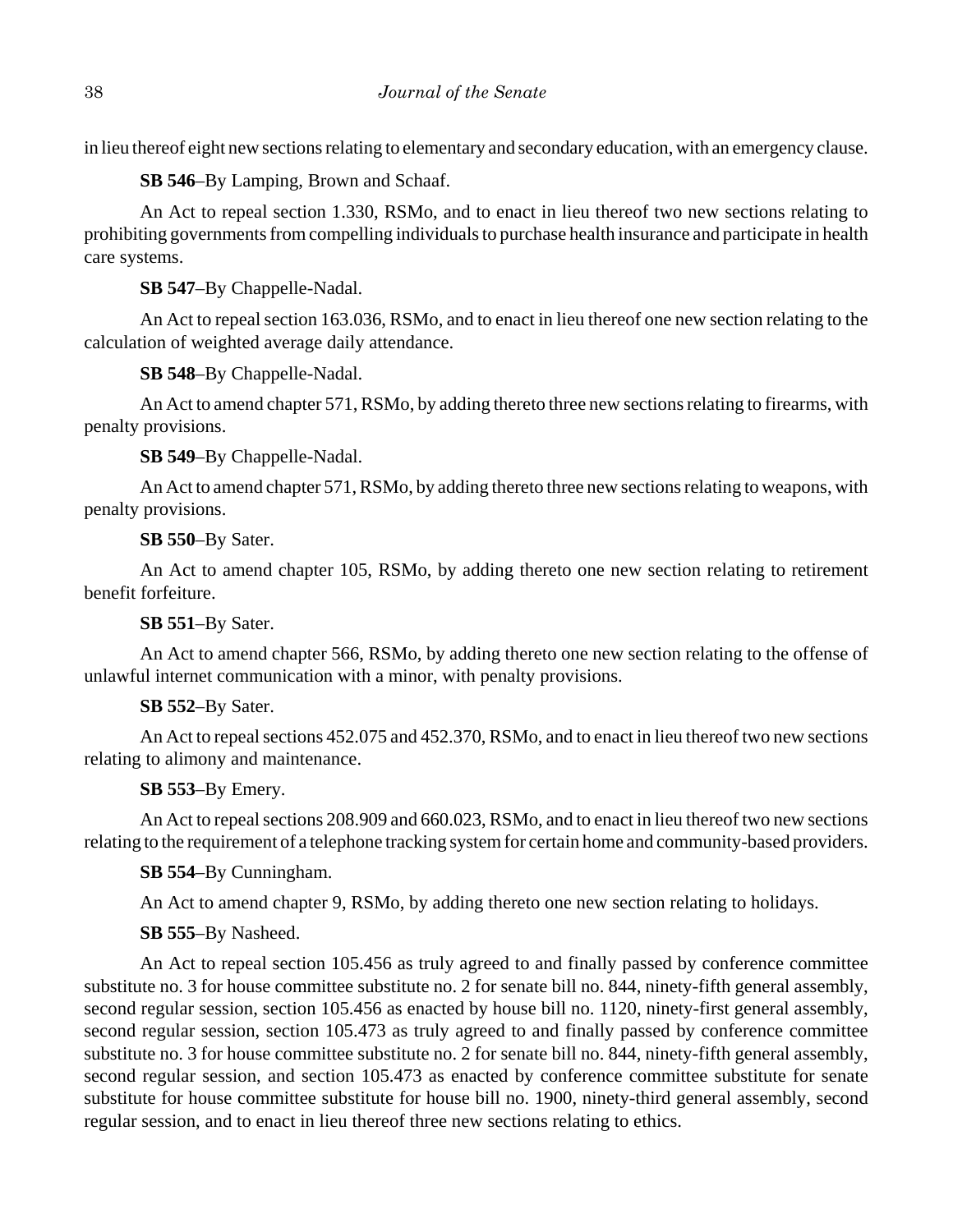**SB 556**–By Nasheed.

An Act to repeal section 610.140, RSMo, and to enact in lieu thereof four new sections relating to public safety, with penalty provisions.

**SB 557**–By Nasheed.

An Act to repeal sections 67.1421, 67.1461, 67.1531, and 67.1541, RSMo, and to enact in lieu thereof four new sections relating to community improvement districts.

**SB 558**–By Sifton.

An Act to repeal section 137.106, RSMo, and to enact in lieu thereof one new section relating to the Missouri homestead preservation act.

**SB 559**–By Sifton.

An Act to repeal section 376.1210, RSMo, and to enact in lieu thereof one new section relating to maternity health insurance coverage.

**SB 560**–By Sifton.

An Act to repeal section 160.775, RSMo, and to enact in lieu thereof one new section relating to school antibullying policies.

**SB 561**–By Munzlinger.

An Act to repeal sections 320.106 and 320.111, RSMo, and to enact in lieu thereof two new sections relating to hobby firework manufacturing, with an existing penalty provision.

**SB 562**–By Chappelle-Nadal.

An Act to amend chapter 170, RSMo, by adding thereto four new sections relating to violence prevention education in elementary and secondary schools.

**SB 563**–By Chappelle-Nadal.

An Act to amend chapter 292, RSMo, by adding thereto one new section relating to workplace violence, with a penalty provision.

**SB 564**–By Chappelle-Nadal.

An Act to amend chapter 198, RSMo, by adding thereto one new section relating to long-term care facilities.

**SB 565**–By Nasheed.

An Act to amend chapter 319, RSMo, by adding thereto one new section relating to reporting requirements for lost or stolen firearms, with a penalty provision.

**SB 566**–By Sifton.

An Act to amend chapter 167, RSMo, by adding thereto one new section relating to the reporting of data and scores of neglected children and delinquent children.

**SB 567**–By Chappelle-Nadal.

An Act to repeal sections 660.411 and 660.414, RSMo, and to enact in lieu thereof three new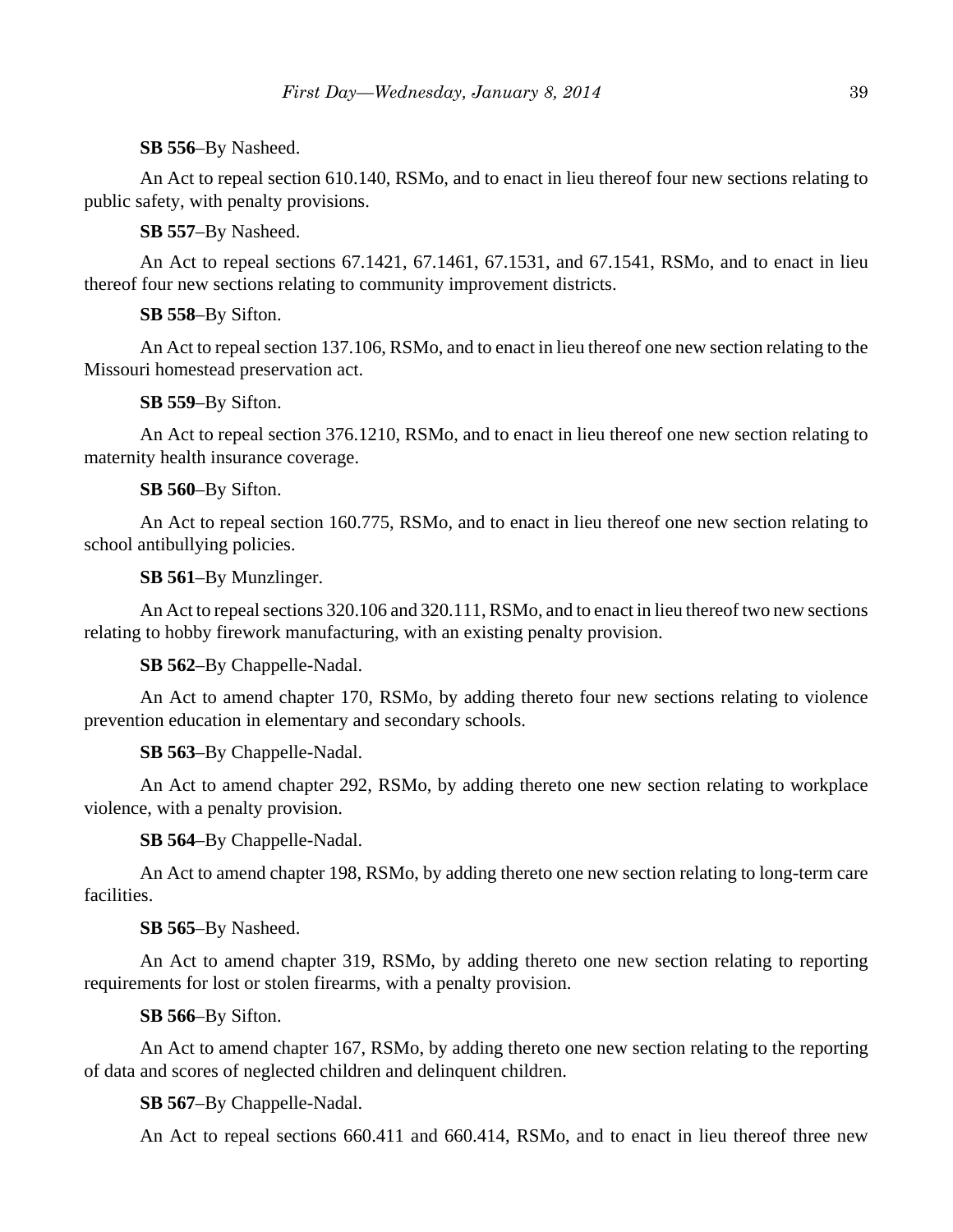sections relating to adult day care programs.

**SB 568**–By Chappelle-Nadal.

An Act to amend chapter 620, RSMo, by adding thereto one new section relating to workforce development.

**SB 569**–By Chappelle-Nadal.

An Act to amend chapter 324, RSMo, by adding thereto sixteen new sections relating to the licensing of clinical laboratory science personnel, with penalty provisions.

**SB 570**–By Chappelle-Nadal.

An Act to repeal sections 43.032, 67.307, 208.009, 285.309, 285.500, 285.503, 285.506, 285.512, 285.515, 285.525, 285.530, 285.535, 285.540, 285.543, 285.550, 285.555, 302.063, 302.720, 544.470, 577.675, 577.680, 578.570, and 650.475, RSMo, and to enact in lieu thereof two new sections relating to unauthorized and unlawfully present aliens.

**SB 571**–By Chappelle-Nadal.

An Act to repeal sections 260.1050, 260.1053, 260.1059, 260.1062, 260.1065, 260.1068, 260.1071, 260.1074, 260.1077, 260.1080, 260.1083, 260.1089, 260.1092, and 260.1101, RSMo, and to enact in lieu thereof twenty-one new sections relating to the residential electronic products recycling and reuse act, with penalty provisions.

**SB 572**–By Chappelle-Nadal.

An Act to repeal sections 191.765, 191.767, 191.769, 191.771, 191.775, and 191.776, RSMo, and to enact in lieu thereof six new sections relating to the Missouri indoor clean air act.

**SB 573**–By Munzlinger.

An Act to repeal section 231.444, RSMo, and to enact in lieu thereof one new section relating to the special road rock fund.

**SB 574**–By Munzlinger.

An Act to repeal section 135.710, RSMo, and to enact in lieu thereof one new section relating to an alternative fuel tax credit.

**SB 575**–By Dixon.

An Act to repeal sections 21.800, 21.830, 21.910, 33.150, 301.129, 361.120, 386.145, 620.602, and 630.461, RSMo, and to enact in lieu thereof three new sections relating to the existence of certain committees.

**SB 576**–Withdrawn.

**SB 577**–By Kraus.

An Act to repeal sections 135.155, 135.313, 135.350, 135.352, 135.484, 135.535, 135.679, 135.700, 135.750, 135.967, 137.1018, 253.550, 253.557, 253.559, 348.430, 348.432, 348.505, 447.708, and 620.1910, RSMo, and to enact in lieu thereof eighteen new sections relating to tax credits.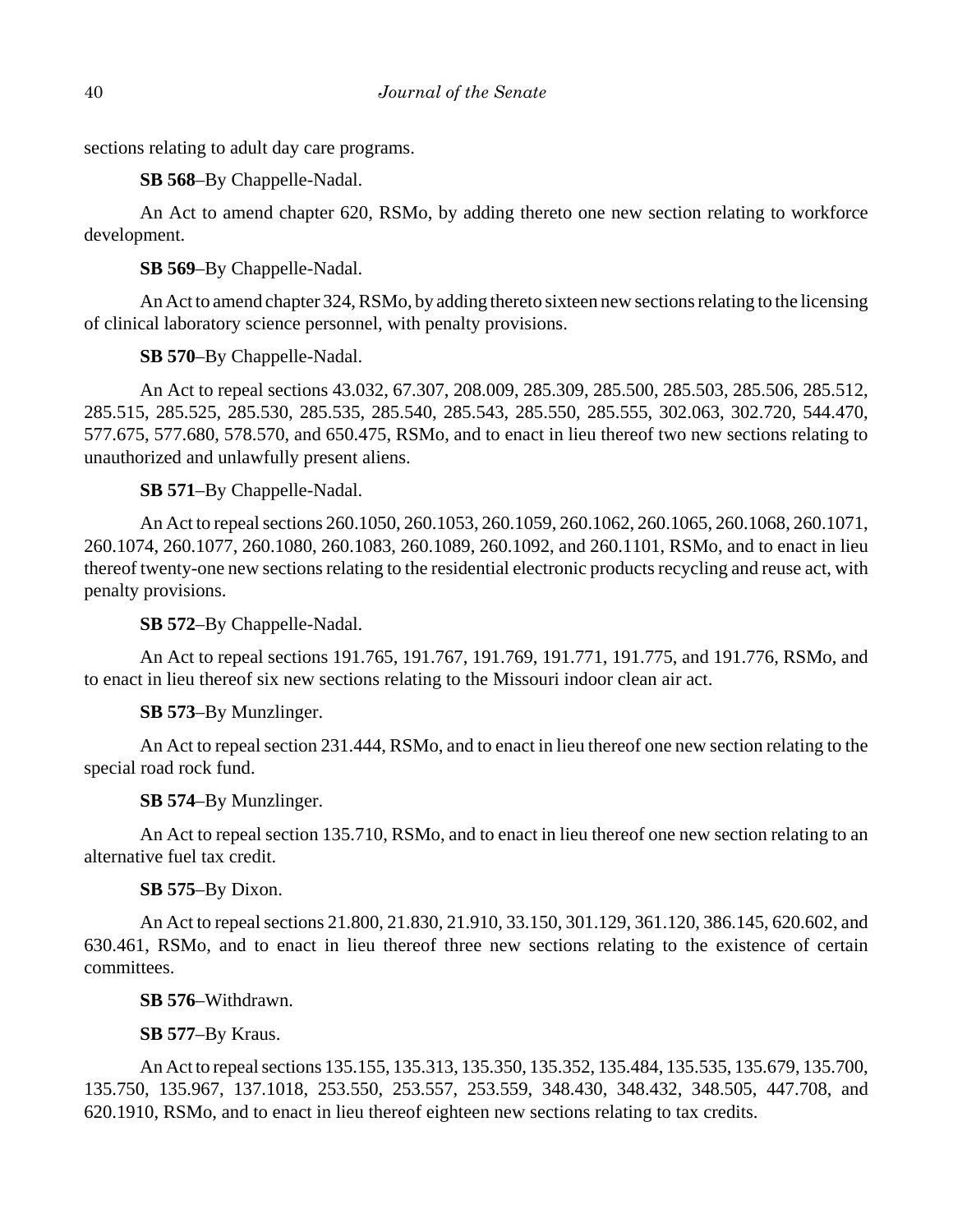# **SB 578**–By Kraus.

An Act to repeal section 115.607, RSMo, and to enact in lieu thereof one new section relating to county political party committees.

**SB 579**–By Holsman.

An Act to amend chapter 442, RSMo, by adding thereto one new section relating to the use of solar energy systems in certain planned communities.

# **SB 580**–By Kraus.

An Act to repeal sections 115.124 and 115.395, RSMo, and to enact in lieu thereof two new sections relating to the process for establishing candidate names on ballots, with an emergency clause.

**SB 581**–By Rupp.

An Act to amend chapter 249, RSMo, by adding thereto one new section relating to the authority of certain sewer districts to request voter approval of a fee for the repair of lateral sewer service lines.

# **SB 582**–By Rupp.

An Act to repeal section 208.010, RSMo, and to enact in lieu thereof one new section relating to the amount of assets an applicant is allowed to have to qualify for MO HealthNet benefits.

# **SB 583**–By Dixon.

An Act to amend chapter 538, RSMo, by adding thereto one new section relating to the evidentiary standard for proving noneconomic damages in medical malpractice cases.

# **SB 584**–By Dixon.

An Act to repeal sections 144.010, 144.018, and 144.020, RSMo, and to enact in lieu thereof three new sections relating to sales tax on places of amusement, entertainment, recreation, games, and athletic events.

# **SB 585**–By Dixon.

An Act to repeal section 510.265, RSMo, and to enact in lieu thereof one new section relating to the awarding of punitive damages.

# **SB 586**–By Kraus.

An Act to repeal sections 301.064, 301.120, 301.130, and 301.144, RSMo, and to enact in lieu thereof four new sections relating to the issuance of state license plates.

# **SB 587**–By Kraus.

An Act to amend chapter 304, RSMo, by adding thereto one new section relating to automated traffic enforcement systems.

### **SB 588**–By Kraus.

An Act to repeal section 301.140, RSMo, and to enact in lieu thereof one new section relating to registration of motor vehicles or trailers upon transfer or sale.

# **SB 589**–By Brown.

An Act to repeal sections 1.010 and 538.210, RSMo, and to enact in lieu thereof two new sections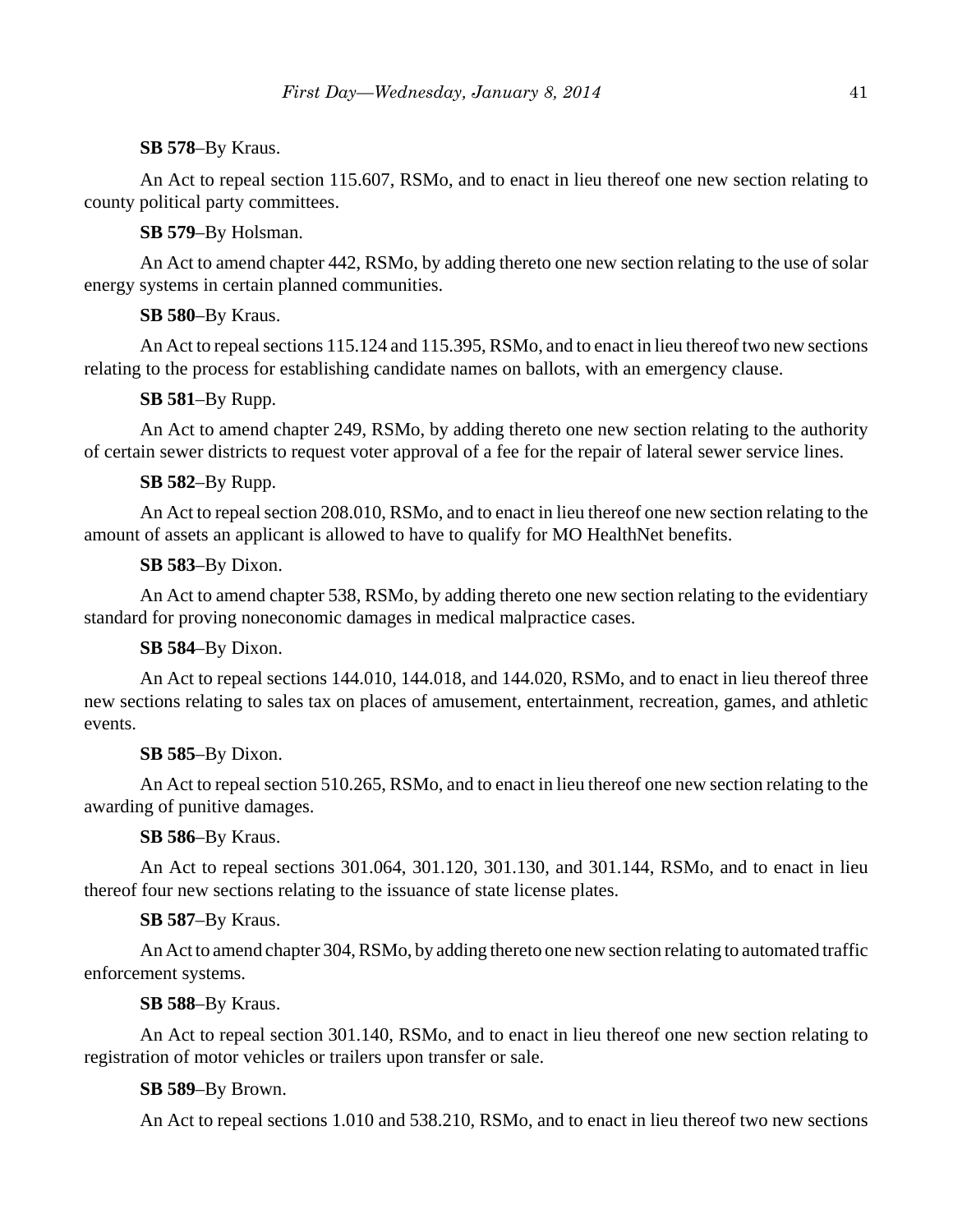relating to a statutory cause of action against healthcare providers.

**SB 590**–By Brown.

An Act to repeal section 315.037, RSMo, and to enact in lieu thereof one new section relating to the inspection of lodging establishments.

**SB 591**–By Sater.

An Act to repeal section 275.352, RSMo, relating to beef commodity merchandising program fees.

**SB 592**–Withdrawn.

**SB 593**–By Sater.

An Act to repeal section 115.124, RSMo, and to enact in lieu thereof one new section relating to nonpartisan elections.

**SB 594**–By Libla.

An Act to repeal section 301.227, RSMo, and to enact in lieu thereof one new section relating to the duty of scrap metal operators to obtain certificates of title for certain inoperable motor vehicles.

**SB 595**–By Walsh.

An Act to repeal sections 160.400, 167.121, 167.131, 167.241, and 171.031, RSMo, and to enact in lieu thereof eight new sections relating to elementary and secondary education, with an emergency clause.

**SB 596**–By Holsman.

An Act to amend chapter 304, RSMo, by adding thereto one new section relating to the regulation of autocycles.

**SB 597**–By Holsman.

An Act to repeal section 301.227, RSMo, and to enact in lieu thereof one new section relating to the duty of scrap metal operators to obtain certificates of title for certain inoperable motor vehicles.

**SB 598**–By Holsman.

An Act to repeal sections 393.1025, 393.1030, and 393.1050, RSMo, and to enact in lieu thereof two new sections relating to the renewable energy standard.

**SB 599**–By Kraus.

An Act to amend chapter 43, RSMo, by adding thereto one new section relating to automated license plate reader systems.

**SB 600**–By Sater.

An Act to repeal section 301.3142, RSMo, and to enact in lieu thereof one new section relating to gold star license plates.

**SB 601**–By Holsman.

An Act to repeal section 143.121, RSMo, and to enact in lieu thereof one new section relating to an income tax deduction for energy efficiency projects.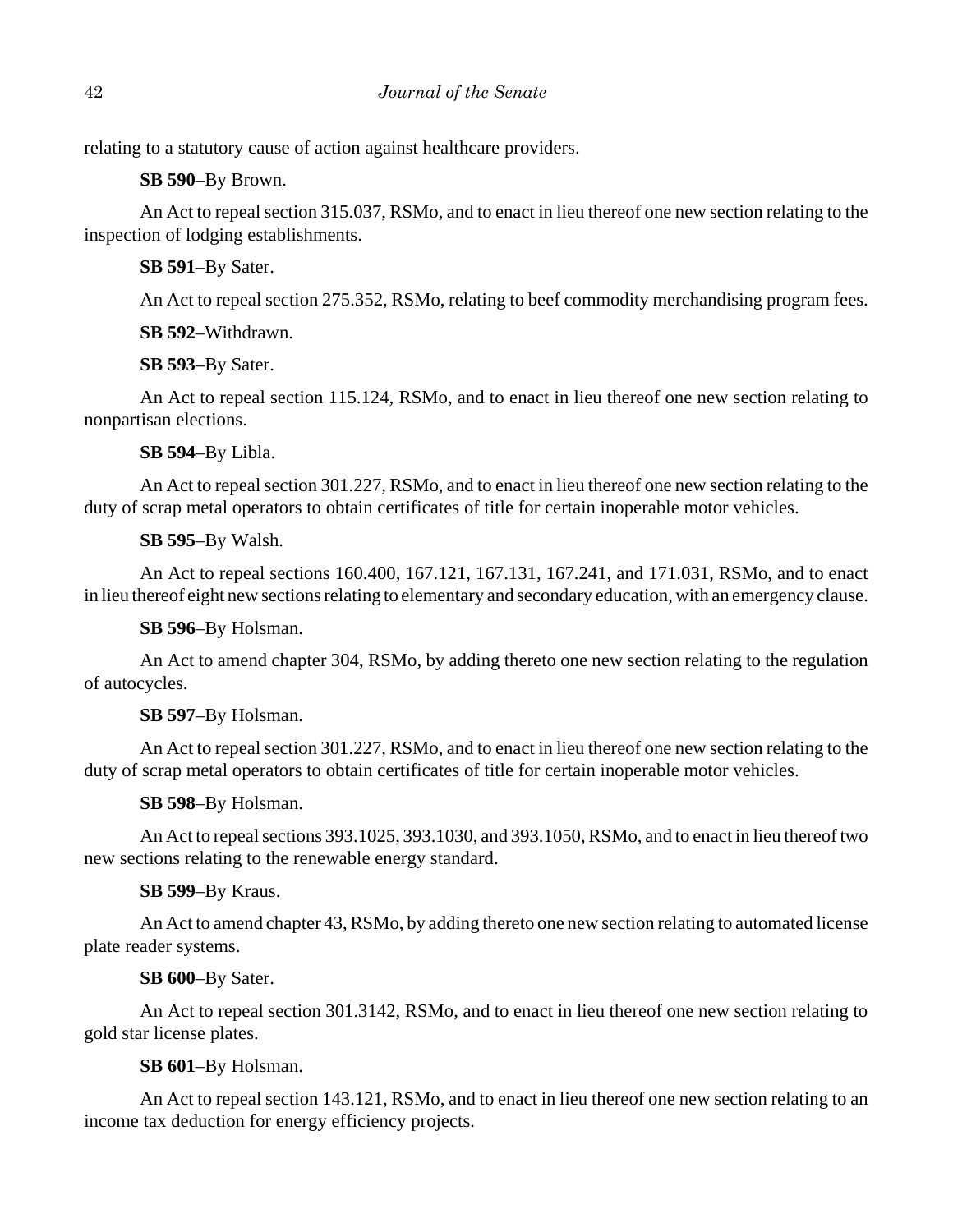# **SB 602**–By Holsman.

An Act to amend chapter 8, RSMo, by adding thereto one new section relating to energy efficiency improvements to certain state buildings.

**SB 603**–By Holsman.

An Act to amend chapters 160 and 590, RSMo, by adding thereto two new sections relating to school protection officers.

# **SB 604**–By Holsman.

An Act to amend chapter 302, RSMo, by adding thereto one new section relating to the operation of motorcycles and motortricycles.

# **SB 605**–By Dixon.

An Act to repeal sections 30.750, 173.003, 173.051, 173.236, 173.239, 173.254, 173.260, 173.262, 173.778, and 174.770, RSMo, and to enact in lieu thereof ten new sections relating to references to higher education statutes that were previously repealed.

# **SB 606**–By Dixon.

An Act to repeal section 379.901, RSMo, relating to prepaid legal service plans.

**SB 607**–By Dixon.

An Act to repeal section 94.579, RSMo, and to enact in lieu thereof one new section relating to a sales tax for public safety.

# **SB 608**–By Holsman.

An Act to amend chapter 542, RSMo, by adding thereto two new sections relating to law enforcement agency investigations.

# **SB 609**–By Rupp.

An Act to repeal sections 379.011 and 379.012, RSMo, and to enact in lieu thereof two new sections relating to providing certain insurance documents through electronic means.

# **SB 610**–By Rupp.

An Act to repeal section 407.725, RSMo, and to enact in lieu thereof one new section relating to commercial exterior contractors.

# **SB 611**–By Schaaf.

An Act to repeal sections 430.225, 430.230, and 430.235, RSMo, and to enact in lieu thereof three new sections relating to hospital liens.

# **SB 612**–By Schaaf.

An Act to repeal section 143.183, RSMo, and to enact in lieu thereof one new section relating to nonresident entertainer income taxes.

**SB 613**–By Nieves, Richard, Emery, Brown, Wasson, Libla, Romine, Wallingford, Cunningham, Kehoe, Sater, and Lamping.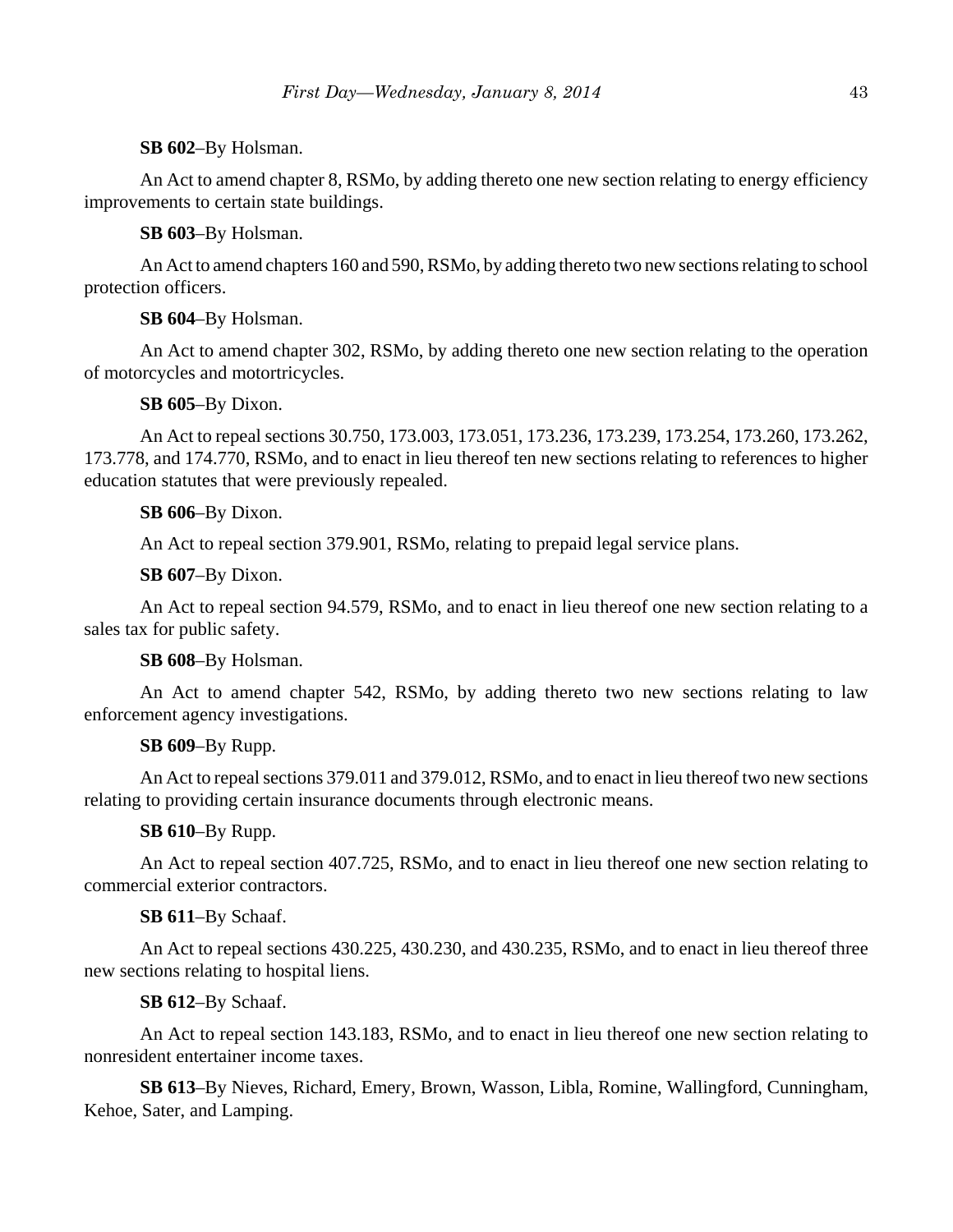An Act to repeal sections 1.320, 21.750, 571.030, 571.070, 571.101, 571.107, 571.117, and 590.010, RSMo, and to enact in lieu thereof fifteen new sections relating to firearms, with penalty provisions and a contingent effective date for certain sections.

# **SB 614**–By Dixon.

An Act to repeal sections 476.445, 477.081, 477.082, 477.152, 477.160, 477.170, 477.180, 477.181, 477.190, 477.191, 478.430, and 478.433, RSMo, and to enact in lieu thereof three new sections relating to judicial personnel.

# **SB 615**–By Dixon.

An Act to repeal sections 476.056 and 488.014, RSMo, section 476.385 as enacted by conference committee substitute for house committee substitute for senate bill no. 23, ninety-seventh general assembly, first regular session and section 476.385 as enacted by conference committee substitute for senate substitute for senate committee substitute for house bill no. 683, ninety-fifth general assembly, first regular session, and to enact in lieu thereof three new sections relating to court costs.

# **SB 616**–By Nasheed.

An Act to repeal section 167.131, RSMo, and to enact in lieu thereof six new sections relating to school operations, with an emergency clause.

# **SB 617**–By Rupp.

An Act repeal sections 379.200 and 537.065, RSMo, and to enact in lieu thereof five new sections relating to the regulation of insurance.

# **SB 618**–By Nieves.

An Act to amend chapter 1, RSMo, by adding thereto one new section relating to prohibitions on certain policies that infringe on private property rights.

# **SB 619**–By Nieves.

An Act to amend chapter 506, RSMo, by adding thereto one new section relating to the laws of other countries.

# **SB 620**–By Nieves.

An Act to repeal sections 8.172 and 8.460, RSMo, and to enact in lieu thereof two new sections relating to the preferential use of the capitol complex by private entities.

# **SB 621**–By Dixon.

An Act to repeal sections 476.001, 476.320, 476.330, and 476.340, RSMo, and to enact in lieu thereof four new sections relating to the administration of justice.

# **SB 622**–By Nieves.

An Act to amend chapter 1, RSMo, by adding thereto one new section relating to state enforcement of certain federal laws, with penalty provisions.

# **SB 623**–By Nieves.

An Act to repeal sections 115.225 and 115.237, RSMo, and to enact in lieu thereof three new sections relating to elections.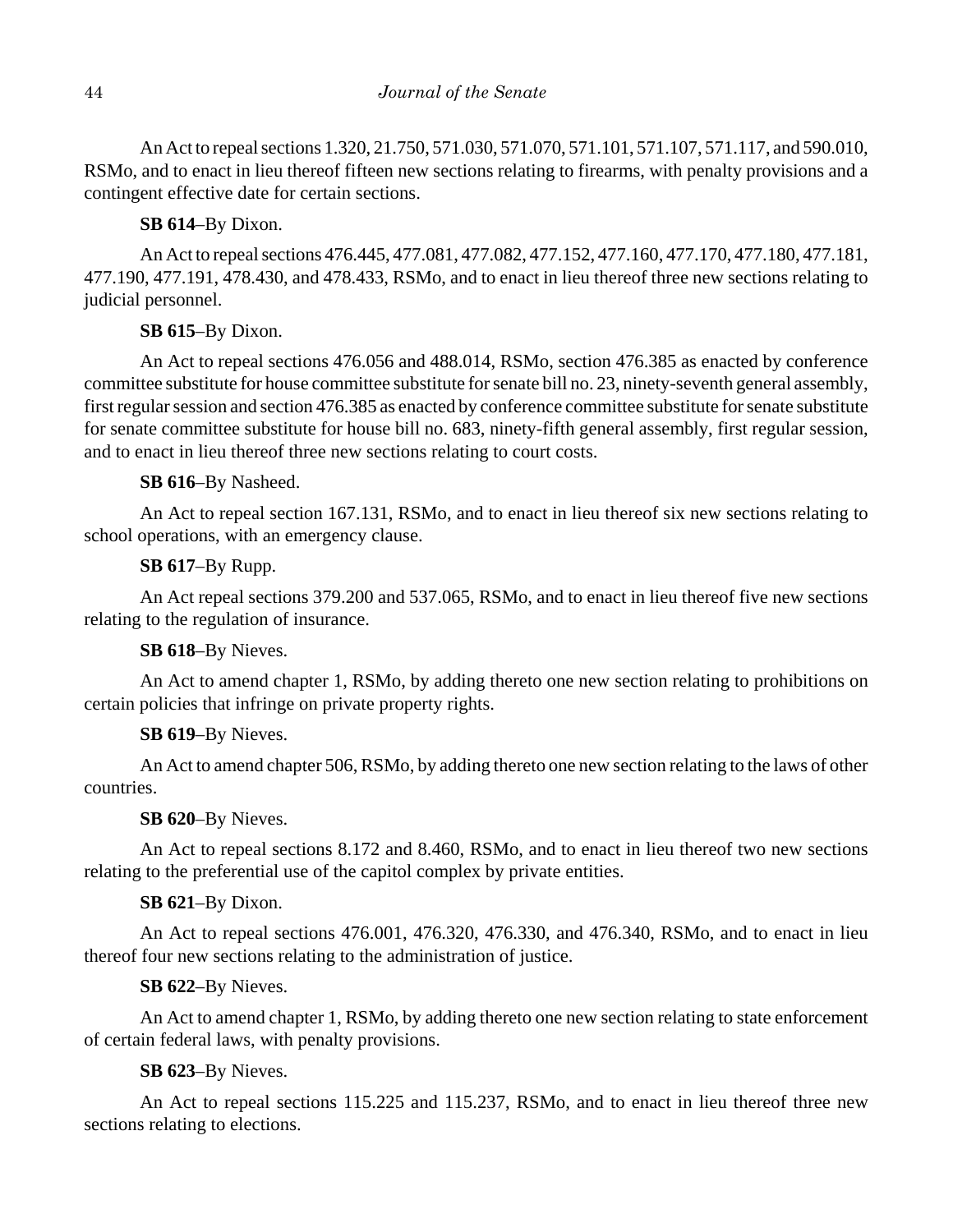# **SB 624**–By LeVota.

An Act to repeal section 167.131, RSMo, and to enact in lieu thereof two new sections relating to school accreditation, with an emergency clause.

**SB 625**–By Sater and Munzlinger.

An Act to repeal sections 195.246 and 195.417, RSMo, and to enact in lieu thereof three new sections relating to controlled substances, with penalty provisions.

# **SB 626**–By LeVota.

An Act to amend chapter 171, RSMo, by adding thereto one new section relating to year-round educational programs for school districts.

# **SB 627**–By LeVota.

An Act to amend chapter 130, RSMo, by adding thereto one new section relating to campaign contribution limits.

# **SB 628**–By Schaaf.

An Act to repeal section 37.005, RSMo, and to enact in lieu thereof one new section relating to the transfer of property by the governing bodies of certain public institutions of higher education, with an emergency clause.

# **SB 629**–By Kraus.

An Act to repeal sections 105.450, 105.463, and 115.646, RSMo, section 105.456 as truly agreed to and finally passed by conference committee substitute no. 3 for house committee substitute no. 2 for senate bill no. 844, ninety-fifth general assembly, second regular session, section 105.456 as enacted by house bill no. 1120, ninety-first general assembly, second regular session, section 105.473 as truly agreed to and finally passed by conference committee substitute no. 3 for house committee substitute no. 2 for senate bill no. 844, ninety-fifth general assembly, second regular session, and section 105.473 as enacted by conference committee substitute for senate substitute for house committee substitute for house bill no. 1900, ninety-third general assembly, second regular session, and to enact in lieu thereof eight new sections relating to ethics, with penalty provisions.

# **SB 630**–By Wallingford.

An Act to repeal sections 115.124 and 115.395, RSMo, and to enact in lieu thereof two new sections relating to the process for establishing candidate names on ballots, with an emergency clause.

# **SB 631**–By Wallingford.

An Act to repeal section 115.135, RSMo, and to enact in lieu thereof one new section relating to military and overseas voter registration.

# **SB 632**–By Parson.

An Act to repeal sections 64.170 and 64.205, RSMo, and to enact in lieu thereof one new section relating to county building codes.

# **SB 633**–By Parson.

An Act to amend chapters 67 and 144, RSMo, by adding thereto two new sections relating to tax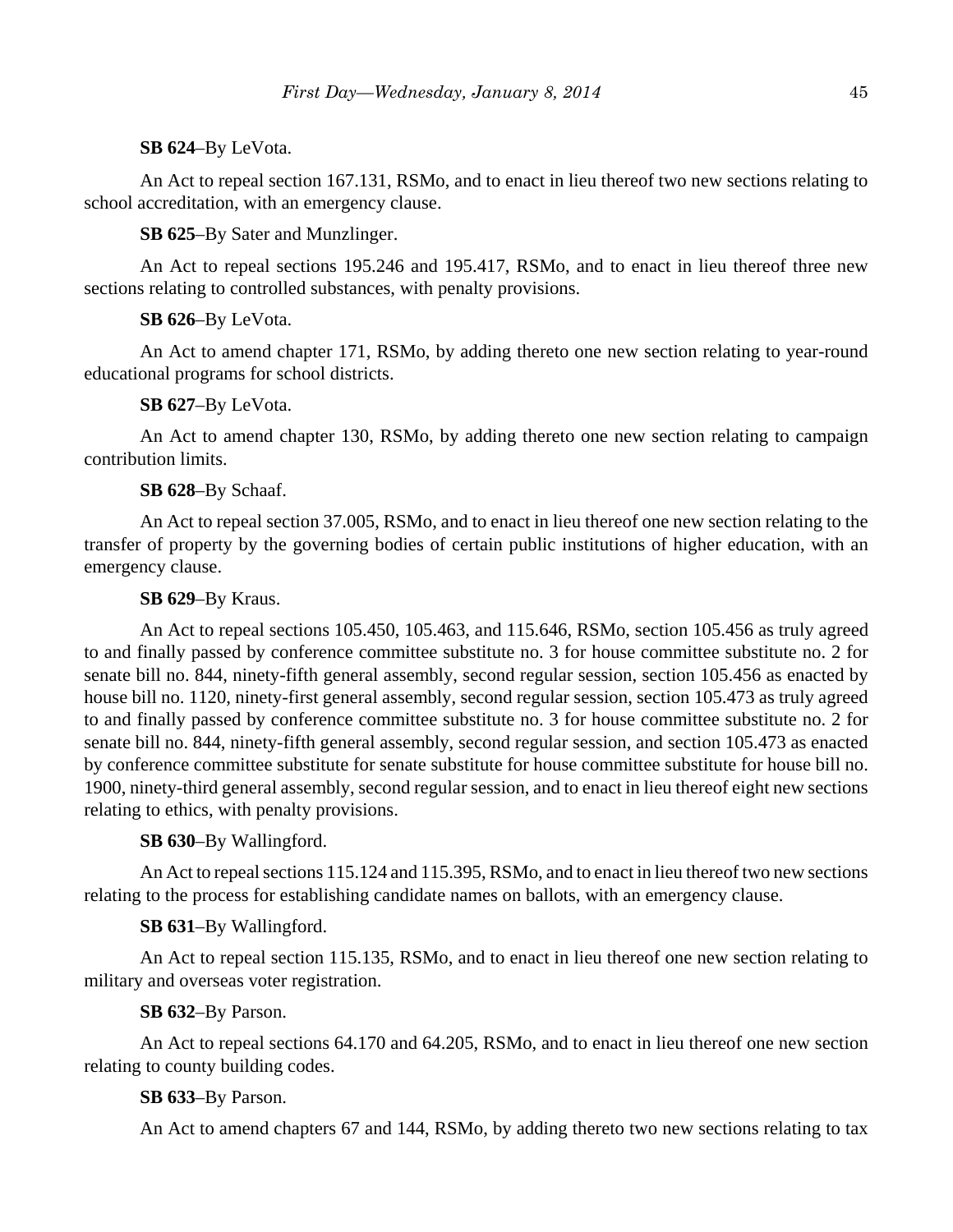incentives for data storage centers.

**SB 634**–By Parson.

An Act to repeal sections 381.022 and 381.058, RSMo, and to enact in lieu thereof two new sections relating to title insurance.

**SB 635**–By Silvey and Holsman.

An Act to amend chapter 135, RSMo, by adding thereto one new section relating to incentives for interstate business relocation.

**SB 636**–By LeVota.

An Act to repeal section 488.607, RSMo, and to enact in lieu thereof one new section relating to criminal case surcharges for counties or cities with domestic violence shelters.

**SB 637**–By Rupp.

An Act to repeal sections 160.400, 160.405, and 160.417, RSMo, and to enact in lieu thereof three new sections relating to charter schools.

**SB 638**–By Romine.

An Act to repeal section 135.630, RSMo, and to enact in lieu thereof one new section relating to tax credits for contributions to pregnancy resource centers.

**SB 639**–By Brown.

An Act to amend chapter 192, RSMo, by adding thereto one new section relating to mammography reports containing information regarding breast density.

**SB 640**–By Emery.

An Act to amend chapter 455, RSMo, by adding thereto one new section relating to electronic monitoring of persons who have been charged with or found guilty of violating protection orders.

**SB 641**–By Emery.

An Act to repeal section 195.010, RSMo, and to enact in lieu thereof one new section relating to controlled substances.

**SB 642**–By Romine.

An Act to repeal section 444.772, RSMo, and to enact in lieu thereof one new section relating to surface mining.

# **SB 643**–By Rupp.

An Act to repeal sections 3.010 and 3.090, RSMo, and to enact in lieu thereof two new sections relating to the publishing of Missouri statutes.

**SB 644**–By LeVota.

An Act to repeal section 23.140, RSMo, and to enact in lieu thereof one new section relating to the preparation of fiscal notes by the oversight division of the committee on legislative research.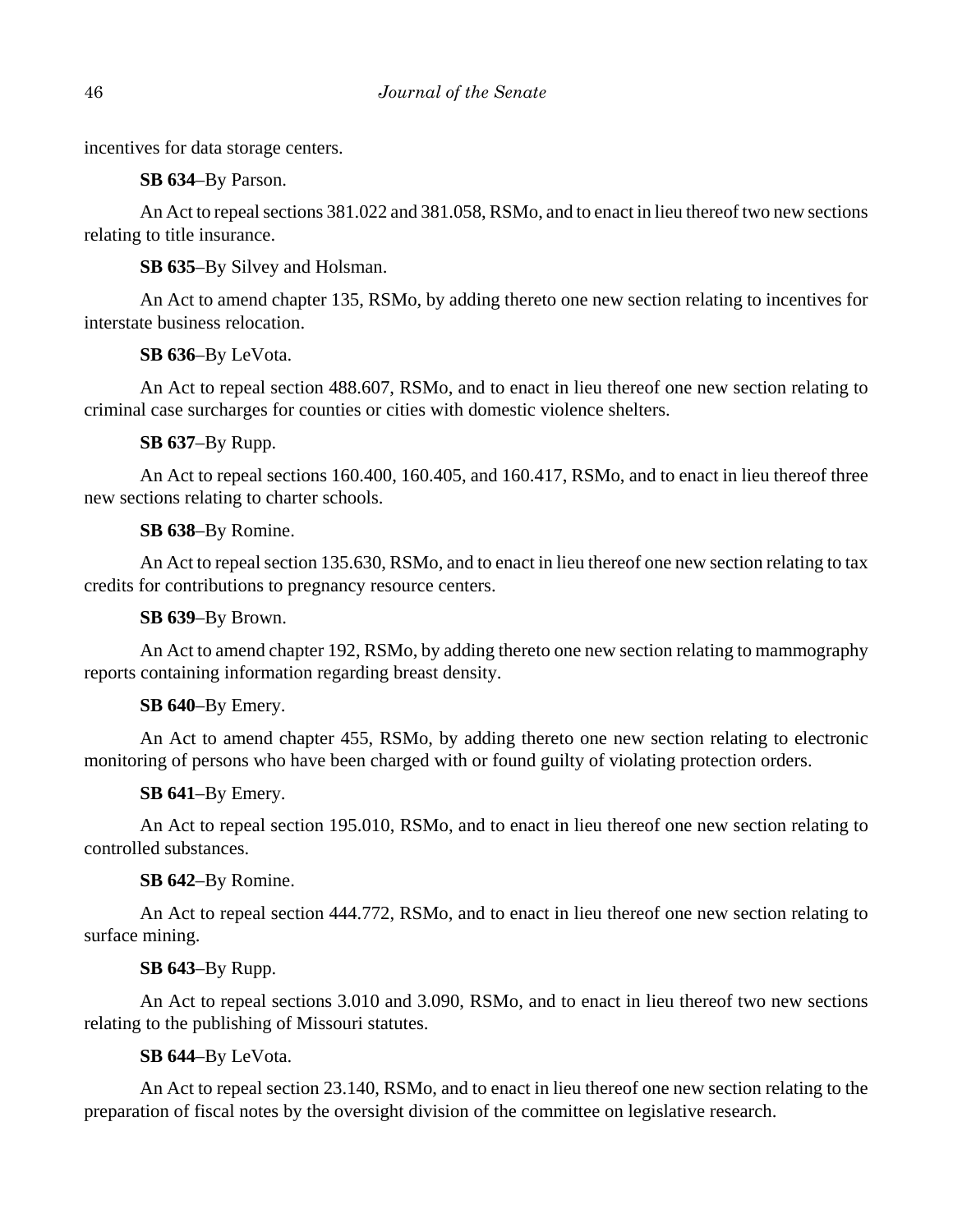# **SB 645**–By LeVota.

An Act to repeal section 324.001, RSMo, and to enact in lieu thereof one new section relating to the division of professional registration.

**SB 646**–By LeVota.

An Act to repeal sections 273.325, 273.327, 273.329, 273.331, 273.333, 273.335, 273.338, 273.340, 273.342, 273.344, 273.345, 273.346, 273.347, 273.348, 273.350, 273.352, 273.354, 273.357, and 273.359, RSMo, and to enact in lieu thereof nineteen new sections relating to the licensure of animal care facilities, with existing penalty provisions.

**SB 647**–By Sifton.

An Act to repeal section 135.647, RSMo, and to enact in lieu thereof one new section relating to a tax credit for donations to food pantries.

# **SB 648**–By LeVota.

An Act to repeal sections 339.500, 339.501, 339.503, 339.505, 339.507, 339.509, 339.511, 339.513, 339.515, 339.517, 339.519, 339.521, 339.523, 339.525, 339.527, 339.529, 339.530, 339.532, 339.533, 339.535, 339.537, 339.539, 339.541, 339.543, 339.544, 339.545, 339.546, and 339.549, RSMo, and to enact in lieu thereof twenty-nine new sections relating to the real estate appraisers commission, with existing penalty provisions.

# **SB 649**–By Lager.

An Act to repeal sections 67.1830, 67.1836, 67.1838, and 67.1842, RSMo, and to enact in lieu thereof four new sections relating to right-of-way of political subdivisions.

# **SB 650**–By Lager.

An Act to repeal sections 67.5090, 67.5092, 67.5094, 67.5096, 67.5098, 67.5100, 67.5102, and 67.5103, RSMo, and to enact in lieu thereof eight new sections relating to wireless communications infrastructure deployment.

# **SB 651**–By Lager.

An Act to repeal sections 392.415, 392.461, and 392.611, RSMo, and to enact in lieu thereof three new sections relating to communications services.

# **SB 652**–By Lager.

An Act to repeal sections 389.585, 389.586, 389.587, 389.588, 389.589, and 389.591, RSMo, and to enact in lieu thereof six new sections relating to utility access to railroad right-of-way.

# **SB 653**–By Lager.

An Act to repeal sections 67.1830 and 67.5104, RSMo, and to enact in lieu thereof two new sections relating to municipal utility poles.

**SB 654**–By Keaveny.

An Act to amend chapter 456, RSMo, by adding thereto one new section relating to the mediation of trust provisions.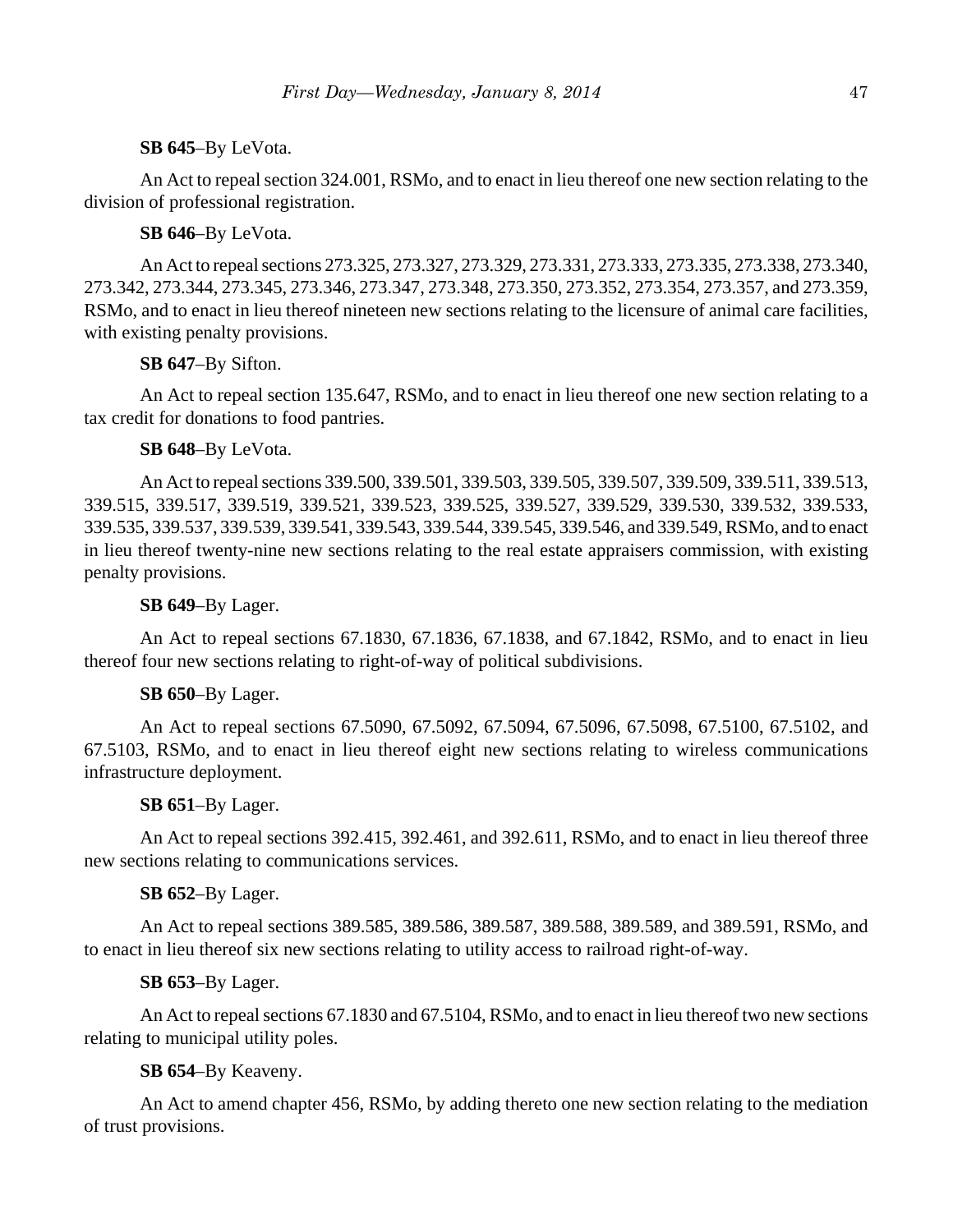**SB 655**–By Kraus.

An Act to repeal sections 441.005, 441.500, and 441.770, RSMo, and to enact in lieu thereof three new sections relating to who may lawfully occupy rental property.

**SB 656**–By Kraus.

An Act to repeal section 571.111, RSMo, and to enact in lieu thereof one new section relating to training requirements for a concealed carry permit, with existing penalty provisions.

**SB 657**–By Kraus.

An Act to repeal sections 162.961 and 621.255, RSMo, and to enact in lieu thereof two new sections relating to special education due process hearings.

**SB 658**–By Wallingford.

An Act to amend chapter 188, RSMo, by adding thereto one new section relating to alternatives-toabortion agencies.

**SB 659**–By Wallingford.

An Act to repeal sections 335.016, 335.019, 335.036, 335.046, 335.056, and 335.086, RSMo, and to enact in lieu thereof six new sections relating to advanced practice registered nursing.

**SB 660**–By Wallingford.

An Act to amend chapter 197, RSMo, by adding thereto one new section relating to public funding for family planning.

**SB 661**–By LeVota.

An Act to amend chapter 208, RSMo, by adding thereto one new section relating to MO HealthNet services.

**SB 662**–By Kraus.

An Act to repeal section 144.021, RSMo, and to enact in lieu thereof one new section relating to notice of sales tax modifications.

**SB 663**–By Munzlinger.

An Act to amend chapter 376, RSMo, by adding thereto one new section relating to oral chemotherapy parity, with an emergency clause.

**SB 664**–By Brown.

An Act to amend chapter 644, RSMo, by adding thereto one new section relating to water quality standards.

**SB 665**–By LeVota.

An Act to amend chapter 577, RSMo, by adding thereto one new section relating to illegal conduct involving prescription medications, with penalty provisions.

**SJR 25**–By Lager.

Joint Resolution submitting to the qualified voters of Missouri, an amendment repealing section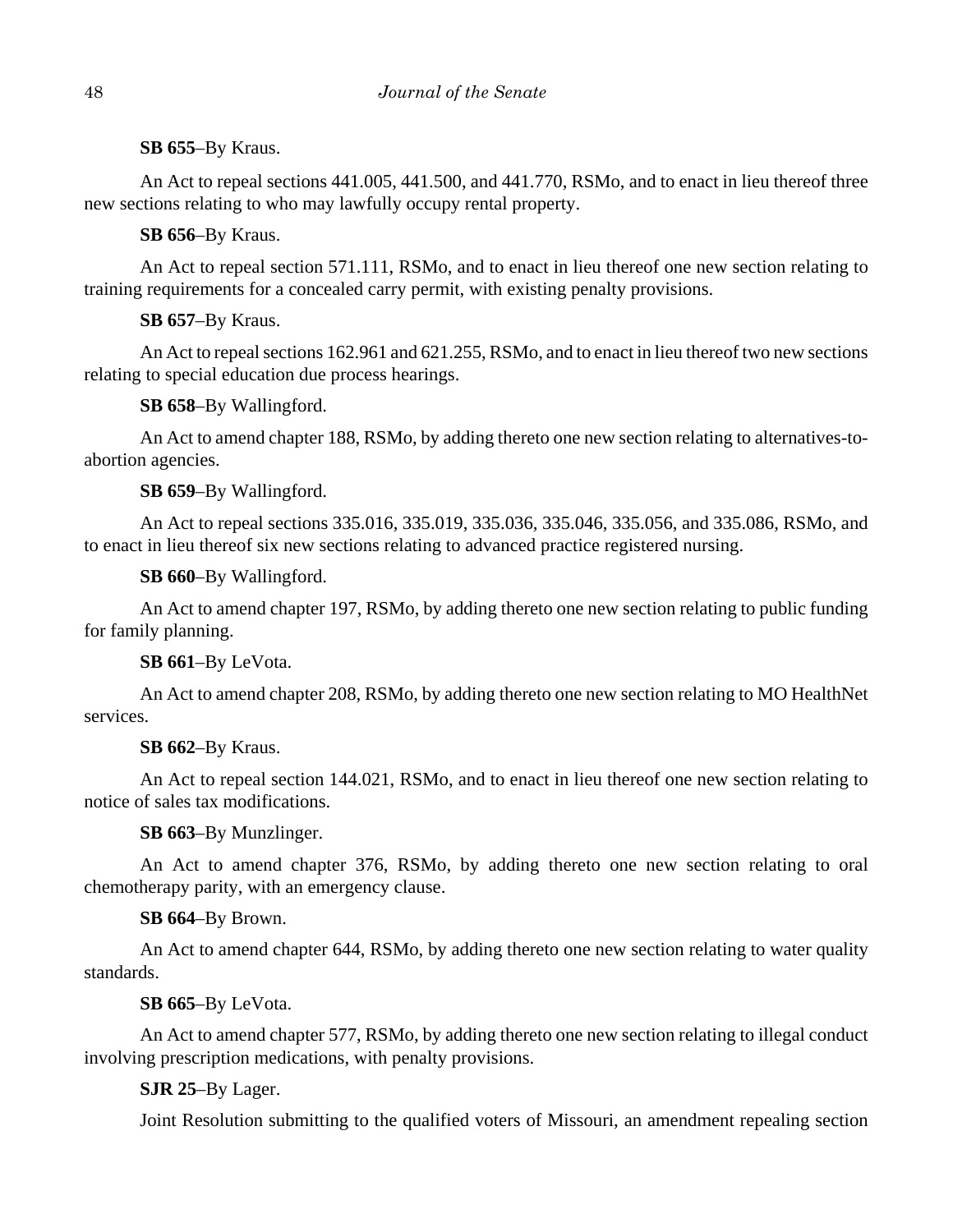22(a) of article I of the Constitution of Missouri, and adopting one new section in lieu thereof relating to noneconomic damage awards in civil cases.

**SJR 26**–By Lager.

Joint Resolution submitting to the qualified voters of Missouri, an amendment repealing section 27(a) of article IV of the Constitution of Missouri, and adopting three new sections in lieu thereof relating to the commonsense obligation to provide accountability and spending stabilization act.

**SJR 27**–By Schaaf and Dixon.

Joint Resolution submitting to the qualified voters of Missouri, an amendment repealing section 15 of article I of the Constitution of Missouri, and adopting one new section in lieu thereof relating to government access of electronic data.

**SJR 28**–By Munzlinger.

Joint Resolution submitting to the qualified voters of Missouri, an amendment to article I of the Constitution of Missouri, by adding thereto one new section relating to the right to hunt and fish.

**SJR 29**–By Munzlinger.

Joint Resolution submitting to the qualified voters of Missouri, an amendment repealing section 40(a) of article IV of the Constitution of Missouri, and adopting one new section in lieu thereof relating to the conservation commission.

**SJR 30**–By Dixon.

Joint Resolution submitting to the qualified voters of Missouri, an amendment repealing sections 10 and 51 of article IV of the Constitution of Missouri, and adopting two new sections in lieu thereof relating to gubernatorial appointments.

# **SJR 31**–By Kraus.

Joint Resolution submitting to the qualified voters of Missouri, an amendment to article VIII of the Constitution of Missouri, and adopting one new section relating to voter photo identification.

**SJR 32**–By Chappelle-Nadal.

Joint Resolution submitting to the qualified voters of Missouri, an amendment repealing section 2(b) of article IX of the Constitution of Missouri, and adopting one new section in lieu thereof relating to the commissioner of education.

# **SJR 33**–By Chappelle-Nadal.

Joint Resolution submitting to the qualified voters of Missouri, an amendment repealing sections 30(a), 30(b), 31, 32(a), 32(b), 32(c), and 33 of article VI of the Constitution of Missouri, and adopting one new section in lieu thereof relating to the city and county of St. Louis.

# **SJR 34**–By Emery.

Joint Resolution submitting to the qualified voters of Missouri, an amendment repealing section 2 of article VII of the Constitution of Missouri, and adopting one new section in lieu thereof relating to impeachment trials.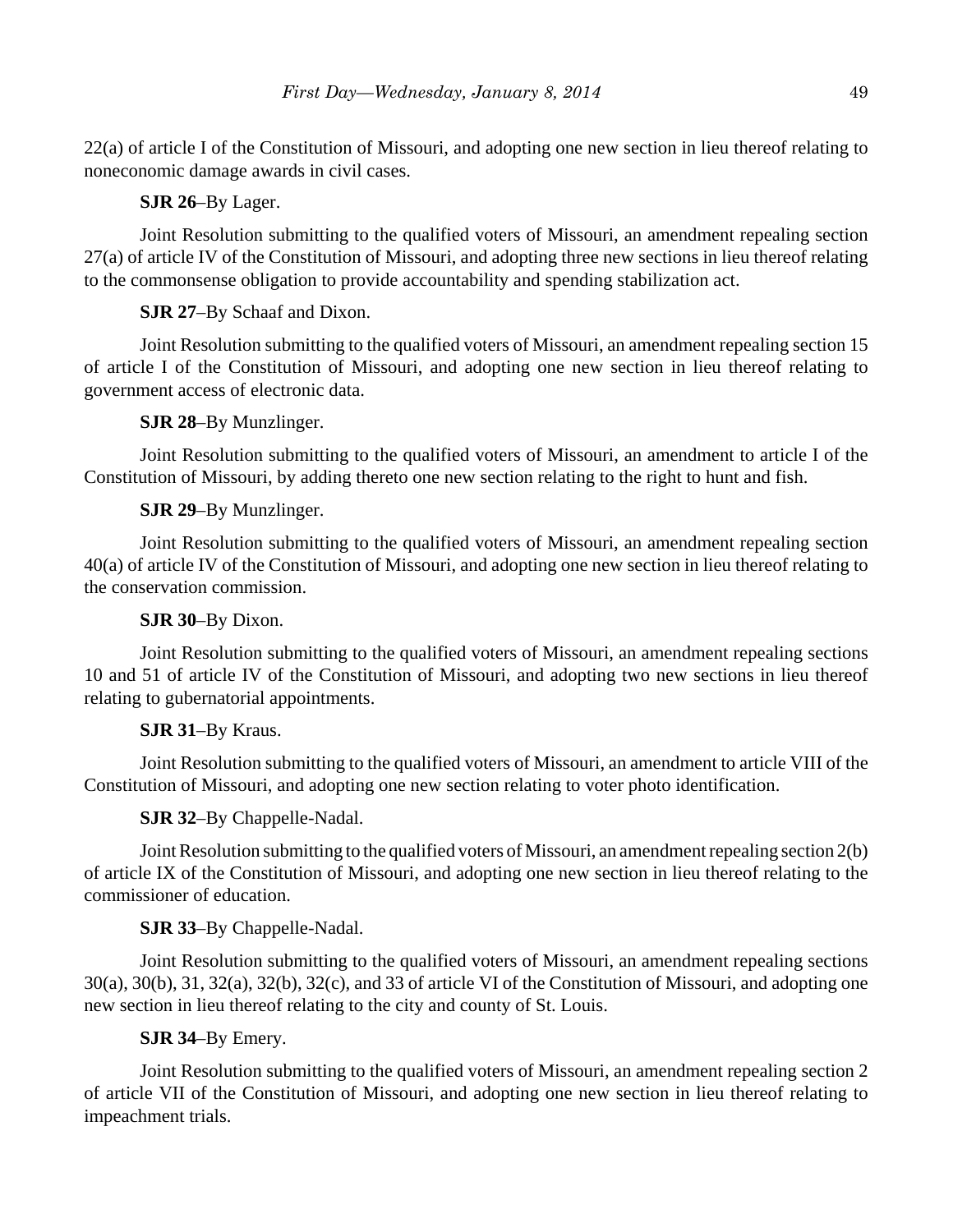**SJR 35**–By Nasheed.

Joint Resolution submitting to the qualified voters of Missouri, an amendment repealing section 8 of article III of the Constitution of Missouri, and adopting one new section in lieu thereof relating to term limits.

**SJR 36**–By Schaefer and Richard.

Joint Resolution submitting to the qualified voters of Missouri, an amendment repealing section 23 of article I of the Constitution of Missouri, and adopting one new section in lieu thereof relating to the right of Missouri citizens to keep and bear arms.

**SJR 37**–By Dixon.

Joint Resolution submitting to the qualified voters of Missouri, an amendment repealing section 4 of article V of the Constitution of Missouri, and adopting one new section in lieu thereof relating to the appointment of judges to the reapportionment commission.

**SJR 38**–By Nieves.

Joint Resolution submitting to the qualified voters of Missouri, and amendment to article I of the Constitution of Missouri, relating to state sovereignty.

# **SJR 39**–By Dixon.

Joint Resolution submitting to the qualified voters of Missouri, an amendment repealing sections 2, 4, 5, 6, 7, 10, and 13 of article III of the Constitution of Missouri, and adopting six new sections in lieu thereof relating to legislative redistricting.

# **INTRODUCTION OF BILLS**

The following Bills and Joint Resolutions were read the  $1<sup>st</sup>$  time and ordered printed:

**SB 666**–By Schmitt.

An Act to amend chapter 143, RSMo, by adding thereto one new section relating to a tax credit for residential real property owners.

**SB 667**–By Schmitt.

An Act to repeal section 105.010, RSMo, and to enact in lieu thereof two new sections relating to gubernatorial appointments.

**SB 668–**By Silvey.

An Act to amend chapter 376, RSMo, by adding thereto one new section relating to oral chemotherapy parity, with an emergency clause.

**SB 669**–By Schaaf.

An Act to amend chapter 10, RSMo, by adding thereto one new section relating to the designation of the official state exercise.

**SB 670**–By Sater.

An Act to repeal section 407.300 as enacted by conference committee substitute for senate committee substitute for house bill no. 103 and section 407.300 as enacted by conference committee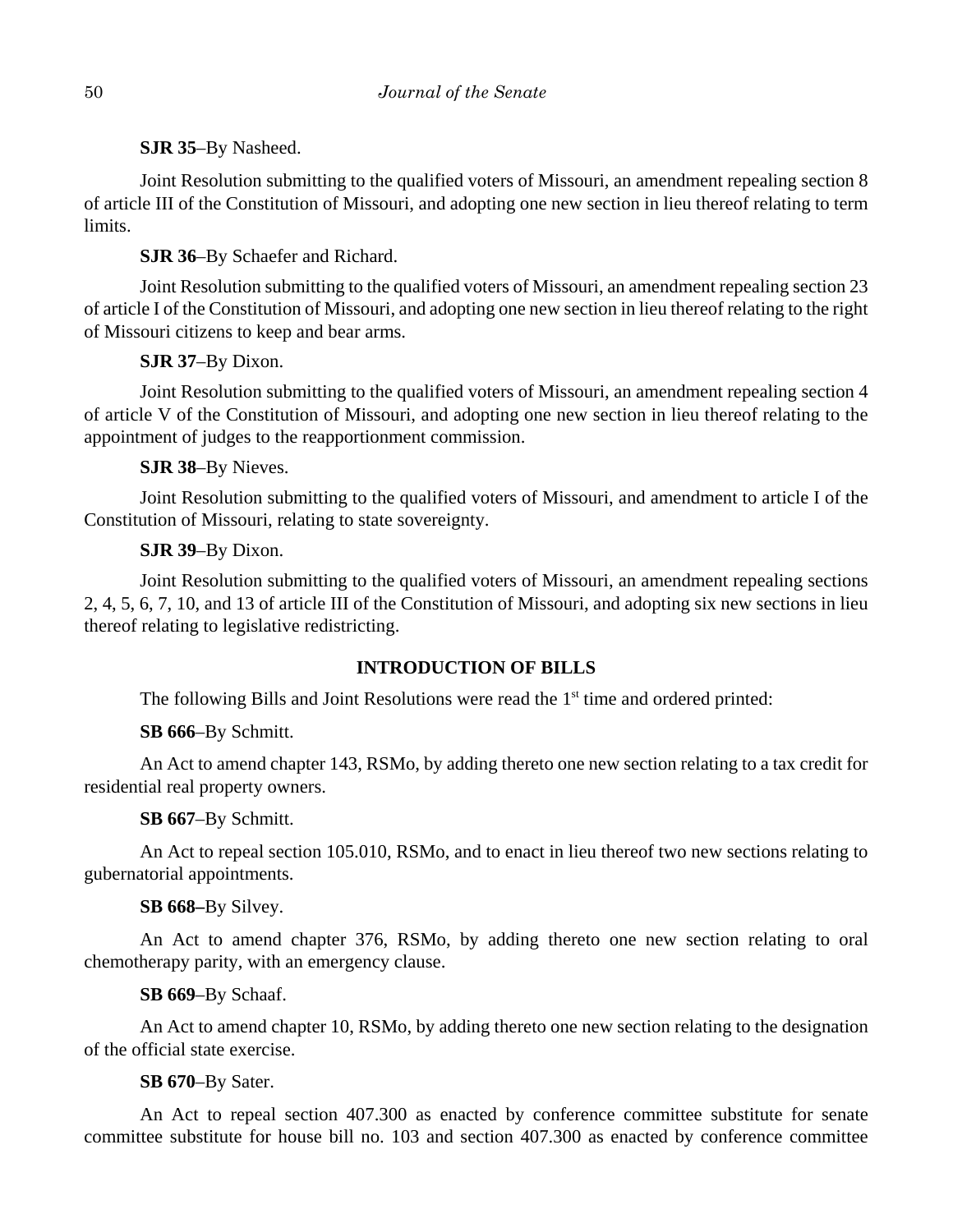substitute for house committee substitute for senate committee substitute for senate bill no. 157 and senate bill no. 102, RSMo, and to enact in lieu thereof one new section relating to scrap metal, with existing penalty provisions.

**SB 671**–By Sater.

An Act to repeal section 537.325, RSMo, and to enact in lieu thereof one new section relating to livestock activities.

**SB 672**–By Parson.

An Act to repeal section 56.363, RSMo, and to enact in lieu thereof one new section relating to county prosecutors.

**SB 673**–By Kehoe and Wallingford.

An Act to repeal sections 288.060 and 288.330, RSMo, and to enact in lieu thereof two new sections relating to employment security.

**SB 674**–By Kehoe.

An Act to repeal section 8.007, RSMo, and to enact in lieu thereof two new sections relating to contracts for the sale of certain items at events held in state-owned buildings.

**SB 675**–By Kehoe.

An Act to amend chapter 70, RSMo, by adding thereto one new section relating to the Missouri local government employees' retirement system.

**SB 676**–By Curls.

An Act to repeal section 534.030, RSMo, and to enact in lieu thereof one new section relating to foreclosure notice to tenants.

**SB 677**–By Curls.

An Act to amend chapter 442, RSMo, by adding thereto twenty-three new sections relating to contracts for deeds.

**SB 678**–By Curls.

An Act to repeal sections 701.300, 701.301, 701.305, 701.309, 701.310, 701.311, 701.312, 701.313, 701.314, 701.316, 701.320, and 701.334, RSMo, and to enact in lieu thereof eleven new sections relating to lead licensing, with penalty provisions.

**SB 679**–By Curls.

An Act to repeal section 452.340, RSMo, and to enact in lieu thereof two new sections relating to child support.

**SB 680–**By Curls.

An Act to amend chapter 208, RSMo, by adding thereto one new section relating to eligibility for food stamps.

**SB 681**–By Curls.

An Act to amend chapter 217, RSMo, by adding thereto one new section relating to the duties of the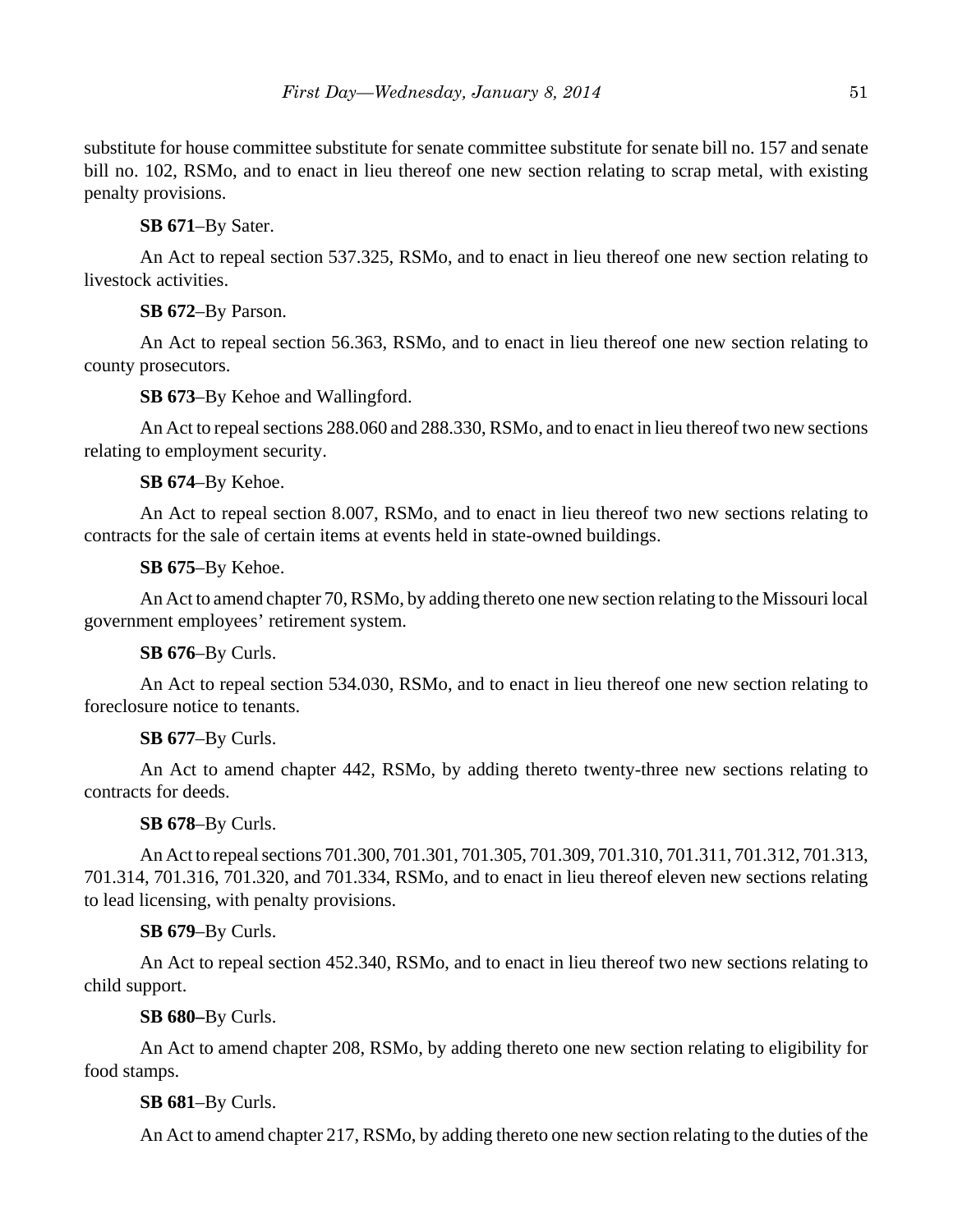board of probation and parole.

**SB 682**–By Curls.

An Act to repeal section 211.073, RSMo, and to enact in lieu thereof one new section relating to sentences under dual jurisdiction.

**SB 683**–By Curls.

An Act to amend chapter 565, RSMo, by adding thereto three new sections relating to the creation of the crime of assaulting an employee of a mass transit system while in the scope of his or her duties, with penalty provisions.

**SJR 40**–By Curls.

Joint Resolution submitting to the qualified voters of Missouri, an amendment repealing section 3 of article X of the Constitution of Missouri, and adopting one new section in lieu thereof relating to creation of show-me small business districts.

**SJR 41–**By Curls.

Joint Resolution submitting to the qualified voters of Missouri, an amendment repealing section 27(a) of article IV of the Constitution of Missouri, and adopting one new section in lieu thereof relating to the budget reserve fund.

# **MESSAGES FROM THE HOUSE**

The following messages were received from the House of Representatives through its Chief Clerk:

Mr. President: I am instructed by the House of Representatives to inform the Senate that the House has taken up and adopted **HR 1**.

### HOUSE RESOLUTION NO. 1

BE IT RESOLVED, that the Chief Clerk of the House of Representatives of the Ninety-seventh General Assembly, Second Regular Session, inform the Senate that the House is duly convened and is now in session ready for consideration of business.

Also,

Mr. President: I am instructed by the House of Representatives to inform the Senate that the House has taken up and adopted **HR 2**.

### HOUSE RESOLUTION NO. 2

BE IT RESOLVED, that a message be sent to the Governor of the State of Missouri to inform His Excellency that the House of Representatives and the Senate of the Ninety-seventh General Assembly, Second Regular Session of the State of Missouri, are now regularly organized and ready for business, and to receive any message or communication that His Excellency may desire to submit, and that the Chief Clerk of the House of Representatives be directed to inform the Senate of the adoption of this resolution.

Also,

Mr. President: I am instructed by the House of Representatives to inform the Senate that the House has taken up and adopted **HCR 1**.

### HOUSE CONCURRENT RESOLUTION NO. 1

BE IT RESOLVED, by the House of Representatives of the Ninety-seventh General Assembly, Second Regular Session of the State of Missouri, the Senate concurring therein, that the House of Representatives and the Senate convene in Joint Session in the Hall of the House of Representatives at 7:00 p.m., Tuesday, January 21, 2014, to receive a message from His Excellency, the Honorable Jeremiah W. (Jay) Nixon,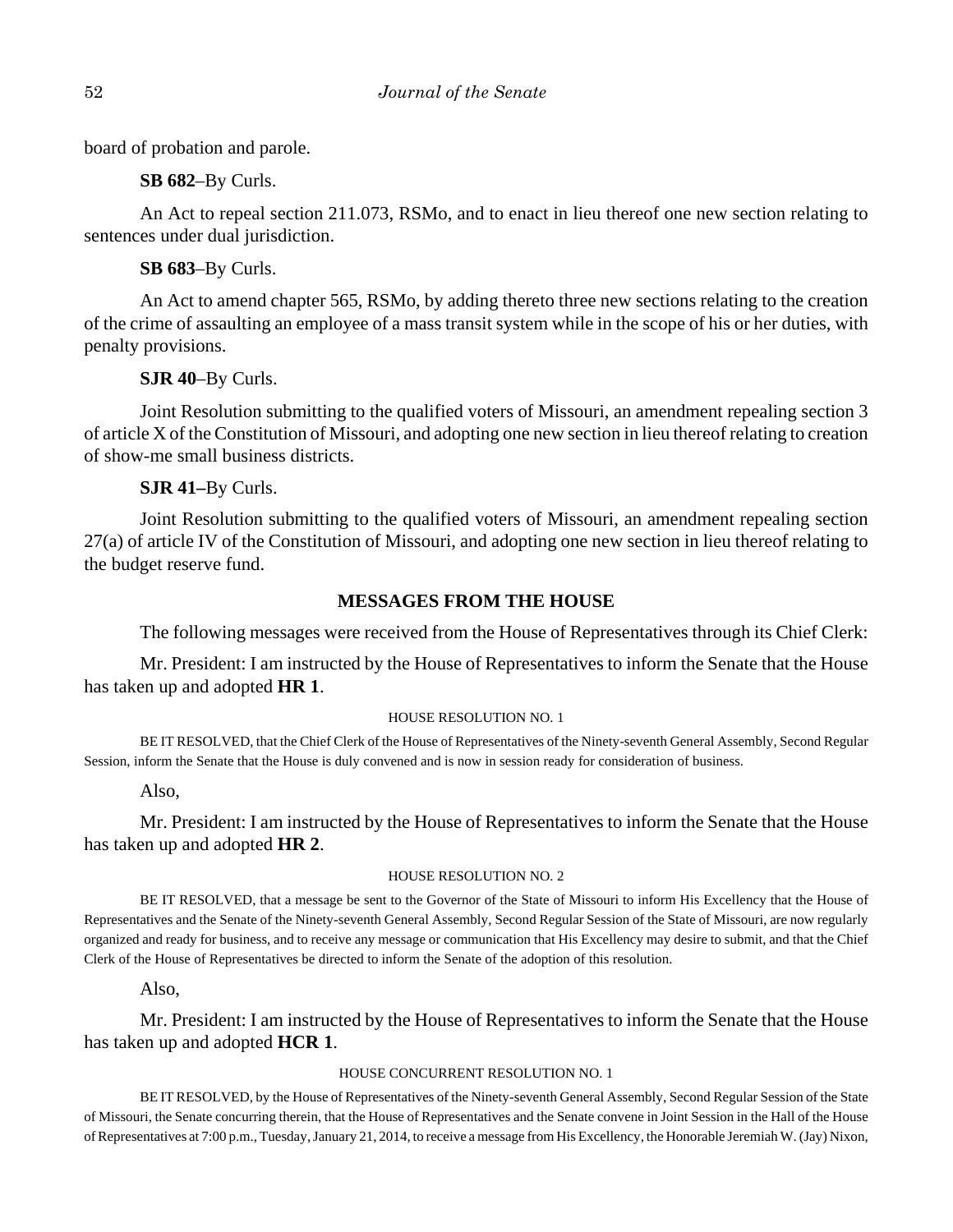Governor of the State of Missouri; and

BE IT FURTHER RESOLVED, that a committee of ten (10) from the House be appointed by the Speaker to act with a committee of ten (10) from the Senate, appointed by the President Pro Tem, to wait upon the Governor of the State of Missouri and inform His Excellency that the House of Representatives and Senate of the Ninety-seventh General Assembly, Second Regular Session, are now organized and ready for business and to receive any message or communication that His Excellency may desire to submit, and that the Chief Clerk of the House of Representatives be directed to inform the Senate of the adoption of this resolution.

In which the concurrence of the Senate is respectfully requested.

Also,

Mr. President: I am instructed by the House of Representatives to inform the Senate that the House has taken up and adopted **HCR 2**.

#### HOUSE CONCURRENT RESOLUTION NO. 2

BE IT RESOLVED, by the House of Representatives of the Ninety-seventh General Assembly, Second Regular Session of the State of Missouri, the Senate concurring therein, that the House of Representatives and the Senate convene in Joint Session in the Hall of the House of Representatives at 10:30 a.m., Wednesday, January 22, 2014, to receive a message from the Honorable Mary R. Russell, Chief Justice of the Supreme Court of the State of Missouri; and

BE IT FURTHER RESOLVED, that a committee of ten (10) from the House be appointed by the Speaker to act with a committee of ten (10) from the Senate, appointed by the President Pro Tem, to wait upon the Chief Justice of the Supreme Court of the State of Missouri and inform Her Honor that the House of Representatives and the Senate of the Ninety-seventh General Assembly, Second Regular Session, are now organized and ready for business and to receive any message or communication that Her Honor may desire to submit, and that the Chief Clerk of the House of Representatives be directed to inform the Senate of the adoption of this resolution.

In which the concurrence of the Senate is respectfully requested.

### **CONCURRENT RESOLUTIONS**

#### Senator Wallingford offered the following concurrent resolution:

#### SENATE CONCURRENT RESOLUTION NO. 17

WHEREAS, the Joint Committee on Solid Waste Management District Operations was established pursuant to Truly Agreed To and Finally Passed Senate Substitute for Senate Committee Substitute for House Committee Substitute for House Bill 28 during the First Regular Session of the Ninety-seventh General Assembly; and

WHEREAS, Senate Substitute for Senate Committee Substitute for House Committee Substitute for House Bill 28 established the Joint Committee on Solid Waste Management District Operations to examine solid waste management district operations, including but not limited to efficiency, efficacy, and reasonableness of costs and expenses of such districts to Missouri taxpayers; and

WHEREAS, the Joint Committee on Solid Waste Management District Operations heard testimony from the Department of Natural Resources, the Environmental Improvement and Energy Resources Authority, individuals, business owners, and various interested parties during September and November 2013; and

WHEREAS, after review and consideration of the testimony presented, the Joint Committee on Solid Waste Management District Operations issued a report to the General Assembly at which point it dissolved; and

WHEREAS, the Report of the Joint Committee on Solid Waste Management District Operations made eight recommendations on how to improve the efficiency, efficacy, and reasonableness of costs and expenses of Solid Waste Management Districts to Missouri taxpayers; and

WHEREAS, the Report of the Joint Committee on Solid Waste Management District Operations recommendations can best be accomplished by the continued cooperation among the Joint Committee, the Department of Natural Resources, the Environmental Improvement and Energy Resources Authority, individuals, business owners, and various interested parties:

NOW THEREFORE BE IT RESOLVED that the members of the Missouri Senate, Ninety-seventh General Assembly, Second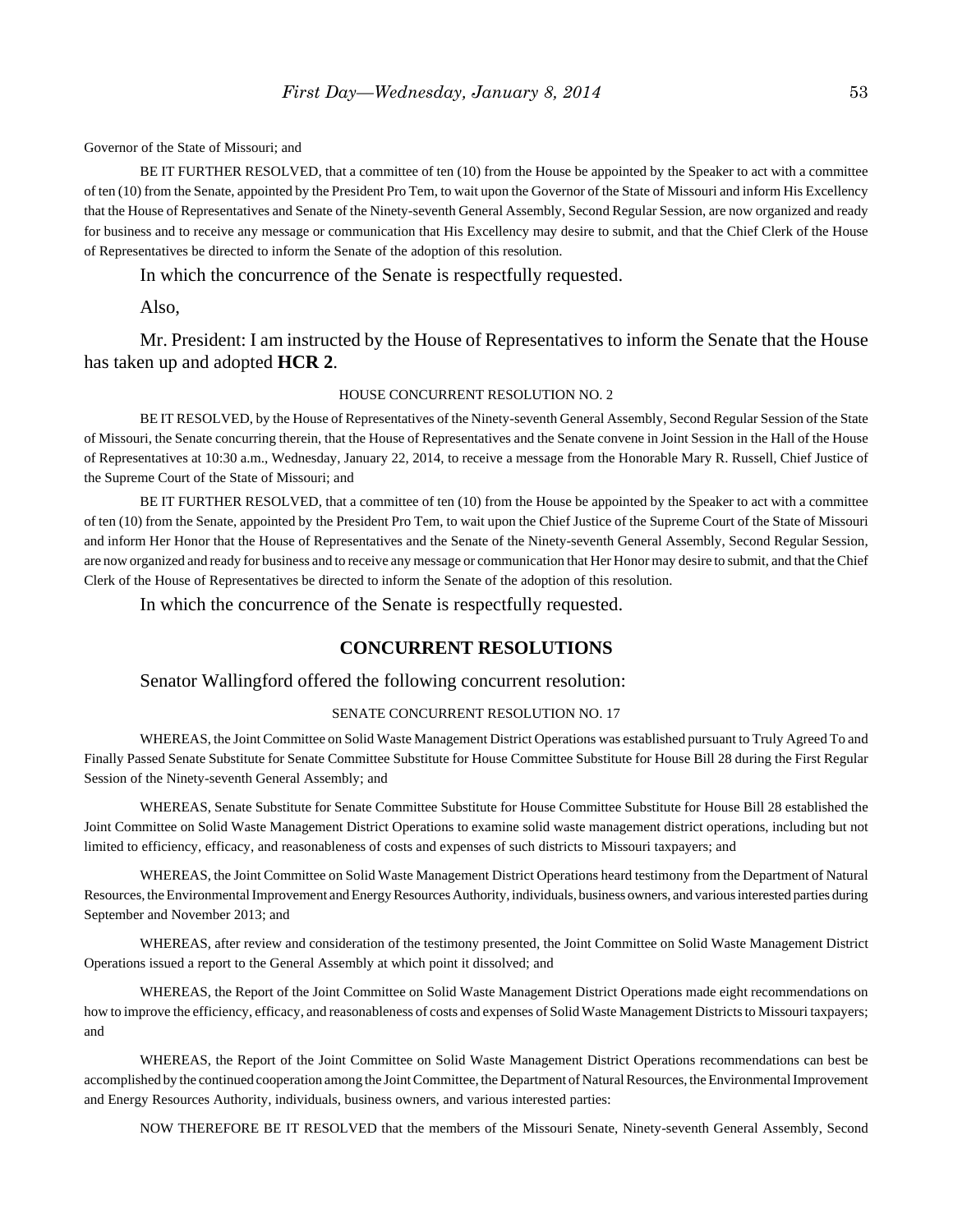Regular Session, the House of Representatives concurring therein, hereby establish the "Joint Committee on Solid Waste Management District Operations"; and

BE IT FURTHER RESOLVED that the Joint Committee on Solid Waste Management District Operations shall be composed of five members of the Senate, with no more than three members of one party, and five members of the House of Representatives, with no more than three members of one party. The Senate members of the Joint Committee shall be appointed by the President pro tempore of the Senate and the House members by the Speaker of the House of Representatives. The Joint Committee shall select either a chairperson or co-chairpersons, one of whom shall be a member of the Senate and one a member of the House of Representatives. A majority of the members shall constitute a quorum. Meetings of the Joint Committee may be called at such time and place as the chairperson or chairpersons designate; and

BE IT FURTHER RESOLVED that the Joint Committee shall examine solid waste management district operations, including but not limited to the following recommendations of the Joint Committee:

1. Requesting from all Solid Waste Management Districts a detailed list of district operations costs. Using the information from this request, the legislature should consider defining district operations costs;

2. Streamlining the number of audits required for the Solid Waste Management Districts;

3. Streamlining the number of grant administration and application reports required from the Solid Waste Management Districts to the Department of Natural Resources, and fund a grant to make all grant administration and application reports required by the Department of Natural Resources electronic and accessible in an on-line format;

4. Implementing solid waste diversion goals for each district, and then targeting grant funding in specific areas to help meet those goals;

5. Defining what Solid Waste Management Districts can and cannot do to compete with private industry solid waste services;

6. Streamlining the grant application process so that grant applications are all due at the same time every year;

7. Requiring that all grant recipients and all Solid Waste Management District board members sign a conflict of interest statement;

8. Establishing a new committee composed of two members from the House of Representatives, one Democrat and one Republican, two members of the Senate, one Democrat and one Republican, the Solid Waste Management District chair from every Solid Waste Management District or his or her designee, one administrative employee from every Solid Waste Management District, representatives from the Department of Natural Resources, and representatives from the Environmental Improvement and Energy Resources Authority that meets once annually to facilitate good communication; and

BE IT FURTHER RESOLVED that the Joint Committee may hold hearings as it deems advisable and may obtain any input or information necessary to fulfill its obligations. The Joint Committee may make reasonable requests for staff assistance from the research and appropriations staffs of the House and Senate and the Committee on Legislative Research, as well as the Department of Natural Resources and representatives of solid waste management districts; and

BE IT FURTHER RESOLVED that the Joint Committee shall prepare a final report, together with its recommendations for any legislative action deemed necessary, for submission to the general assembly by December 31, 2014, at which time the Joint Committee shall be dissolved; and

BE IT FURTHER RESOLVED that members of the Joint Committee and any staff personnel assigned to the Joint Committee shall receive reimbursement for their actual and necessary expenses incurred in attending meetings of the Joint Committee; and

BE IT FURTHER RESOLVED that the actual expenses of the Joint Committee, its members, and any staff assigned to the Joint Committee incurred by the Joint Committee shall be paid by the Joint Contingency Fund; and

BE IT FURTHER RESOLVED that the Joint Committee is authorized to function during the legislative interim between the Second Regular Session of the Ninety-seventh General Assembly and the First Regular Session of the Ninety-eighth General Assembly through December 31, 2014, as authorized by State v. Atterburry, 300 S.W.2d 806 (Mo. 1957).

# **COMMITTEE APPOINTMENTS**

President Pro Tem Dempsey submitted the following: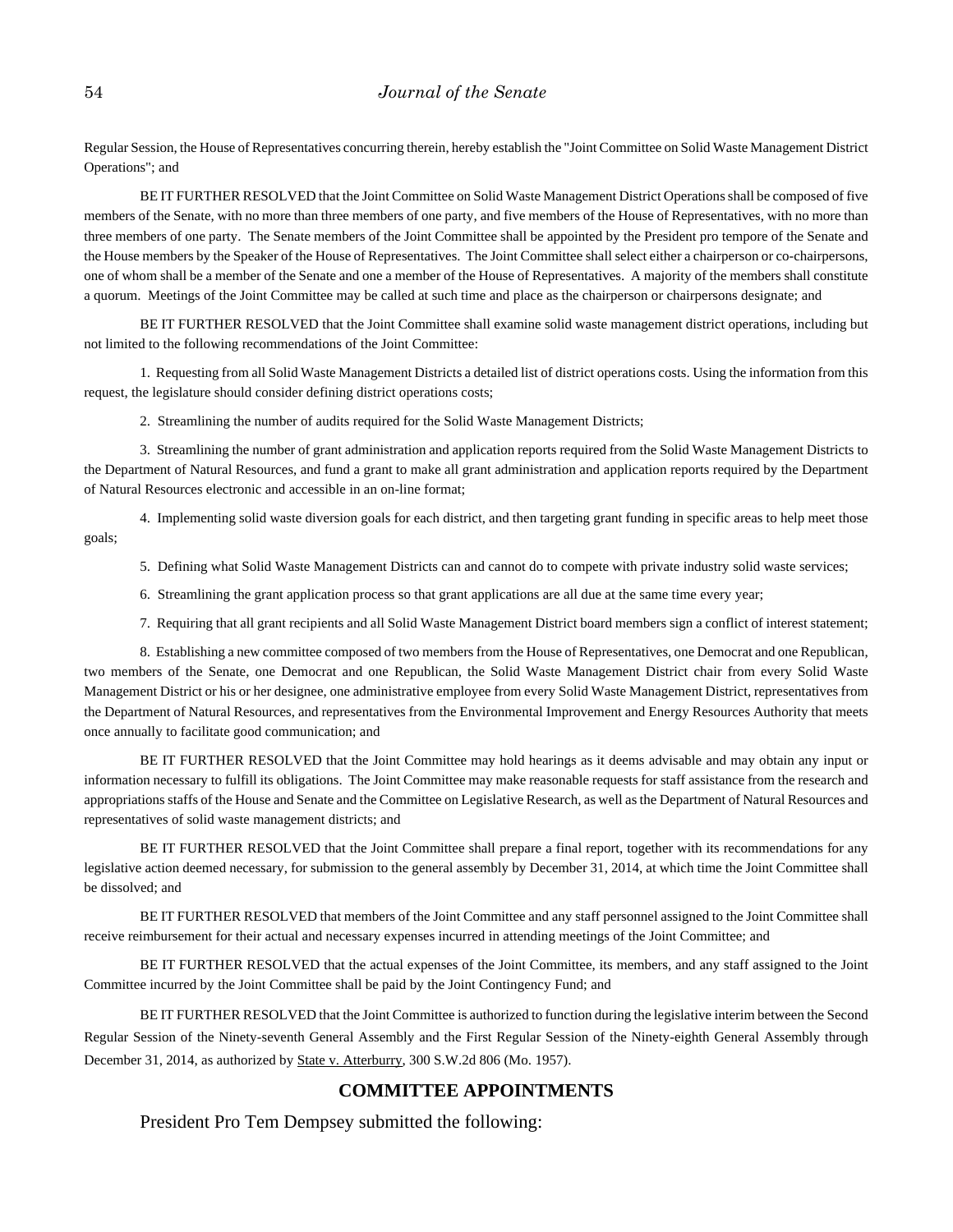#### January 8, 2014

Terry Spieler Secretary of the Senate State Capitol, Room 325 Jefferson City, MO 65101

Dear Ms. Spieler,

Due to the vacancies created by the resignation of Senator Ryan McKenna, I am making the following Standing Committee appointments:

Administration – Senator Walsh

Agriculture, Food Production and Outdoor Resources – Senator Holsman

Gubernatorial Appointments – Senator Curls

Jobs, Economic Development and Local Government – Senator Keaveny

Transportation and Infrastructure – Senator Sifton

Please do not hesitate to contact me should you have any questions.

Sincerely,

Tom Dempsey

# **RESOLUTIONS**

Senator Lager offered Senate Resolution No. 1056, regarding the 2013 State Champions, North Andrew High School football program, which was adopted.

Senator Wallingford offered Senate Resolution No. 1057, regarding Vickie Dreyer, Old Appleton, which was adopted.

Senator Kehoe offered Senate Resolution No. 1058, regarding Joshua Andrew Sommerer, which was adopted.

Senator Kehoe offered Senate Resolution No. 1059, regarding Jefferson City Academic Center, which was adopted.

Senator Kehoe offered Senate Resolution No. 1060, regarding the 2013 Class 2A Large Division state cheer champion Blair Oaks High School varsity cheerleading program, which was adopted.

Senator Sater offered Senate Resolution No. 1061, regarding the Fiftieth Wedding Anniversary of Mr. and Mrs. Stanley Allen Peterson, Jr., Kissee Mills, which was adopted.

Senator Sater offered Senate Resolution No. 1062, regarding Jim Berry, Forsyth, which was adopted.

Senator LeVota offered Senate Resolution No. 1063, regarding the death of John William Mallinson Jr., Sugar Creek, which was adopted.

Senator Schaaf offered Senate Resolution No. 1064, regarding the Sixtieth Wedding Anniversary of Mr. and Mrs. Farrell Harding, St. Joseph, which was adopted.

Senator Schaaf offered Senate Resolution No. 1065, regarding the Fiftieth Wedding Anniversary of Mr. and Mrs. Harold D. Stewart, St. Joseph, which was adopted.

Senator Schaaf offered Senate Resolution No. 1066, regarding the Sixty-fifth Wedding Anniversary of Mr. and Mrs. Wallace Dean Jameson, St. Joseph, which was adopted.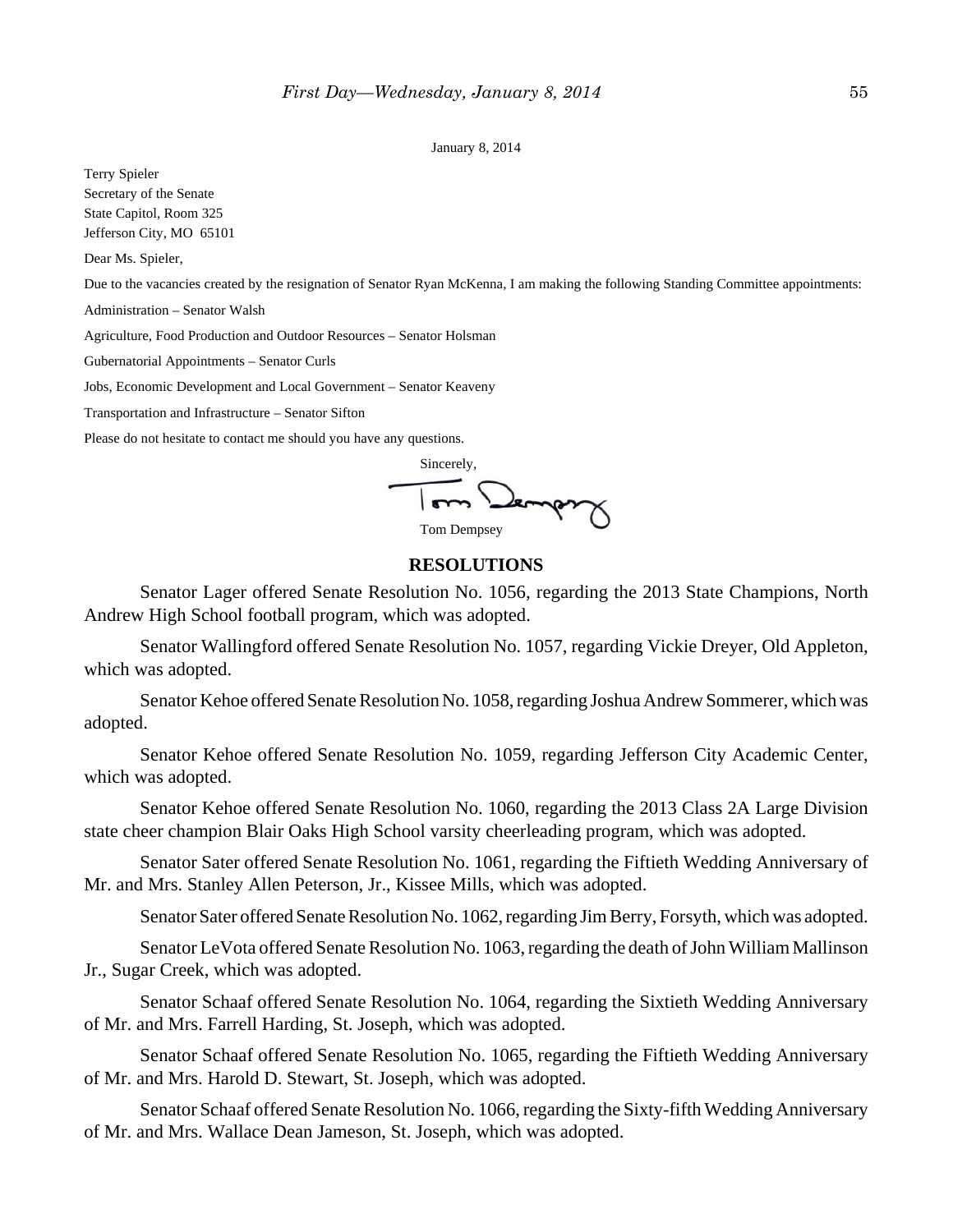Senators LeVota, Holsman, Curls and Justus offered Senate Resolution No. 1067, regarding the death of Frederick R. "Fred" Wyrsch Jr., Kansas City, which was adopted.

### **INTRODUCTIONS OF GUESTS**

Senator Pearce introduced to the Senate, Dayna Marinan, University of Central Missouri.

Senator Wallingford introduced to the Senate, his wife, Suzy, Cape Girardeau.

Senator Emery introduced to the Senate, Jesse Hamilton, Washington.

Senator Kehoe introduced to the Senate, Marki Burnett, Jefferson City.

Senator Richard introduced to the Senate, Armando Alberto, Missouri Southern State College.

Senator Schmitt introduced to the Senate, Adam Bohn, Ballwin.

On motion of Senator Richard, the Senate adjourned under the rules.

# SENATE CALENDAR \_\_\_\_\_\_

# SECOND DAY–THURSDAY, JANUARY 9, 2014 \_\_\_\_\_\_

## FORMAL CALENDAR

### SECOND READING OF SENATE BILLS

SB 485-Rupp SB 486-Rupp SB 487-Rupp SB 488-Lager SB 489-Lager SB 490-Lager and Kehoe SB 491-Justus and Dixon SB 492-Pearce SB 493-Pearce SB 494-Pearce SB 495-Schmitt SB 496-Schmitt SB 497-Schmitt SB 498-Schaefer SB 499-Keaveny SB 500-Keaveny SB 501-Keaveny

SB 502-Schaaf SB 503-Schaaf SB 504-Munzlinger SB 505-Munzlinger SB 506-Munzlinger SB 507-Dixon SB 508-Parson SB 509-Kraus SB 510-Kraus SB 511-Kraus SB 512-Lamping SB 513-Lamping SB 514-Lamping, et al SB 515-Chappelle-Nadal SB 516-Chappelle-Nadal and Nasheed SB 517-Chappelle-Nadal SB 518-Sater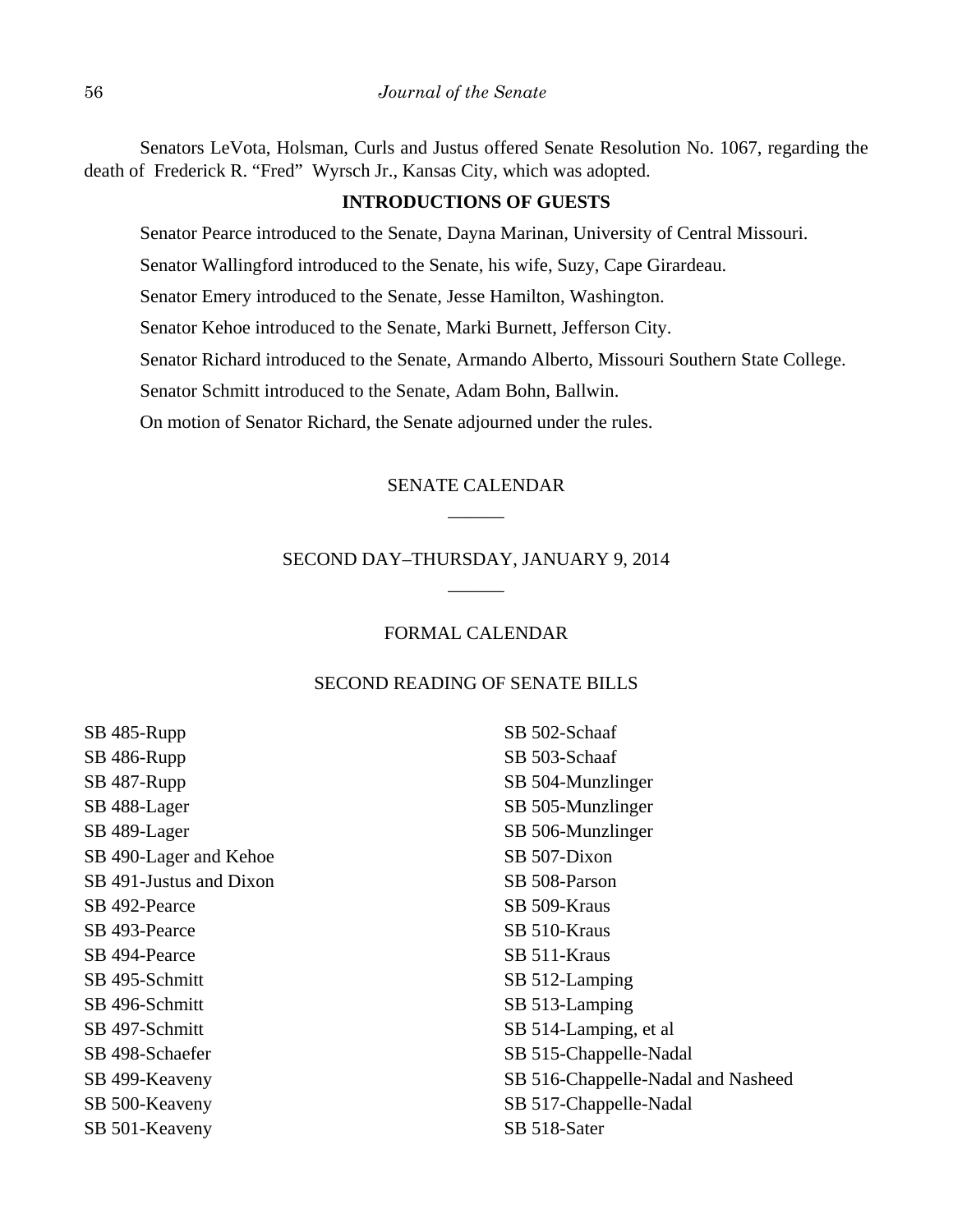SB 519-Sater SB 520-Sater SB 521-Emery SB 522-Emery and Nieves SB 523-Emery SB 524-Cunningham SB 525-Cunningham SB 526-Cunningham SB 527-Wallingford SB 528-Wallingford SB 529-Wallingford SB 530-Libla SB 531-Nasheed SB 532-Nasheed SB 533-Nasheed SB 534-Sifton SB 535-Sifton SB 536-Sifton SB 537-Rupp SB 538-Keaveny and Holsman SB 539-Keaveny and Holsman SB 540-Keaveny SB 541-Munzlinger SB 542-Munzlinger SB 543-Munzlinger SB 544-Lamping SB 545-Lamping SB 546-Lamping, et al SB 547-Chappelle-Nadal SB 548-Chappelle-Nadal SB 549-Chappelle-Nadal SB 550-Sater SB 551-Sater SB 552-Sater SB 553-Emery SB 554-Cunningham SB 555-Nasheed SB 556-Nasheed SB 557-Nasheed SB 558-Sifton

SB 559-Sifton SB 560-Sifton SB 561-Munzlinger SB 562-Chappelle-Nadal SB 563-Chappelle-Nadal SB 564-Chappelle-Nadal SB 565-Nasheed SB 566-Sifton SB 567-Chappelle-Nadal SB 568-Chappelle-Nadal SB 569-Chappelle-Nadal SB 570-Chappelle-Nadal SB 571-Chappelle-Nadal SB 572-Chappelle-Nadal SB 573-Munzlinger SB 574-Munzlinger SB 575-Dixon SB 577-Kraus SB 578-Kraus SB 579-Holsman SB 580-Kraus SB 581-Rupp SB 582-Rupp SB 583-Dixon SB 584-Dixon SB 585-Dixon SB 586-Kraus SB 587-Kraus SB 588-Kraus SB 589-Brown SB 590-Brown SB 591-Sater SB 593-Sater SB 594-Libla SB 595-Walsh SB 596-Holsman SB 597-Holsman SB 598-Holsman SB 599-Kraus SB 600-Sater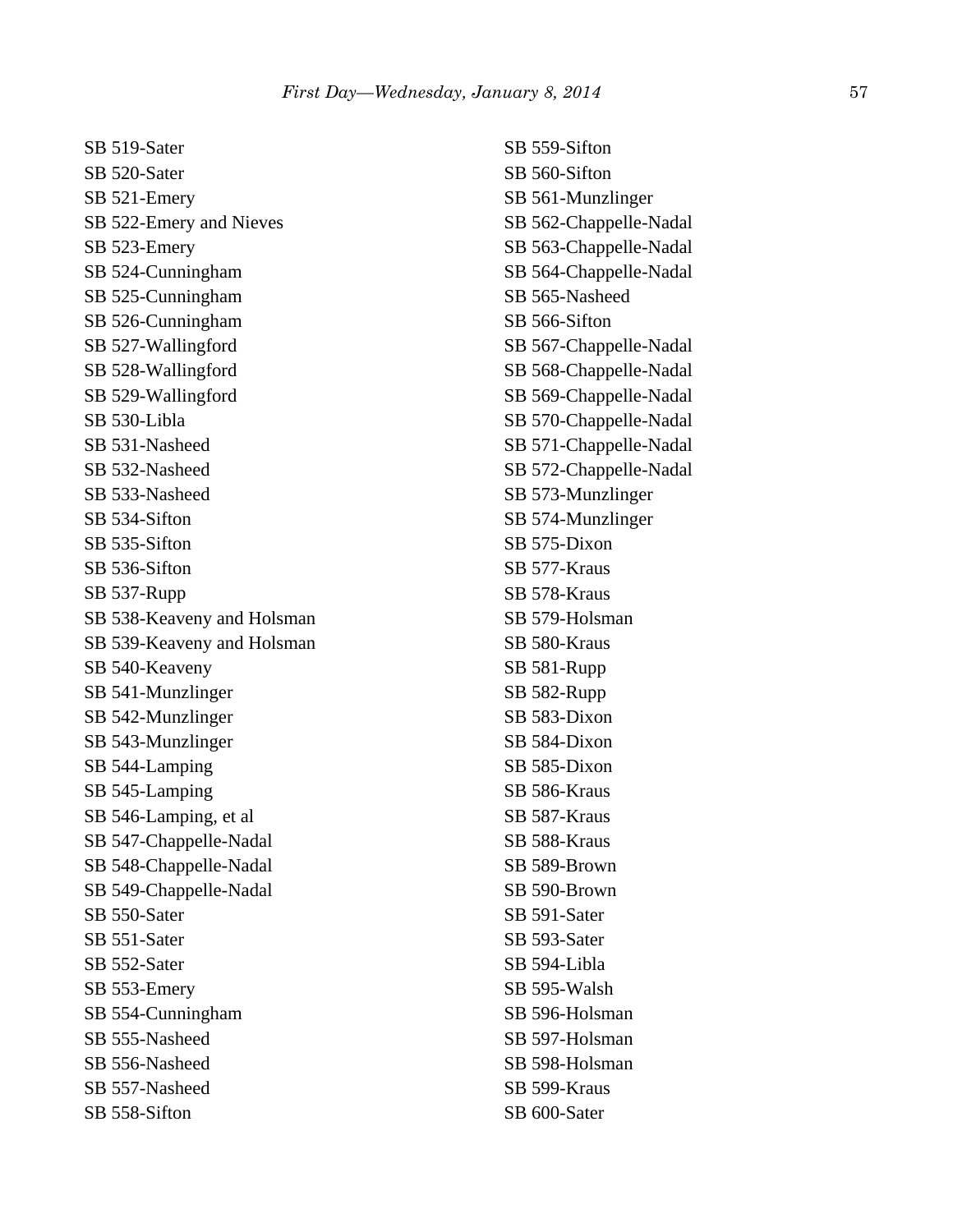SB 601-Holsman SB 602-Holsman SB 603-Holsman SB 604-Holsman SB 605-Dixon SB 606-Dixon SB 607-Dixon SB 608-Holsman SB 609-Rupp SB 610-Rupp SB 611-Schaaf SB 612-Schaaf SB 613-Nieves, et al SB 614-Dixon SB 615-Dixon SB 616-Nasheed SB 617-Rupp SB 618-Nieves SB 619-Nieves SB 620-Nieves SB 621-Dixon SB 622-Nieves SB 623-Nieves SB 624-LeVota SB 625-Sater and Munzlinger SB 626-LeVota SB 627-LeVota SB 628-Schaaf SB 629-Kraus SB 630-Wallingford SB 631-Wallingford SB 632-Parson SB 633-Parson SB 634-Parson SB 635-Silvey and Holsman SB 636-LeVota SB 637-Rupp SB 638-Romine SB 639-Brown SB 640-Emery

SB 641-Emery SB 642-Romine SB 643-Rupp SB 644-LeVota SB 645-LeVota SB 646-LeVota SB 647-Sifton SB 648-LeVota SB 649-Lager SB 650-Lager SB 651-Lager SB 652-Lager SB 653-Lager SB 654-Keaveny SB 655-Kraus SB 656-Kraus SB 657-Kraus SB 658-Wallingford SB 659-Wallingford SB 660-Wallingford SB 661-LeVota SB 662-Kraus SB 663-Munzlinger SB 664-Brown SB 665-LeVota SB 666-Schmitt SB 667-Schmitt SB 668-Silvey SB 669-Schaaf SB 670-Sater SB 671-Sater SB 672-Parson SB 673-Kehoe and Wallingford SB 674-Kehoe SB 675-Kehoe SB 676-Curls SB 677-Curls SB 678-Curls SB 679-Curls SB 680-Curls